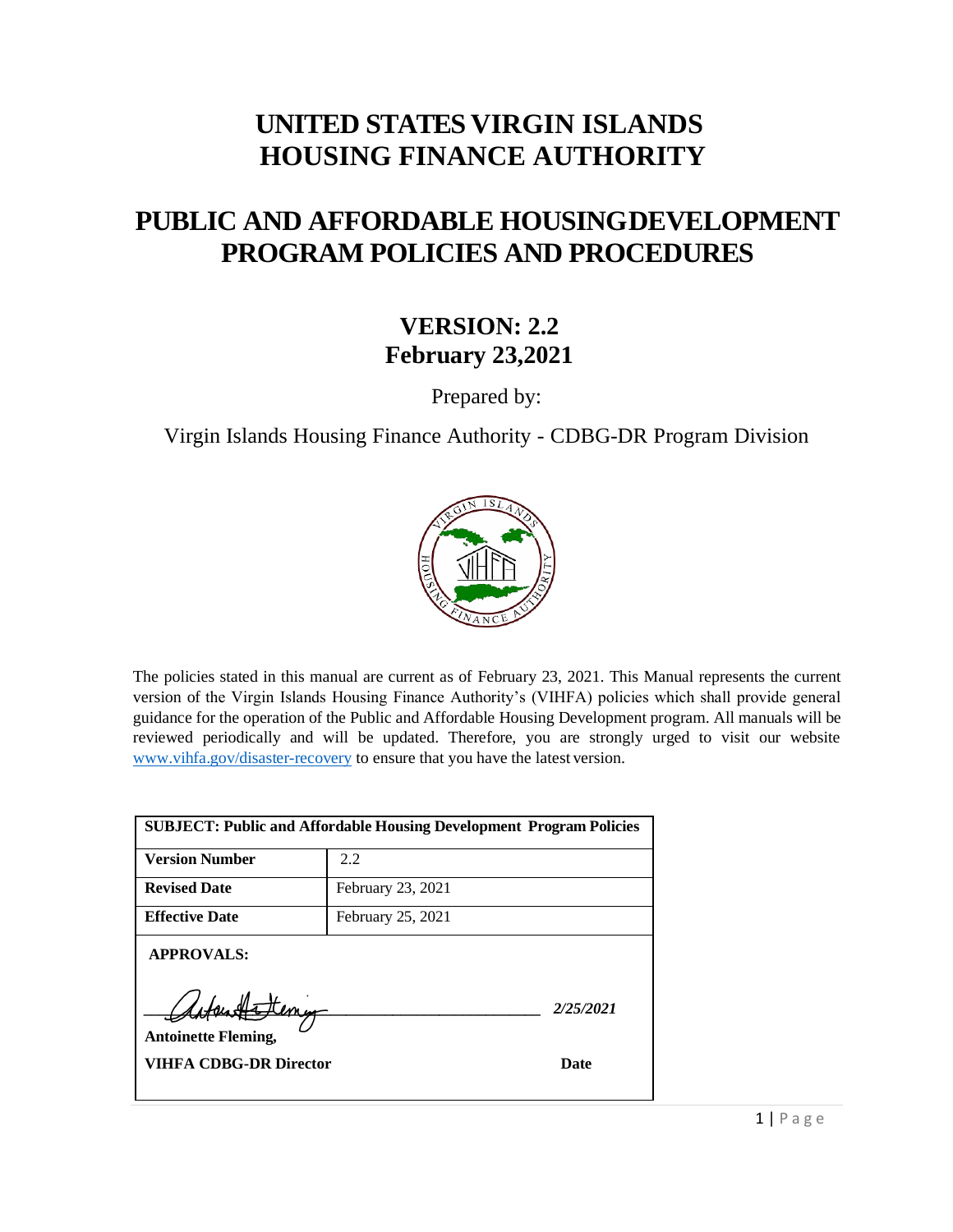| <b>VERSION NUMBER DATE REVISED</b> |          | <b>DESCRIPTION</b>                                                                                                                                                                                                                                                                                                                                                                                                                                                                                                                                                                               |  |
|------------------------------------|----------|--------------------------------------------------------------------------------------------------------------------------------------------------------------------------------------------------------------------------------------------------------------------------------------------------------------------------------------------------------------------------------------------------------------------------------------------------------------------------------------------------------------------------------------------------------------------------------------------------|--|
| <b>VERSION 1</b><br>(DRAFT)        | 2/26/19  | Public and Affordable Housing<br>Development Program Policies and<br><b>Procedures Draft</b>                                                                                                                                                                                                                                                                                                                                                                                                                                                                                                     |  |
|                                    |          | Updated to reflect VIHFA as developer<br>in Option 1.                                                                                                                                                                                                                                                                                                                                                                                                                                                                                                                                            |  |
|                                    | 3/21/19  | Updated to remove Option 2 and Option<br>3. These options will be included when<br>additional funding is made available.                                                                                                                                                                                                                                                                                                                                                                                                                                                                         |  |
|                                    | 4/14/19  | Incorporated comments from HUD TA<br>and Housing Authority. Addressed<br>outstanding issues.                                                                                                                                                                                                                                                                                                                                                                                                                                                                                                     |  |
| <b>VERSION 1</b>                   | 6/3/19   | Version 1 Final Draft                                                                                                                                                                                                                                                                                                                                                                                                                                                                                                                                                                            |  |
| <b>VERSION 2</b>                   | 3/1/2020 | Incorporated bonding and insurance<br>requirements<br>Defined and added additional<br>$\bullet$<br>floodway language<br>Inserted Subrecipient definition<br>$\bullet$<br>Removed VIHA Acronym and<br>Definition<br>Inserted definitions for Carryover<br>٠<br>Allocation<br>Inserted definition for Final Cost<br>Certificate<br>Inserted definition for Low Income<br>Homing Tax Credit (LIHTC)<br><b>Inserted definition for Reservation</b><br>٠<br>Certificate<br><b>Inserted Definition for Ten Percent</b><br>$\bullet$<br><b>Cost Certificate</b><br>Inserted Eligible Applicants section |  |

# <span id="page-1-0"></span>**Table 1: Public and Affordable Housing Development Program Revision History**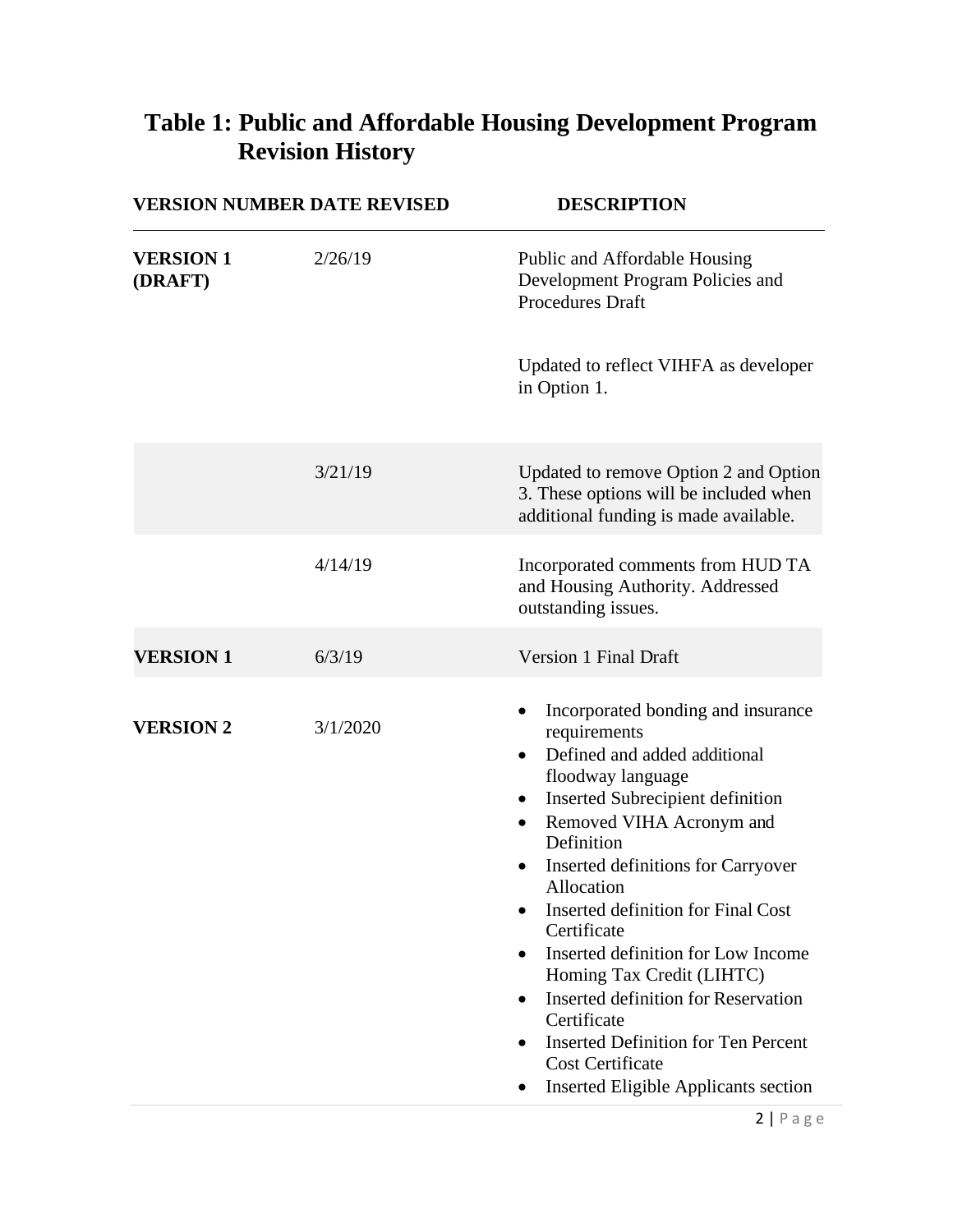- Removed maximum award cap for housing projects is \$10,000,000
- Removed 4.6 Professional Fees
- Removed 4.7 Builder's fee
- Removed 4.8 Engineering Fees
- Removed 4.9 Architects' Fees
- Removed 4.10 Developer Fees Removed 4.10.1 Deferred Developer's Fees
- Removed 4.11 Consulting Fees
- Removed 4.12 Soft Cost **Contingency**
- 4.13 Syndication Costs
- 4.14 Removed Assessment of Long-Term Feasibility /Viability
- Removed 4.19 Debt Service Coverage Ratio
- Removed 5.1 Eligible Implementing Entities and to Eligible Applicants
- Changed 5.4 from Eligibility Criteria to Project Eligibility
- Removed 5.5 Affordability Period and merged with Program Overview 3.0
- Removed 5.7 Project Selection and moved it to 3.11
- Updated 3.9 to include unit cap of \$250,000.00.
- 6.14 heading changed from Conversion to Permanent Financing to Documents Required Upon Completion of Construction

- **VERSION 2.1** 12-17-2020
- Section  $1.0$  Edited Policy
- Section  $2.3$  Added definition of Program Income
- Section  $3.2$  Changed total allocation to \$81,500,000.00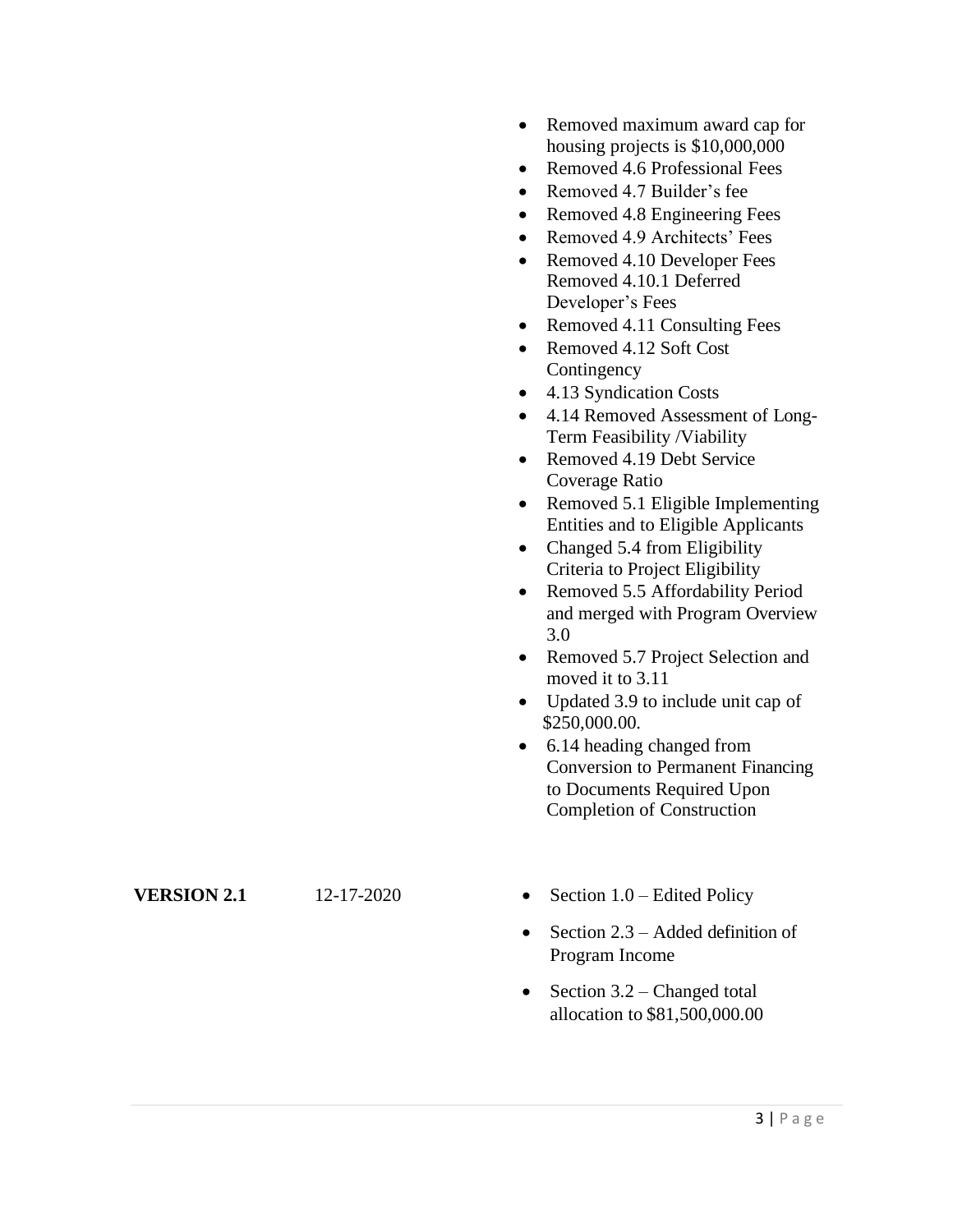- Section 3.4 Added Urgent Need
- Section  $3.7$  Changed 2019 to 2020
- Section 3.9 Changed Maximum Award to 400,000.00
- Section 4.2 Reduced appraisal required submission to 1 instead of 2
- Section  $5.7$  Changed per unit cap to 400,000.00
- Section 5.9 Added language related to Program Income

#### **VERSION 2.2 2/23/21**

- Section 3.2 Total Allocation \$81,500,00
- Section  $3.4 Add$  developer requirements for National Objective source documentation
- Section 3.9 Change "Deed of Trust" to "Mortgage"
- Section  $5.13.1$  Developer Loan Closing Requirements updated
- Section  $6.13 -$ Validation of Development Costs & Inspections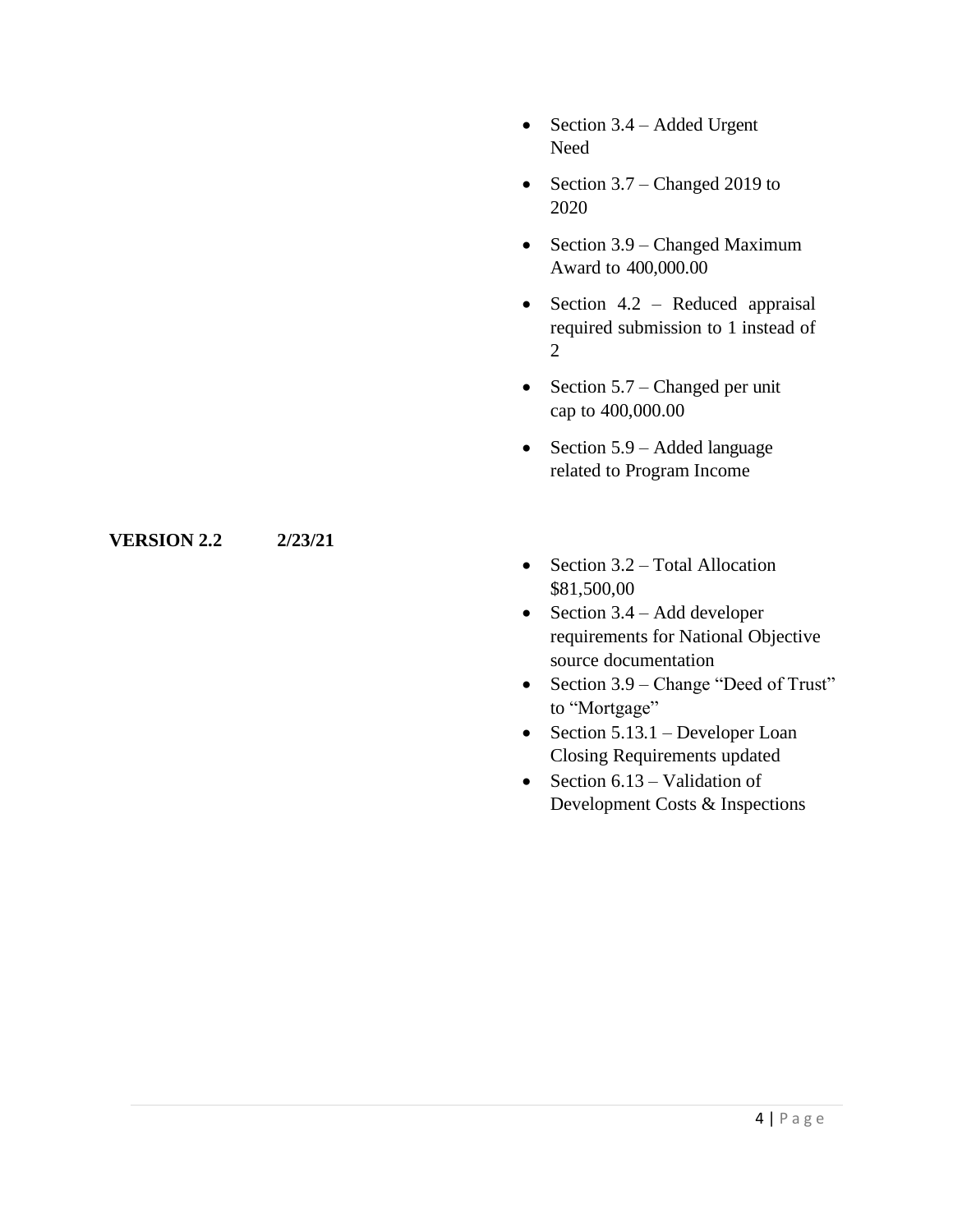# **CONTENTS**

| 3.10 |
|------|
| 3.11 |
|      |
|      |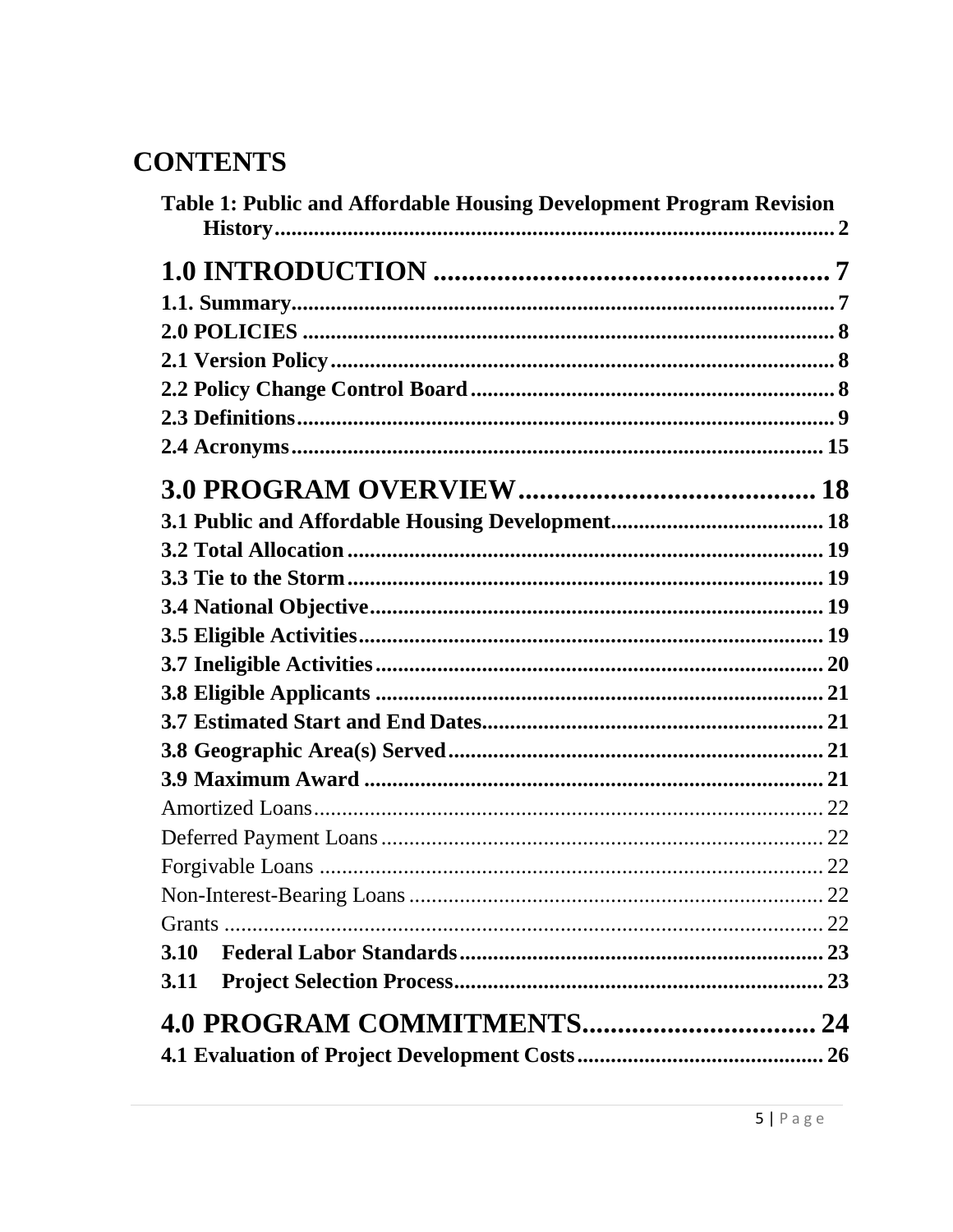| 5.1 Virgin Islands Housing Finance Authority Role as Grantee 32    |  |
|--------------------------------------------------------------------|--|
|                                                                    |  |
|                                                                    |  |
|                                                                    |  |
| 5.5 Technical Assistance and Review of Project Scope and Budget 33 |  |
|                                                                    |  |
| 5.7 Award Calculation for Project Scope and Budget Proposals 34    |  |
|                                                                    |  |
|                                                                    |  |
| 5.10                                                               |  |
| 5.11                                                               |  |
| 5.12                                                               |  |
| 5.13.1                                                             |  |
| 5.13.2                                                             |  |
| Documents required upon completion of construction  43<br>5.14     |  |
| 5.15                                                               |  |
| 6.0 CROSS CUTTING FEDERAL REQUIREMENTS  45                         |  |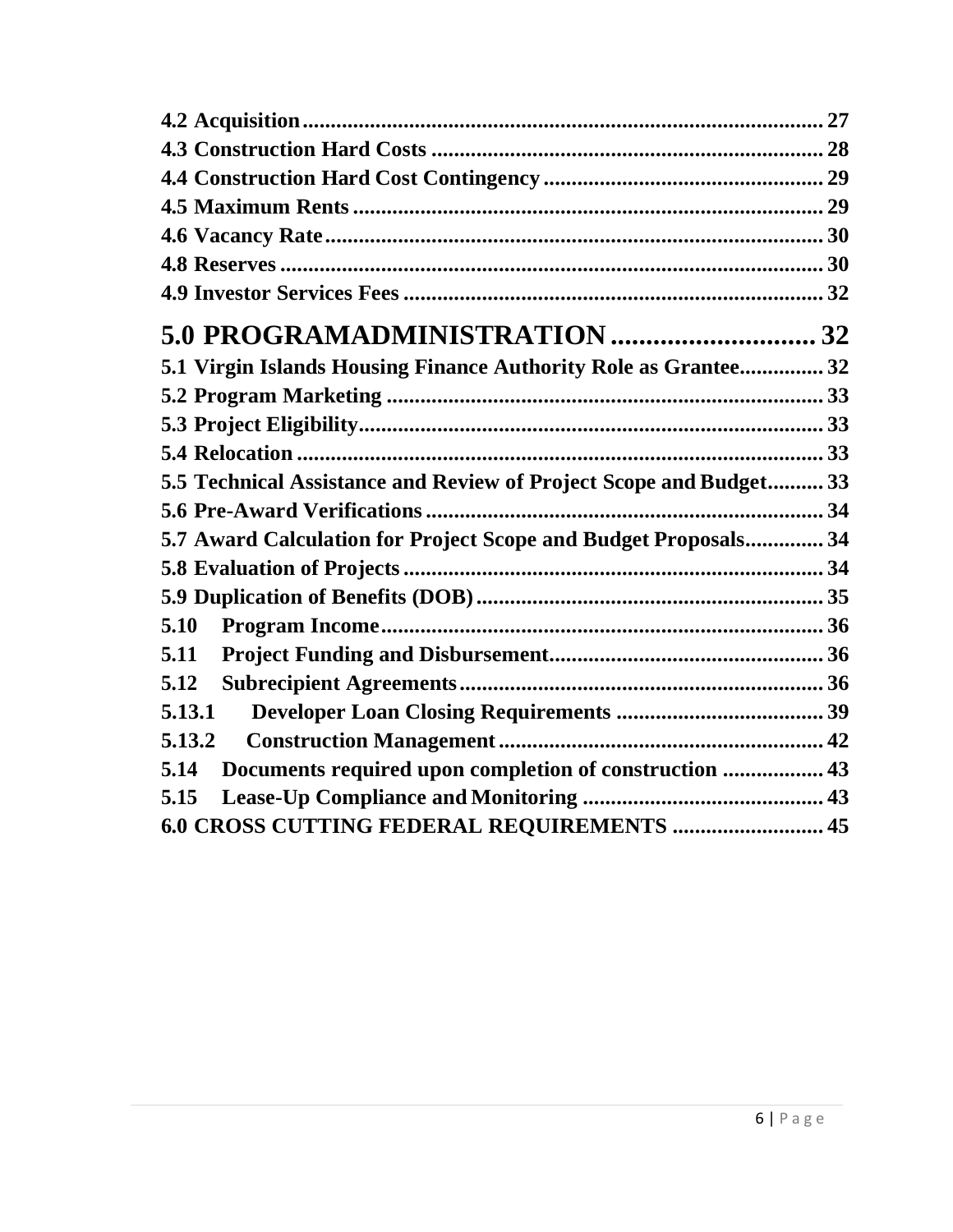# <span id="page-6-0"></span>**1.0 INTRODUCTION**

#### <span id="page-6-1"></span>**1.1.Summary**

As result of the damages sustained in Hurricanes Irma and Maria, the U.S. Virgin Islands (Territory) received an allocation of Community Development Block Grant Disaster Recovery (CDBG-DR) funds which is administered by the Virgin Islands Housing Finance Authority (VIHFA). The Territory has allocated \$72,000,000 from tranches 1 and 2 to the Public and Affordable Housing Development Program. This program seeks to redevelop and create new affordable rental housing stock including subsidized and mixed-income rental units. Eligible development activities include development oflow- income and mixedincome housing units through infill construction of new housing units, and substantial rehabilitation of multifamily residential or commercial properties that include vacant or uninhabitable dwellings. These activities will result in more rental housing, including mixed-use properties, being available to low- and moderateincome households.

The program will incentivize the replacement of affordable housing units damaged in the storms and development of new multi-family rental housing for low- and moderate-income households, including project-based subsidized housing and other public housing units. While low-income housing stock remains an urgent priority, mixed-income housing is also needed throughout the Territory, given the unmet need for rental units across the full spectrum of citizens, from households typically supported by Low-Income Housing Tax Credit (LIHTC) housing (e.g. those with incomes at or below 60% of the area's median incomes, or AMI), households with incomes that make them ineligible for LIHTC tax credit units (e.g. households with incomes between 60% - 80 % of AMI) and tenants that can afford market rate units. VIHFA defines affordable rent as rental costs (rent plus utilities) that do not exceed 30% of a renter's income. VIHFA uses the U.S. Department of Housing and Urban Development (HUD)-defined fair market rents as a basis to determine affordable rent caps. This policy document explainsthe structure of the Public and Affordable Housing Development Program, outlines project funding eligibility criteria, and describes compliance criteria required through the mandatory affordability period.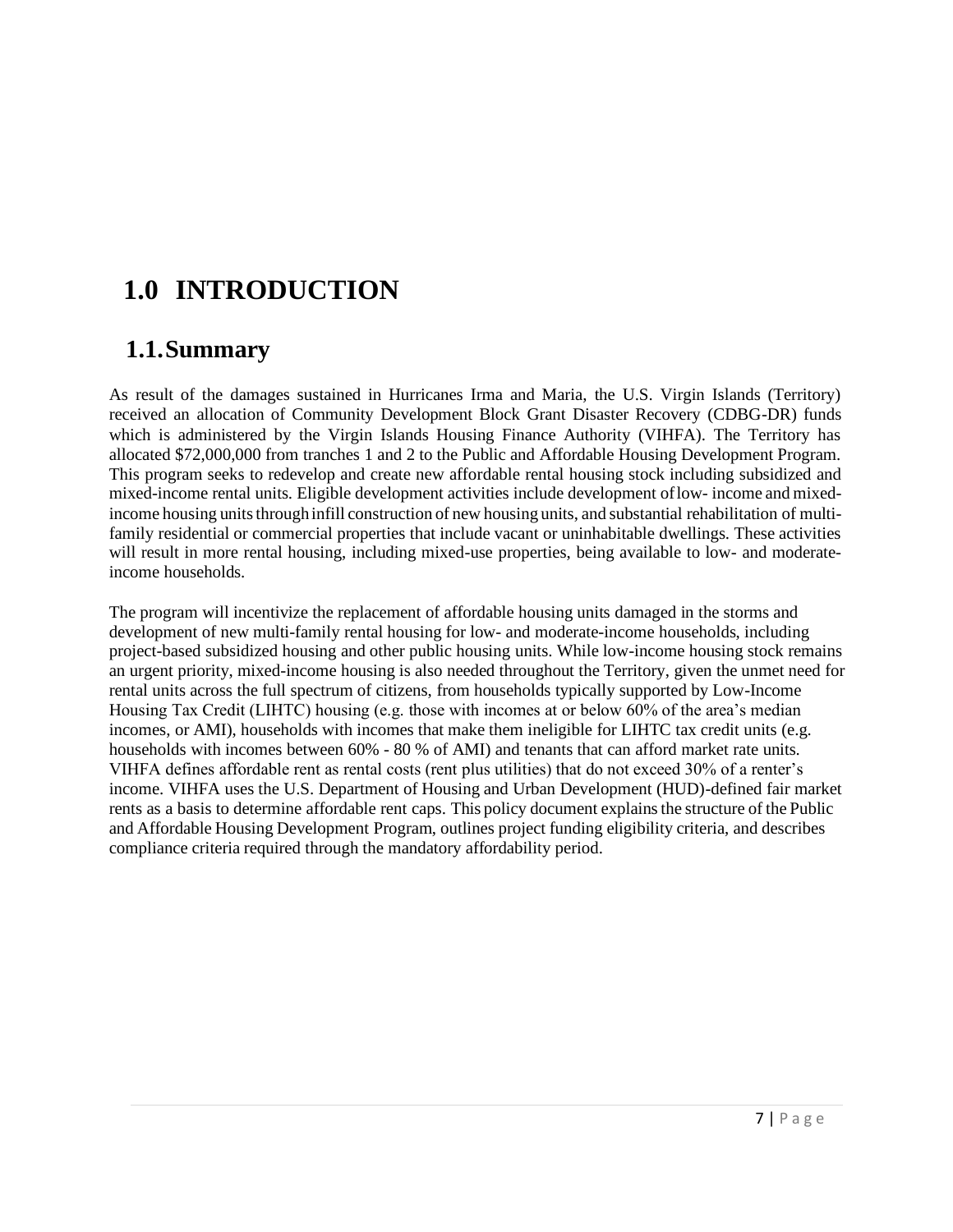# <span id="page-7-0"></span>**2.0 POLICIES**

## <span id="page-7-1"></span>**2.1 Version Policy**

Version history is tracked in the table on the title page, with notes regarding version changes. The dates of each publication are also tracked in this table. The first version of this document is 1.0.

Substantive changes within this document that reflect a policy change will result in the issuance of a new version 2.0, an increase in the primary version number. Future policy changes will result in additional revision and the issuance of a new primary version number.

Non-substantive changes such as minor wording and editing, or clarification of existing policy that do not affect the interpretation or applicability of the policy will be included in minor version updates denoted by a sequential number increase behind the primary version number. Such changes would result in a version number such as 2.1, 2.2, etc.

#### <span id="page-7-2"></span>**2.2 Policy Change Control Board**

Policy review and changes for the USVI Public and Affordable Housing Development Program (Program) are considered through a change control process. When policy clarifications, additions, or deletions are needed to more precisely define the rules by which the Program will operate, Program staff will submit a Policy Change Request Form or a Request for Decision Form for internal review by the Policy Change Control Board (PCCB). Within the PCCB, two members will separately perform a review to verify that all relevant information and any supporting documentation are included in the request. Upon PCCB concurrence by these two members that the request raises a policy issue, rather than a process issue, the Policy Change Request Form or Request for Decision is forwarded to the Policy Change Control Board for consideration. The requests are compiled and brought before the entire PCCB for a final policy change determination.

The PCCB is composed of the Special Council for Disaster Recovery, the Senior Policy Manager, Senior Housing Manager, Public and Affordable Housing Program Manager and at least one Subject Matter Expert, and other program staff members representing Program leadership as needed.

The PCCB meets bi-weekly, as needed, to consider all pending requests but may meet as frequently as necessary to consider critical policy decisions. The schedule for PCCB meetings is expected to move to a lower frequency as the Program matures.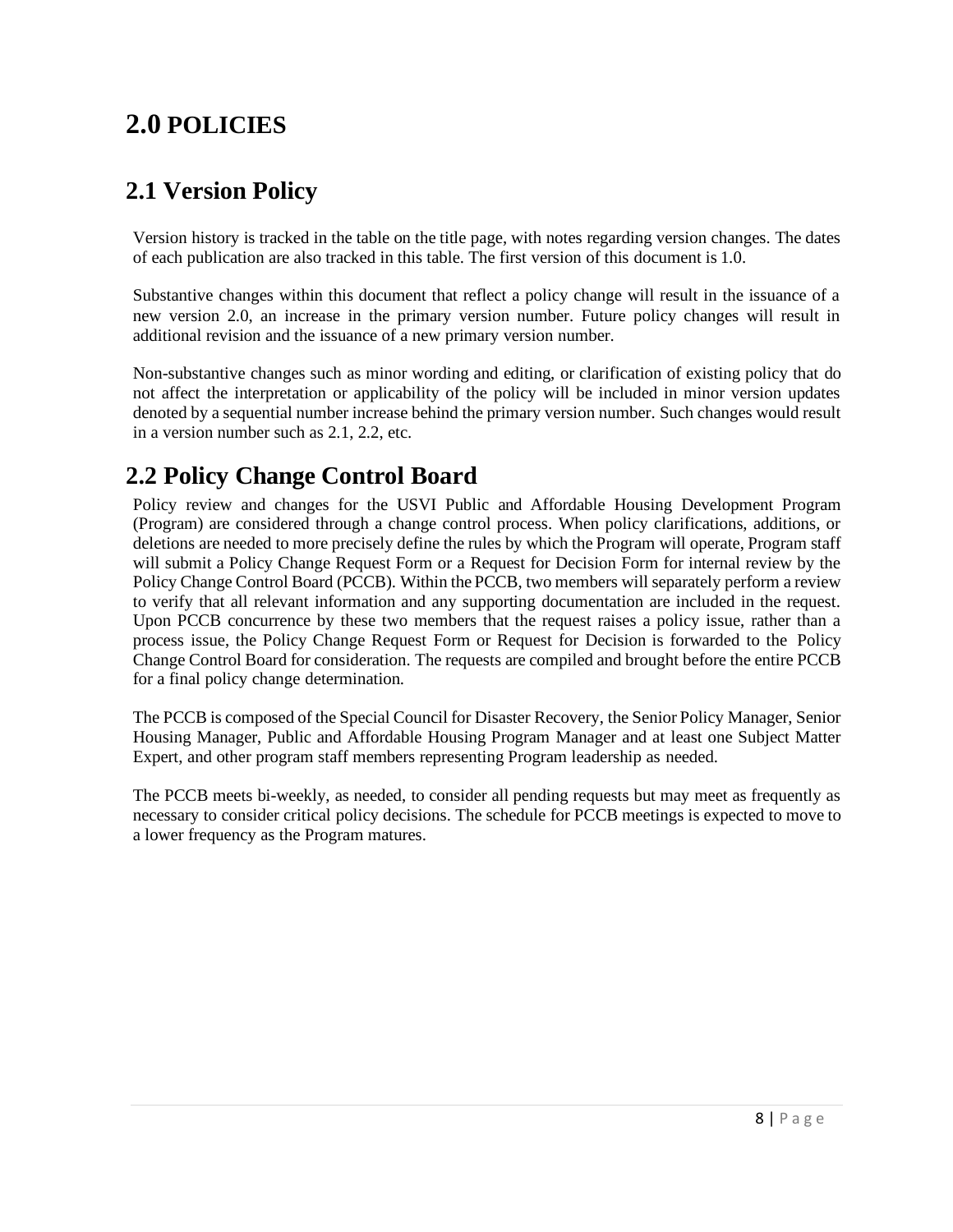#### <span id="page-8-0"></span>**2.3 Definitions**

**Affordable rent:** Rental housing costs, including utilities, that is no more than 30 percent of a low- to moderate-income household's gross (pre-tax) income. For properties that do not receive rental assistance, the maximum rents will be set according to the guidelines of the Low-Income Housing Tax Credit program.

**Affordable unit:** A housing unit in which the total rental expenses (including utilities) does not exceed does not exceed 30 percent of a low- to moderate- income household's (pre-tax) income for rental housing units where the tenant receives rental assistance. For units where the tenant does not receive rental assistance, units that are set at rates not greater than the amount as defined in an "Affordable rent" definition in this section.

**Affordability Period:** The minimum period of time the rents for units will be required to remain "affordable" for low- and moderate-income households, based on the amount of CDBG-DR assistance, the activity (new construction or rehabilitation), and the number of housing units in the project. The Affordability Period restrictions will be enforced through recorded deed restrictions, covenants, or other similar mechanisms.

**Area Median Income (AMI):** Calculated annual income limits based on HUD-estimated median family income with adjustments based on family size used for demonstrating LMI beneficiaries in the program. This calculation may also be referred to as Area Median Family Income (AMFI) in other program documents.

**Beneficiary:** The recipient deriving advantage from CDBG-DR funding. This includes household members of units created or rehabilitated with CDBG-DR funding, or any other public or private funding.

**Builder/Contractor:** (Used interchangeably) A person who contracts to construct or repair houses and or supervises building operations associated with projects involving the development or rehabilitation of residential housing units, including mixed-use projects. **Carryover Allocation:** a document issued by a state housing credit agency (VIHFA) that extends the amount of time that is allowed for a 9% competitive LIHTC project to be placed in service.

**Choice Limiting Action:** The commitment of CDBG-DR funds through Acquisition (which includes executing a Purchase Agreement or Sales Contract), **and/or** any physical actions a developer, contractor, or any other entity (including the seller) takes on a property prior to the issuance of an Authority to Use Grant Funds by HUD or the VIHFA Certifying Officer.

**Common Area Under Roof:** The total area under the common roof that is primarily interior, conditioned space, and for single-story homes is equal to the footprint of the house. The term is also synonymous with the eligible area. Exterior spaces, such as detached porches and garages, are not considered eligible areas.

**Cost Reasonableness Requirements:** The Cost Principles established in 2 CFR Part 200, Subpart E, to determine costs are necessary, reasonable, allowable, and allocable to the project.

**Damage Assessment:** A report resulting from an inspection of the housing unit to document damage from the event. The assessment, conducted by a certified or licensed inspector, is required to document storm-related property damage specifically and clearly via photographic evidence and detailed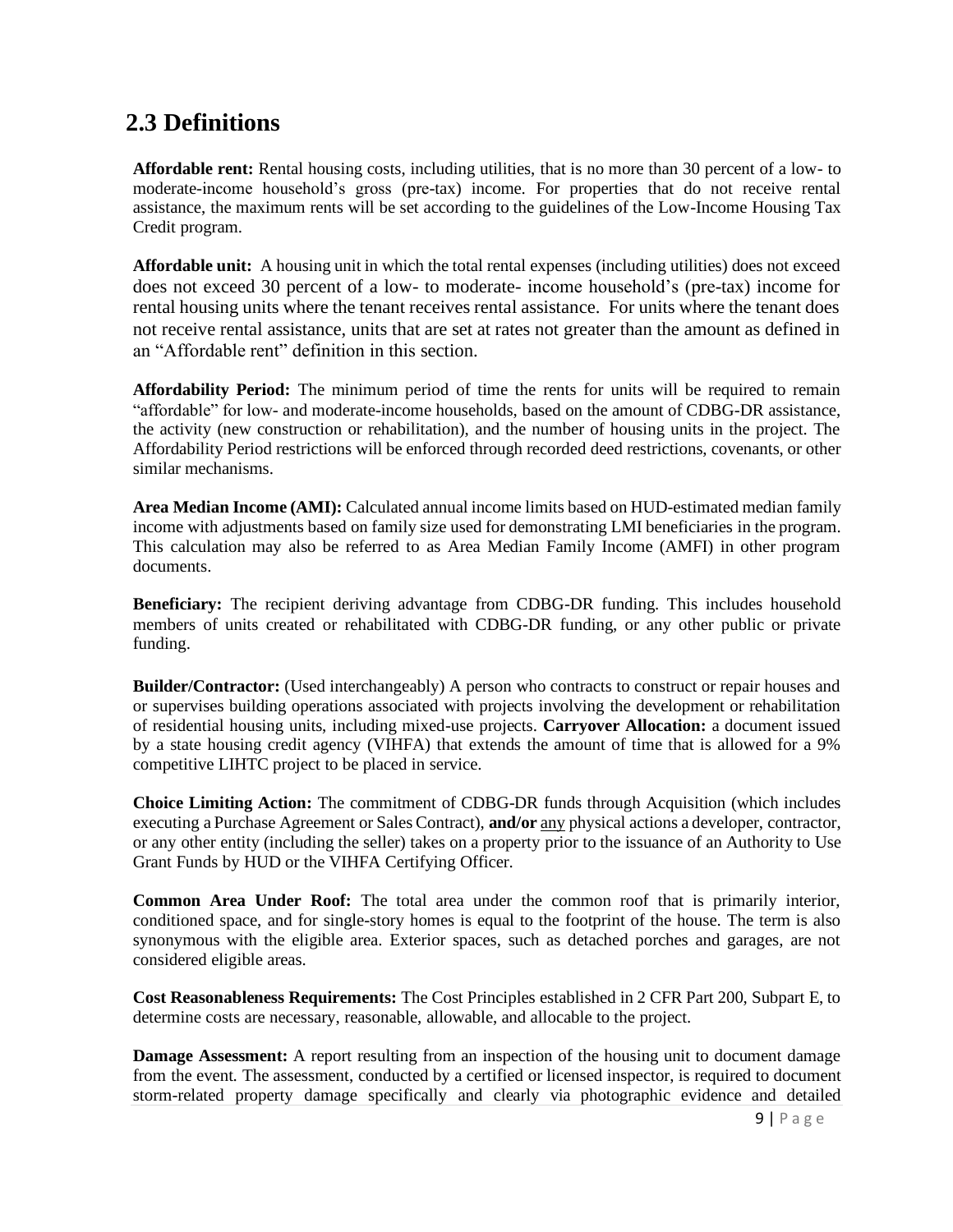narratives. Damage assessments must include final cost of repair estimates according to local code, an assessment of cost-effectiveness of each recommended activity (reconstruction or rehabilitation), mold remediation and assistance needed to bring the home up to code at completion.

**Davis-Bacon Act of 1931 (40 USC Part 3141 et seq.) and Related Acts:** A group of approximately 60 federal statutes that requires that each contract over \$2,000 for the construction or repair of federally funded projects to contain a clause setting forth the minimum wages to be paid to various classes of laborers and mechanics employed under the contract. Under the provisions of the Act, Contractors or their subcontractors are to pay workers employed directly upon the site of the work no less than the locally prevailing wages and fringe benefits paid on projects of a similar character. The Davis-Bacon Act directs the Secretary of Labor to determine such local prevailing wage rates. If a construction project is funded or assisted under more than one federal statute, the Davis-Bacon prevailing wage provision may apply to the whole project if any of the applicable statutes requires payment of Davis-Bacon wage rates. This applies to the rehabilitation and reconstruction of residential property if not less than 8 units.<sup>1</sup>

**Demolition:** The clearance and proper disposal of dilapidated building and improvements debris.

**Developers:** Private individuals and entities, including profit making and nonprofit organizations, which acquire properties to construct or rehabilitate, for the creation of residential units, for either rental or resale purposes. CDBG programs consider a developer a beneficiary. A community-based organization carrying out a project can be a developer. A Public Housing Authority cannot be a developer, although affiliated legal entities of Public Housing Authorities may act as part of an ownership entity. Developers must have site control (ownership or lease in some cases) and must plan, obtain permits, and manage the project from start to finish, assuming part of the risk of the project. A developer does not just serve as a contractor.

**Development Partners:** Any entity involved in the reconstruction or rehabilitation of affordable housing units, including subrecipient departments or agencies, for-profit or non-profit organizations, construction contractors or other entities or individuals hired to carry-out any actions on a CDBG-DR funded housing project.

<sup>1</sup><https://www.hudexchange.infor/resources/documents/Housing-and-Community-Development-Act-1974.pdf>

**Duplication of Benefits:** The Robert T. Stafford Disaster Assistance and Emergency Relief Act (Stafford Act) prohibits any person, business concern, or other entity from receiving financial assistance from CDBG-DR funding with respect to any part of a loss resulting from a major disaster as to which he/she has already received financial assistance under any other program or from insurance or any other source. A Duplication of Benefit is an amount determined by the Program that may result in the reduction of an award value.

**Environmental Review:** The process of reviewing a project and its potential environmental impacts to determine whether it meets federal and territorial environmental standards. The environmental review process is required for all HUD-assisted projects to ensure that the proposed project does not negatively impact the surrounding environment and that the property site itself will not have an adverse environmental or health effect on end users. Every project's impact must be examined (the extent of the examination varies due to the actions that will be undertaken); every project must be in compliance with the National Environmental Policy Act (NEPA) and other applicable Territorial and federal environmental laws.

FEMA: The Federal Emergency Management Agency, located within the U.S. Department of Homeland Security, is responsible for coordinating the federal government's response to natural and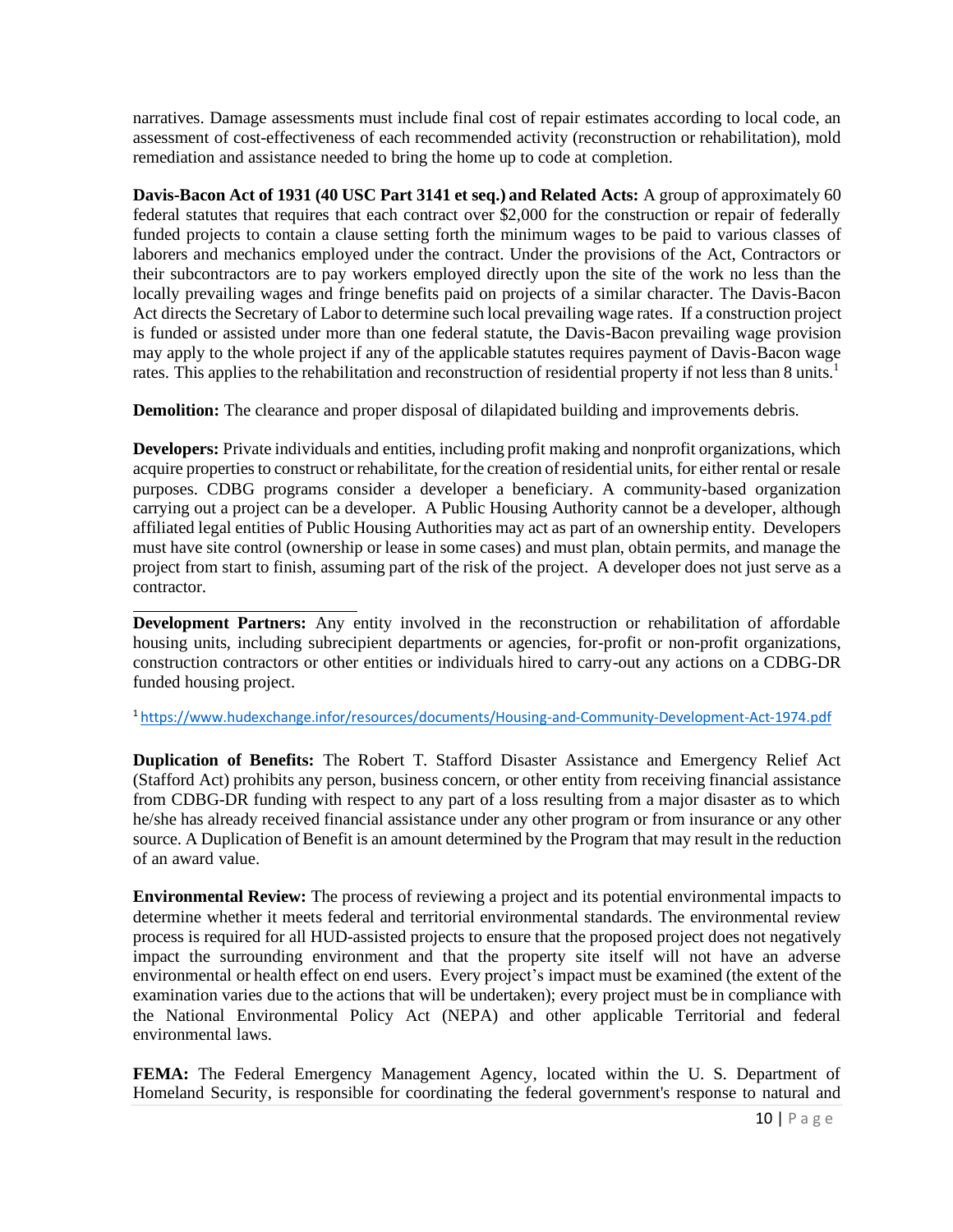manmade disasters.

**FEMA-Designated High-Risk Area:** Areas designated by FEMA as vulnerable to significant wind and/or storm surge damage and areas located in the 100-year flood zones. These areas will be identified during the environmental review process for each participating jurisdiction.

Final Cost Certification: A report of the total actual costs incurred by the Developer in the delivery of a Development. This will assist VIHFA in determining certain development costs and the amount of subsidy to be allocated to the Development.

Form 8609: An IRS Low-Income Housing Credit Allocation and Certification. Owners of residential low-income rental buildings are allowed a low-income housing credit for each qualified building over a 10-year credit period. A separate Form 8609 must be issued for each building in a multiple building project.

**Flood Hazard Area:** Areas designated by FEMA as having risk of flooding.

**Flood Insurance:** The Flood Disaster Protection Act of 1973 (42 U.S.C. 4012a) requires that projects receiving federal assistance and located in an area identified by FEMA as being within a Special Flood Hazard Areas (SFHA) be covered by flood insurance under the National Flood Insurance Program (NFIP). In order to be able to purchase flood insurance, the community must be participating in the NFIP. If the community is not participating in the NFIP, federal assistance cannot be used in those areas.

**Floodplain:** FEMA designates floodplains as geographic zones subject to varying levels of flood risk. Each zone reflects the severity or type of potential flooding in the area.

- "100-year floodplain" the geographical area defined by FEMA as having one percent chance of being inundated by a flooding event in any given year.
- "500-year floodplain" the geographical area defined by FEMA as having a 0.2 percent change of being inundated by a flooding event in any given year.

**Floodway:** (Also known as the "Regulatory Floodway") it is the portion of the Floodplain effective in carrying flow where flood hazard is generally the greatest, and water velocity is the

highest. In the Floodway, fill or other development is likely to divert flow and contribute to

increased water depths during a flood. Ideally, Floodways should be undeveloped areas that can accommodate flood flows with minimal risk.

**Household:** A household is defined as all persons occupying the same housing unit, regardless of their relationship to each other. The occupants could consist of an individual, a single family, two or more families living together, or any other group of related or unrelated persons who share living arrangements. For housing activities, the test of meeting the LMI National Objective is based on the LMI of the household.

**Housing Choice Voucher (HCV):** The housing choice voucher program is the federal government's major program for assisting very low-income families, the elderly, and the disabled to afford decent, safe, and sanitary housing in the private market. In HCV programs, a housing subsidy is paid to the landlord directly by the Public Housing Authorities on behalf of the participating family.

**Housing Quality Standards (HQS):** Defines "standard housing" and establishes the minimum quality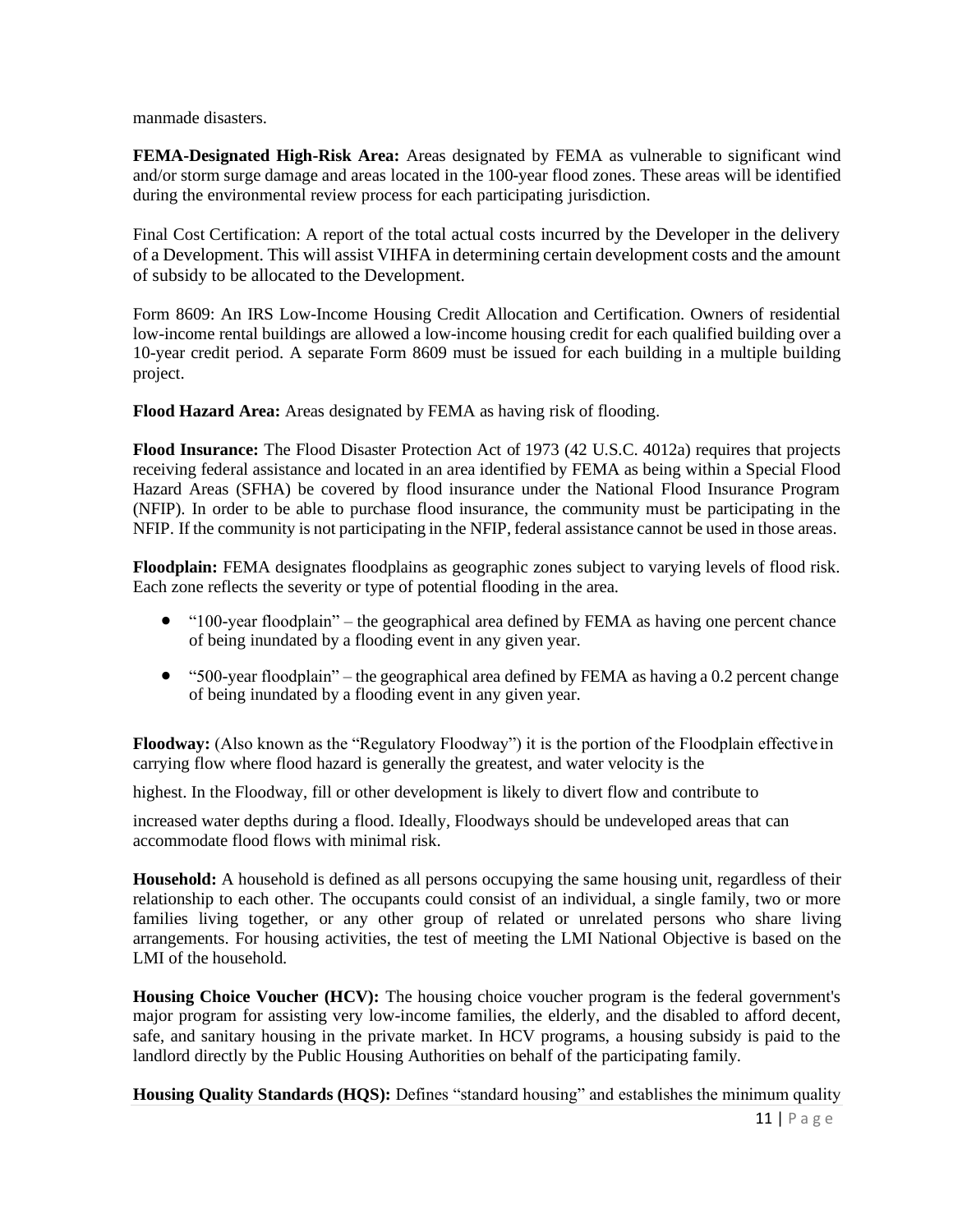criteria necessary for the health and safety of households occupying the program rental housing units.

**Individual Mitigation Measures (IMM):** Activities designed to mitigate and/or reduce risk beyond the pre-disaster condition of a housing unit when the activities are above and beyond federal, Territory, or local units, and the payment of flood insurance are not IMM activities. Examples of IMM activities include elevation above the base flood elevation level, or the addition of storm shutters, disaster proof windows, roof straps, etc., and as long as those improvements are not required to comply with local code and did not exist on the housing unit prior to the disaster damage.

**LIHTC:** a federal tax incentive that encourages private sector investors, developers and lenders to finance, construct and operate affordable housing pursuant to Section 42(h)(4) of the Code.

**Low- and Moderate-Income (LMI) National Objective:** Activities which benefit households whose total annual gross income does not exceed 80% of Area Median Income (AMI), adjusted for family size.

**Low- and Moderate-Income Housing (LMH):** A sub-set of the LMI National Objective identified as having a low- to moderate-income "housing" benefit, which is used when the eligible activity involves the creation or rehabilitation of residential housing units.

**Major/Severe Damages:** \$8,000 or more of FEMA inspected real property damage or 1 foot or more of flood water on the first floor.

**Mitigation:** Improvements made to reduce the possibility of property damage, personal and commercial hardship, as well as long lasting monetary burdens. For example, creating a flood mitigation program such as an acquisition of at-risk flood-prone property/housing, and elevation of housing in high-risk floodplains are two visible and effective mitigation projects that can be taken to make residents and communities safe in the face of natural disasters.

**Not Suitable for Rehabilitation:** The VIHFA defines properties as "not suitable for rehabilitation" for the Public and Affordable Housing Development Program when:

- Structures are considered "beyond rehabilitation," do not meet the Program's rehabilitation standards, and/or federal or Territory code requirements, and shall be deemed not suitable for rehabilitation, as determined by the Program and consistent with Program guidelines.
- Residential properties have experienced repetitive losses under FEMA's National Flood Insurance Program (NIFP).
- Residential properties that are in FEMA-designated flood hazard areas, and the owner previously received Federal Assistance (personal, commercial, or residential) for the subject property and failed to obtain and maintain flood insurance for the property.

**Personally, Identifiable Information (PII):** Defined in OMB M-07-16 as "...information which can be used to distinguish or trace an individual's identity, such as their name, social security number, biometric records, etc., alone, or when combined with other personal or identifying information which is linked or linkable to a specific individual, such as date and place of birth, mother's maiden name, etc."

**Project Based Subsidy:** CDBG-DR assistance to a public housing complex, in which low- to moderate-income households may receive assistance only if they agree to live at the particular public housing project.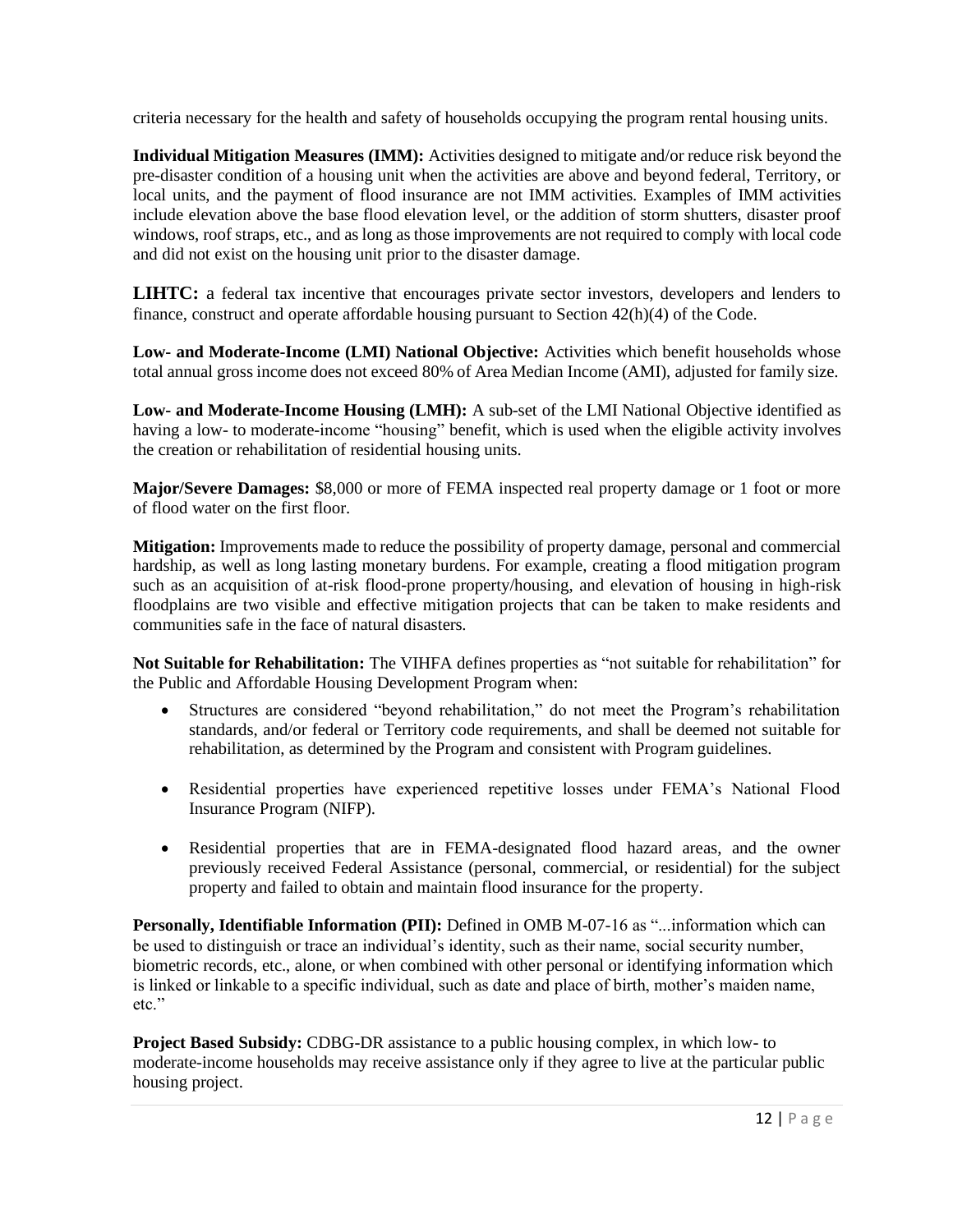Program Income: gross income received by a developer or a subrecipient under a grant that was directly generated by the grant -supported activity from the use of CDBG-DR funds.

**Rehabilitation:** Repair or reconstruction necessary for the restoration of storm-damaged housing units in the impacted areas to applicable construction codes and standards.

**Reservation Certificate**: An agreement binding upon the Owner, and all successors in interest to the Owner as owners of the Project, as to the allocation of Low-Income Housing Tax Credit authority to the building(s) in the Project, subject to compliance by the Owner with the requirements of Section 42 of the Code and the additional requirements of VIHFA CDBG-DR.

**Section 3:** Section 3 is a provision of the Housing and Urban Development Act of 1968 that helps foster local economic development, neighborhood economic improvement, and individual self-sufficiency. CDBG-DR recipients must, to the greatest extent feasible, provide job training, employment, and contracting opportunities for low- or very-low-income residents in connection with projects and activities in their neighborhoods.

**Single Asset Entity:** A separate legal entity (owner entity) that is required for projects that are awarded Low Income Housing Tax Credits (LIHTC). Typically made up of a general partner (who manages the project day to day) and a limited partner who provides equity for project development in exchange for tax credits. Public housing entities may serve in the general partner role.

**Special Needs and Vulnerable Populations:** Special needs individuals are any persons with specific needs, including persons with disabilities; vulnerable populations are seniors, special needs individuals, including those with disabilities, and the homeless.

**Subrecipients: A Non-Federal entity that receives a subaward to carry out part of a Federal program (2 CFR 200).** Public or private nonprofit agency, authority or organization, or a for-profit entity authorized under 570.201(o), receiving CDBG fuds from the recipient or another sub-recipient to undertake activities eligible for assistance under 24 CFR 570.4500. A subrecipient is not an entity that is a beneficiary of such program 2 CRF 200.93 that independently administer a program on behalf of a grant recipient.

**Subrogation Agreement:** An agreement executed by the Program beneficiary agreeing to repay any duplicative assistance if the beneficiary later receives other assistance for the same purpose as disaster recovery funds already received.

**Substantial Damage:** Damage of any origin sustained by a structure whereby the cost of restoring the structure to its pre-damaged condition would be equal to or exceed 50 percent of the market value of the structure before the damage occurred (44 CFR 59.1).

**Surplus Cash:** For the fiscal year period ending prior to the annual installment date, the sum of gross rent revenues (less rental taxes and tenant security deposits) and other income received from the operations of the project including amounts withheld from security deposits returned to tenants, less(a) annual accrued debt service for approved permanent senior loan(s); (b) actual operating expenses (including but not limited to utilities, supplies, repair and maintenance costs, property taxes, property management fees, insurance escrows and reserves and amounts deposited in any replacement reserve account) and excluding allowed or allowable depreciation and amortization, and (c) payments of an asset management fee pursuant to an Asset Management Services Agreement as required in a Low Income Housing Tax Credit (LIHTC) project. Specifically excluded expenses include any payments or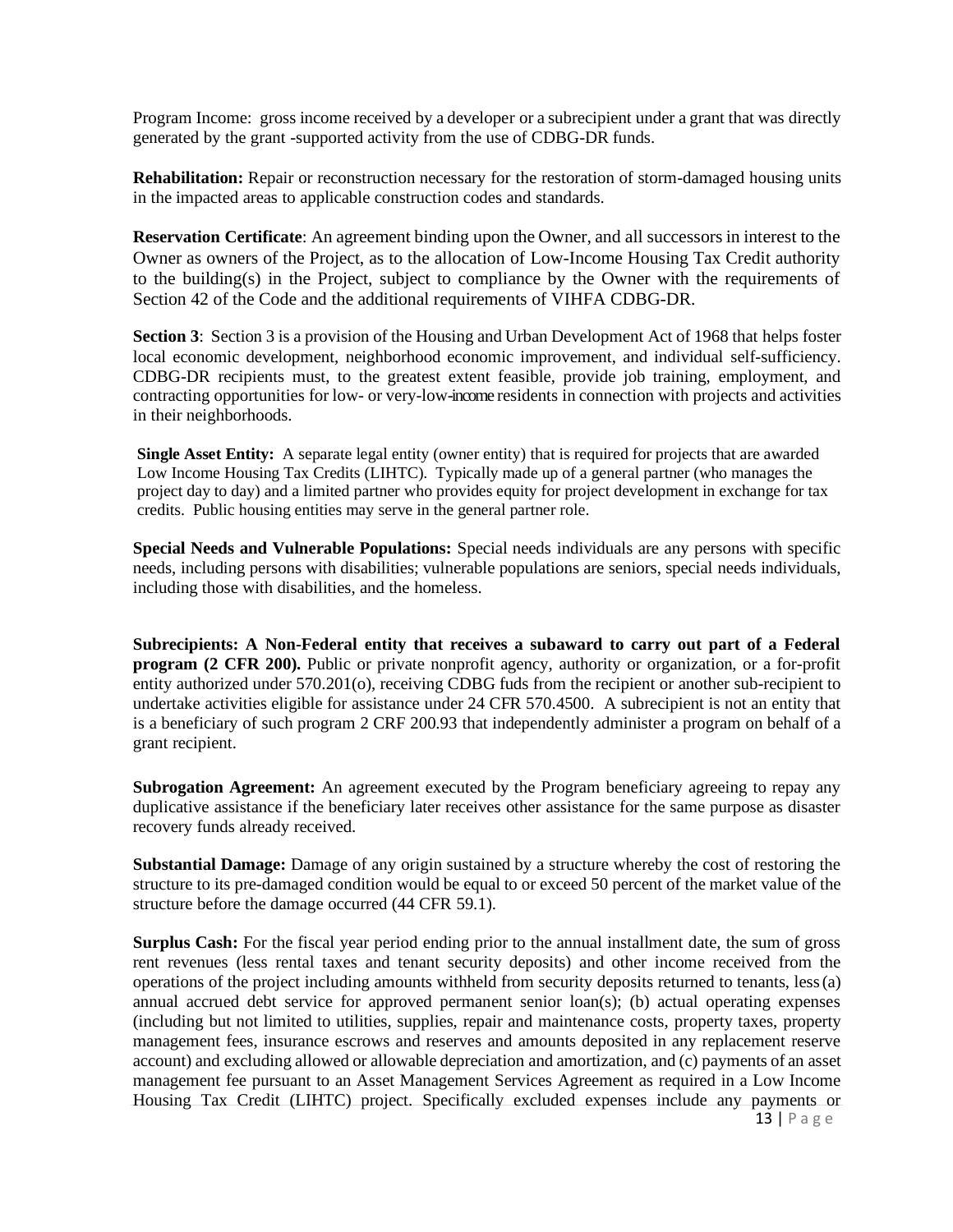disbursement to the project owner and/or borrower of funds, tax credit adjustors, depreciation, amortization, payments pursuant to developer guarantees or any payments on deferred developer fees. Surplus cash will be calculated based on an audited annual cash flow analysis report for the fiscal year period ending prior to the annual installment date.

**Ten-percent Cost Certificate:** If a project is not placed in service by the end of the calendar year in which the LIHTC allocation was received, the project must qualify for a carryover allocation.

**Uniform Relocation Assistance:** The Uniform Relocation Assistance and Real Property Acquisitions Polices Act of 1970, as amended (Title 49 CFR Part 24) (42 U.S.C. 4601 et seq.) (URA): Applies to all acquisitions of real property or displacements of persons resulting from federal or federally assisted program projects. URA's objective is to provide uniform, fair, and equitable treatment of persons whose real property is acquired or who are displaced in connection with federally funded projects. For the purposes of these guidelines, URA mostly applies to residential displacements in involuntary (49 CFR Subpart B) and acquisition or multifamily damaged/occupied activities that require the relocation of tenants.

**Urgent Need (UN) National Objective:** An urgent need that exists because conditions pose serious and immediate threat to the health or welfare of the community; the existing conditions are recent or recently became urgent; and the subrecipient cannot finance the activities on its own because other funding sources are not available. Subrecipients or the Territory must document how each program and/or activity funded der this category responds to a disaster-related impact. See 24 CFR 570.208(c).

**Virgin Islands Housing Finance Authority (VIHFA):** VIHFA is the Grantee for HUD's Community Development Block Grant-Disaster Recovery (CDBG-DR) funding. VIHFA will retain day to day administrative management and oversight of CDBG-DR activities and will be responsible for establishing and maintaining financial accountability for CDBG-DR funds, compliance with CDBG-DR requirements and establishing and maintaining project files and records. VIHFA will also be a subrecipient within this program.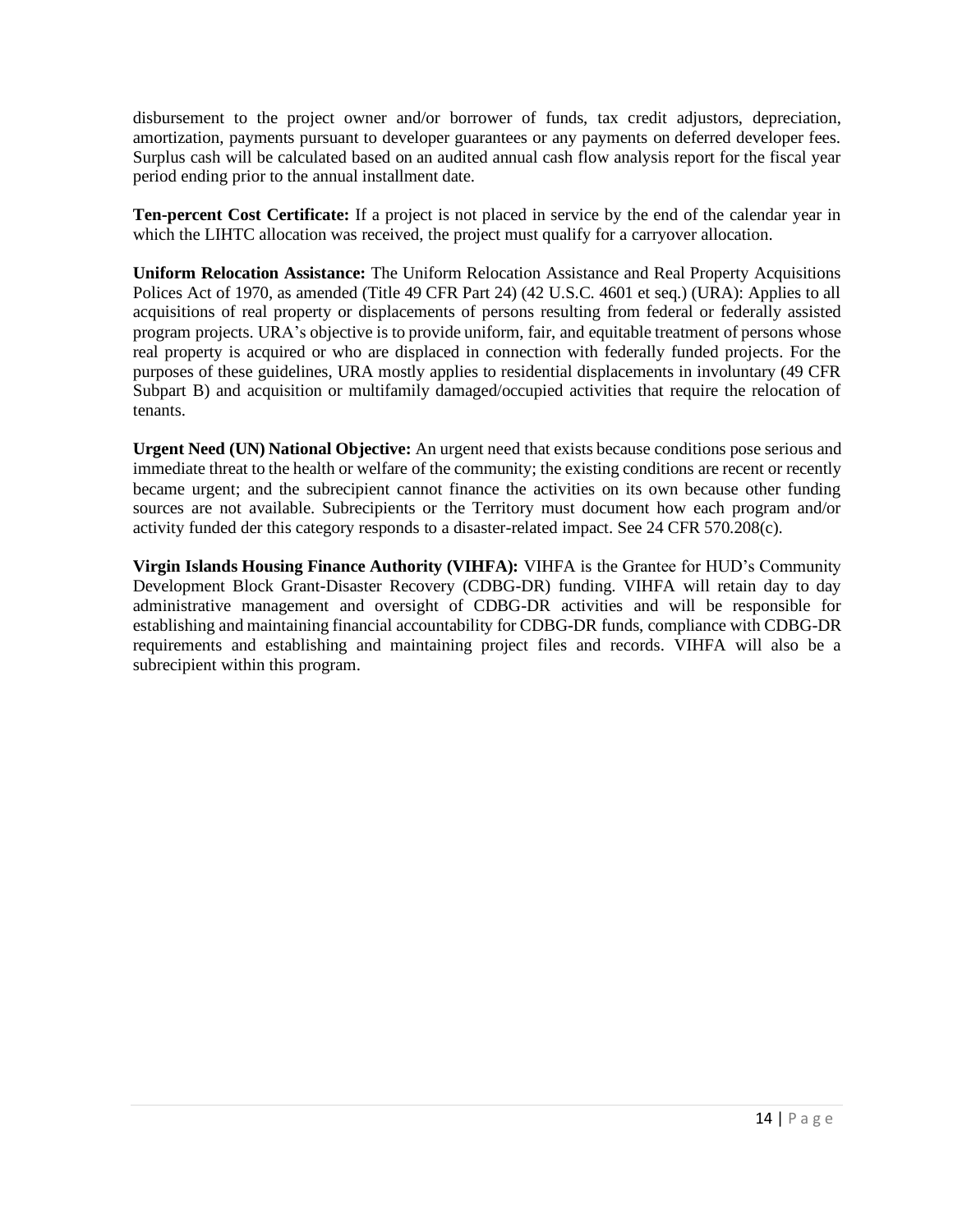# <span id="page-14-0"></span>**2.4 Acronyms**

| <b>ACOP</b>    | Admissions and Continued Occupancy Policy                    |
|----------------|--------------------------------------------------------------|
| AMI            | Area Median Income                                           |
| <b>CDBG</b>    | <b>Community Development Block Grant</b>                     |
| <b>CDBG-DR</b> | <b>Community Development Block Grant - Disaster Recovery</b> |
| <b>CFR</b>     | Code of Federal Regulations                                  |
| <b>CPD</b>     | <b>Community Planning and Development</b>                    |
| <b>DBRA</b>    | Davis-Bacon and the Related Acts                             |
| <b>DOB</b>     | <b>Duplication of Benefits</b>                               |
| DOL            | Department of Labor                                          |
| ECR            | <b>Estimated Cost of Repair</b>                              |
| <b>FEMA</b>    | Federal Emergency Management Agency                          |
| <b>HCDA</b>    | Housing and Community Development Act                        |
| HCV            | <b>Housing Choice Vouchers</b>                               |
| <b>HQS</b>     | <b>Housing Quality Standards</b>                             |
| <b>HUD</b>     | US Department of Housing and Urban Development               |
| IMM            | <b>Individual Mitigation Measures</b>                        |
| $_{\rm LLC}$   | Limited Liability Corporation                                |
| <b>LIHTC</b>   | Low Income Housing Tax Credits                               |
| LMA            | Low- and Moderate-Income Area                                |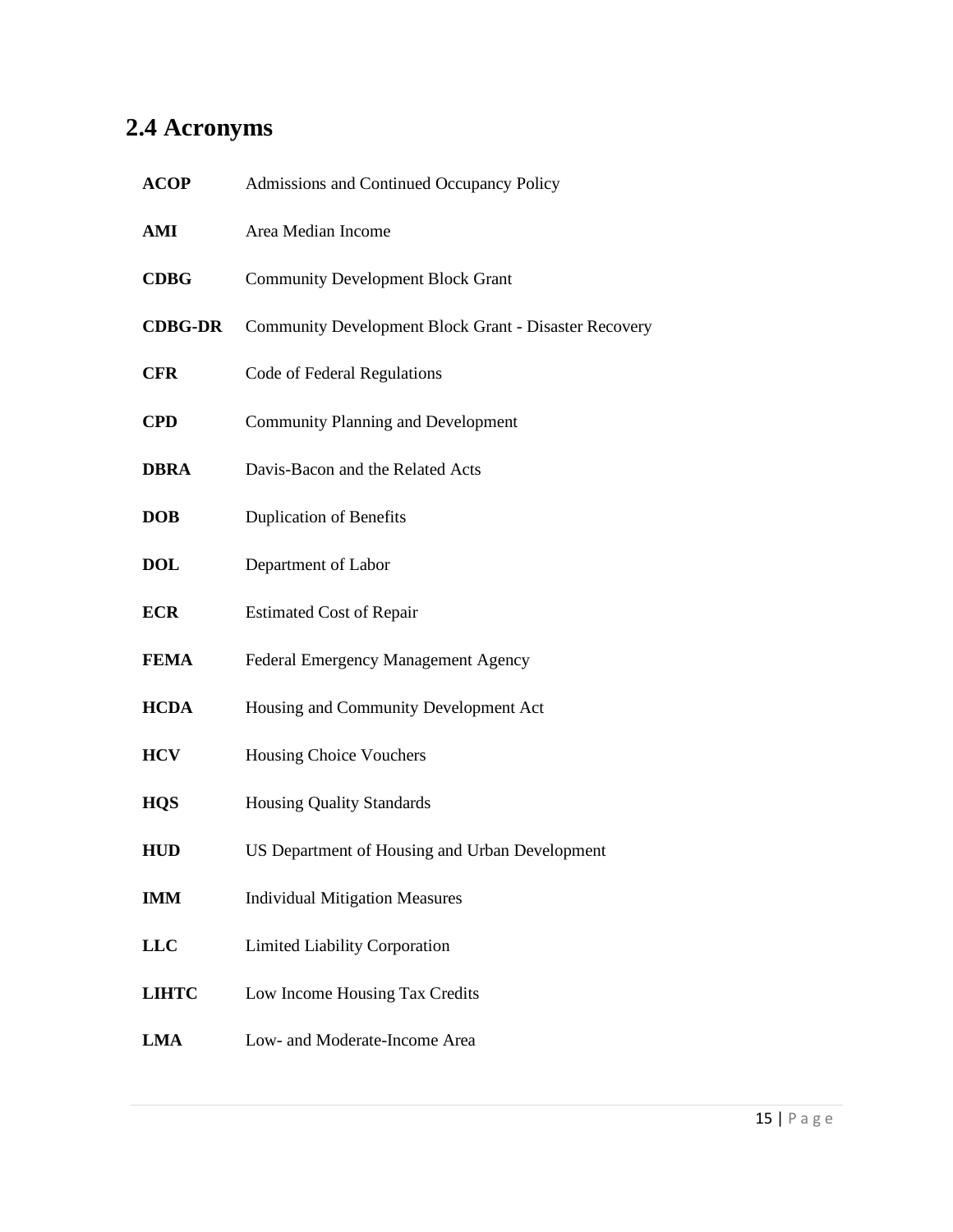- **LMH** Low- and Moderate-Income Housing
- **LMI** Low- and Moderate-Income
- **MBE** Minority-owned Business Enterprise
- **MWBE** Minority- and Women-owned Business Enterprises
- **NEPA** National Environmental Policy Act
- **NFIP** National Flood Insurance Program
- **OMB** Office of Management and Budget
- **PCCB** Policy Change Control Board
- **PII** Personally Identifiable Information
- **RFI** Request for Information
- **RFP** Request for Proposals
- **RFQ** Request for Qualifications
- **SFHA** Special Flood Hazard Area
- **UN** Urgent Need
- **URA** Uniform Relocation Act
- **USC** United States Code
- **USVI** United States Virgin Islands
- **WBE** Women-owned Business Enterprise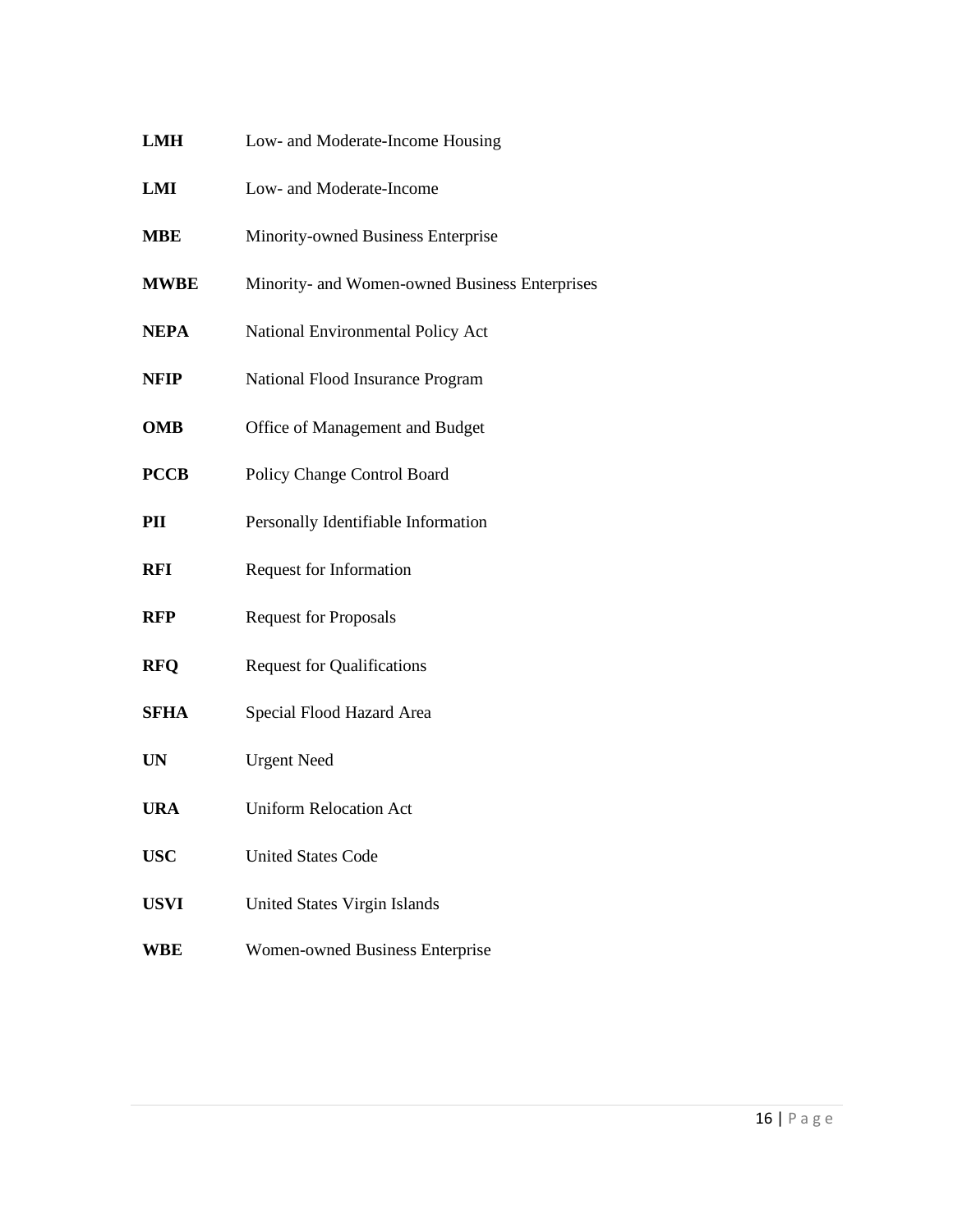**VIHFA** Virgin Islands Housing Finance Authority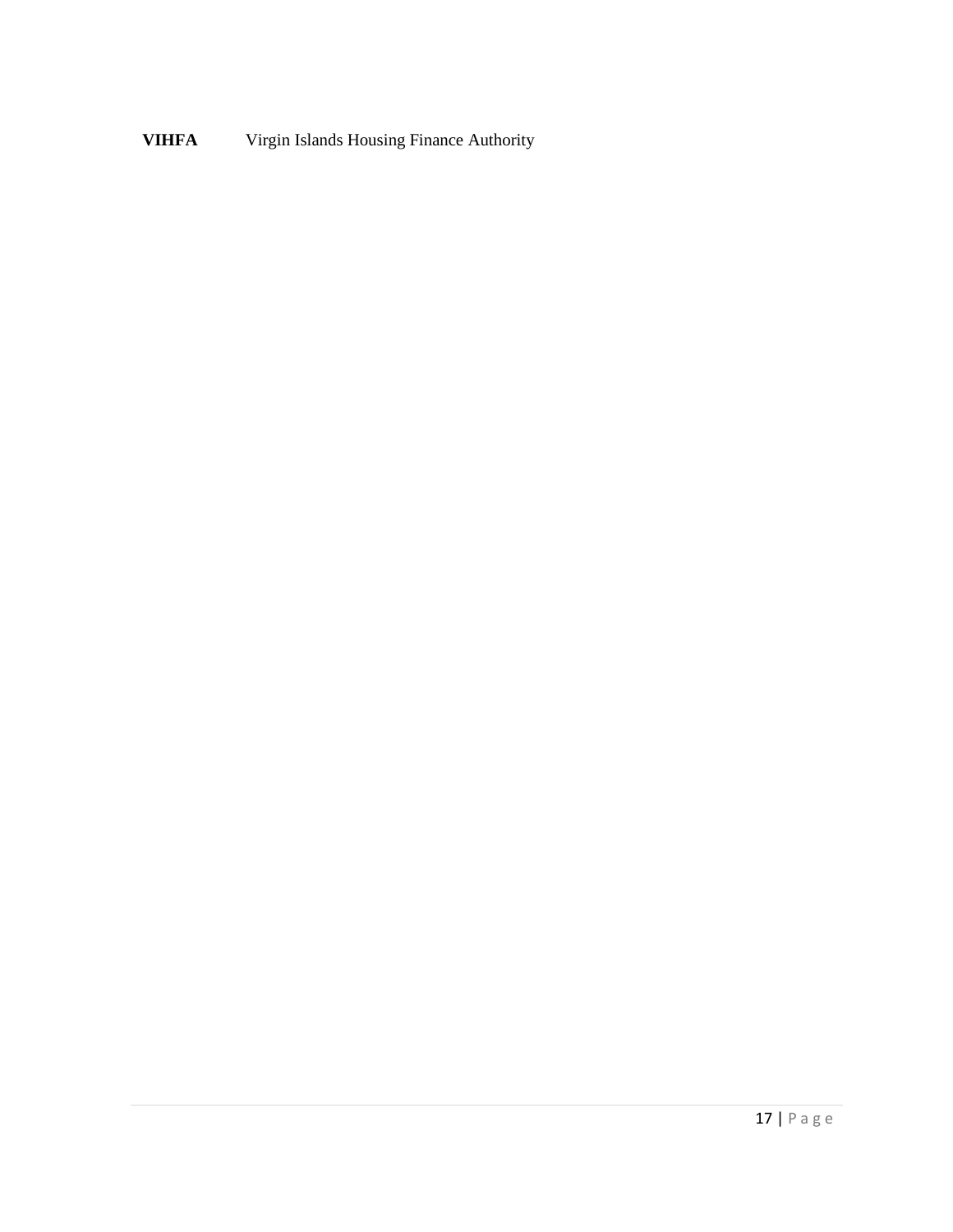# <span id="page-17-0"></span>**3.0 PROGRAM OVERVIEW**

This Program seeks to repair, redevelop, and recreate new affordable rental housing units, including units in subsidized and mixed-income rental developments. This will enable the development of rental housing which prevents concentrations of poverty. These efforts will increase the supply of affordable housing available to low- and moderate-income households the through the repair, rehabilitation, and development of affordable and mixed-use rental housing, including acquisition, demolition, rehabilitation, and new construction, as it pertains to the development of project-based subsided and affordable units.

This policy manual focuses on the Public and Affordable Housing Development program. The Action Plan considered two alternative solutions for creating and maintaining affordable rental housing in the Territory – an Owner-Occupied Rental Infill program and a Redevelopment of Vacant Properties into Mixed-Use Developments program. The Owner-Occupied Rental Infill solution would offer homeowners (those with the necessary existing infrastructure in place) the opportunity to build rental units as infill development. The Rehabilitation of Vacant Properties into Mixed-use Developments solution would support neighborhood revitalization by partially subsidizing the cost of rehabilitating vacant properties into mixed-use residential and commercial developments (of up to 4 rental units). Further information about the Owner-Occupied Rental Infill and/or Rehabilitation of Vacant Properties into Mixed-use Developments programs may be found in the Virgin Islands Disaster Recovery Action Plan [\(https://www.vihfa.gov/disaster-recovery/action-plan\)](https://www.vihfa.gov/disaster-recovery/action-plan), and program policies and procedures will be released if additional funding becomes available.

## <span id="page-17-1"></span>**3.1 Public and Affordable Housing Development**

The Public and Affordable and Housing Development Program provides financing assistance for costs associated with hurricane repairs, acquisition, and new construction orsubstantial rehabilitation of larger affordable rental housing projects. The Program seeks to leverage other public and private affordable housing financing sources, including tax-exempt bonds, conventional private debt, federal and Territory Low-Income Housing Tax Credits, Historic Tax Credits, Territory housing capital funds, and other sources.

The Program supports the preservation of governmentally assisted affordable housing developments, as well as the development of new affordable housing, to address the rental housing shortage and help revitalize hard hit communities. Projects selected for assistance will primarily serve LMI residents, including special needs and other vulnerable populations through the acquisition, demolition, rehabilitation, and new construction. The Program may also assist mixed-income projects where most units are reserved for occupancy by persons of LMI and for which developers are able to leverage other funding to support non-LMI units.

Assistance is provided for rehabilitation, reconstruction, and new construction of housing after accounting for all federal, local and/or private sources of disaster-related assistance, including but not limited to, property owners and/or flood insurance proceeds. VIHFA, Subrecipients and Developers may, for their respective portfolios and at their sole discretion, change the properties to be redeveloped or add additional sites to be developed by their Development Partner(s).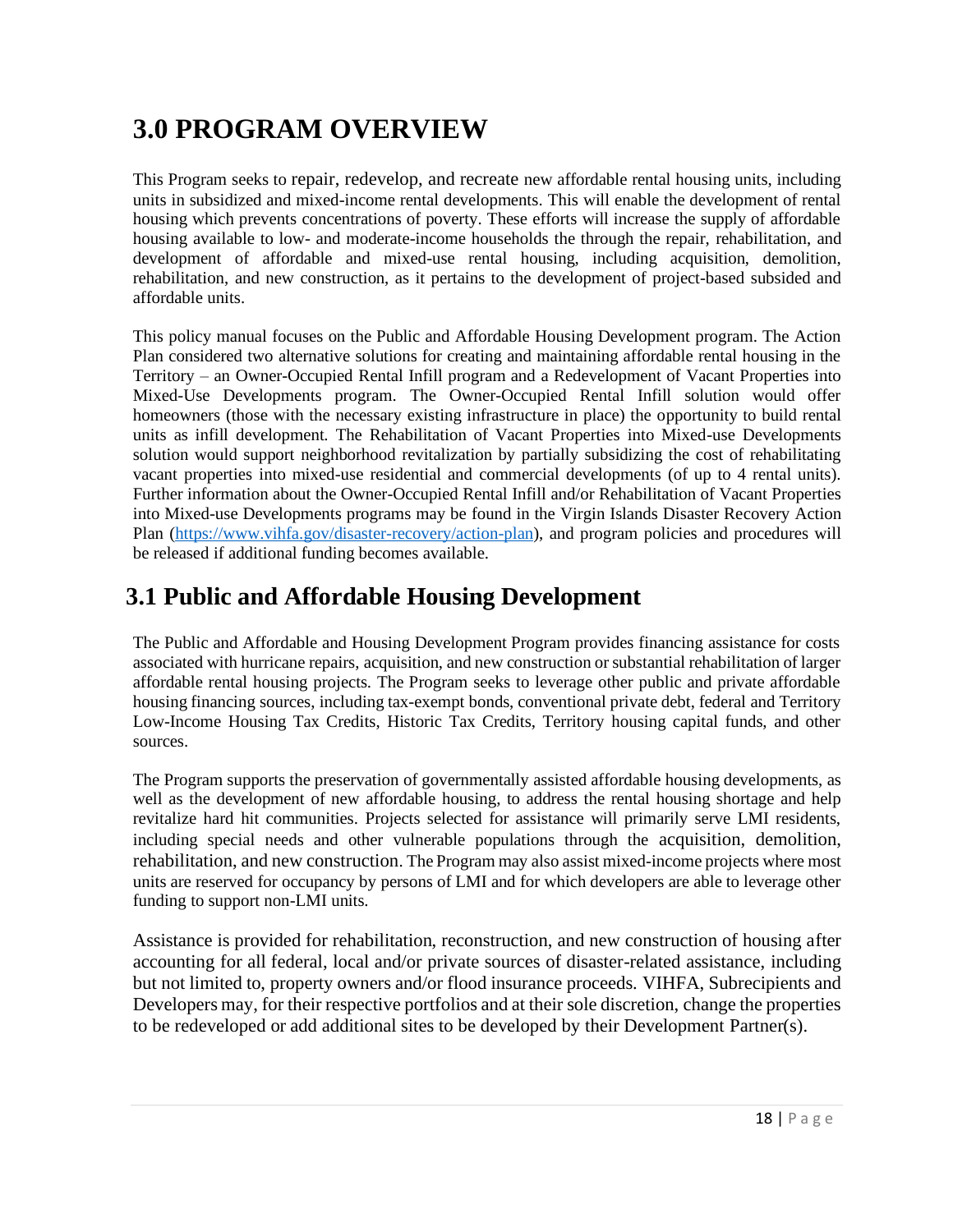## <span id="page-18-0"></span>**3.2 Total Allocation**

Total Allocation: \$81,500,000.00

#### <span id="page-18-1"></span>**3.3 Tie to the Storm**

All projects must respond to an identified Hurricane Irma or Maria disaster-related impact and documentation supporting this tie back must be maintained in the project files.

#### <span id="page-18-2"></span>**3.4 National Objective**

All projects must result in affordable housing units primarily occupied by LMI persons, Urgent Need and Preventing or Eliminating Slums or Blight., The CDBG-DR funding provided to the project will qualify under the Low- to Moderate-Income Housing, LMH or Urgent Need.

The Program will obtain written commitments and source documentation from the Subrecipient or Developer to document that a minimum of fifty-one percent (51%) or more of the housing units will be rented to LMH tenants. The number of LMH tenants will be calculated as proportional to the CDBG-DR investment into the project. Tenant Income is verified at initial lease, and annually thereafter for all tenants of the LMH units, through the Affordability Period.

## <span id="page-18-3"></span>**3.5 Eligible Activities**

Eligible activities include the rehabilitation and new construction of affordable housing, and are described listed below:

- Acquisition of Real Property (HCDA Section 105(a)(1)).
- Public Facilities and Improvements (HCDA Section 105(a)(2)).
- Clearance, Rehabilitation, Reconstruction and Construction of Buildings (including Housing)  $(HCDA Section 105(a)(4)).$
- Public Services (HCDA Section 105(a)(8)).

Developers must meet program minimum property standards; and may exceed the minimum property standards, as long as project costs funded by the Program meet cost reasonableness requirements. Upgrades above minimum property standards must be paid for with private funds.

Program funds may be used for:

• Acquisition, site preparation, construction, and related soft costs (including environmental health hazard mitigation costs) required for the new construction or rehabilitation of affordable housing developments. (Acquisition is not eligible as a stand-alone activity.) Site work may be an allowable construction cost to the extent it is necessary to render the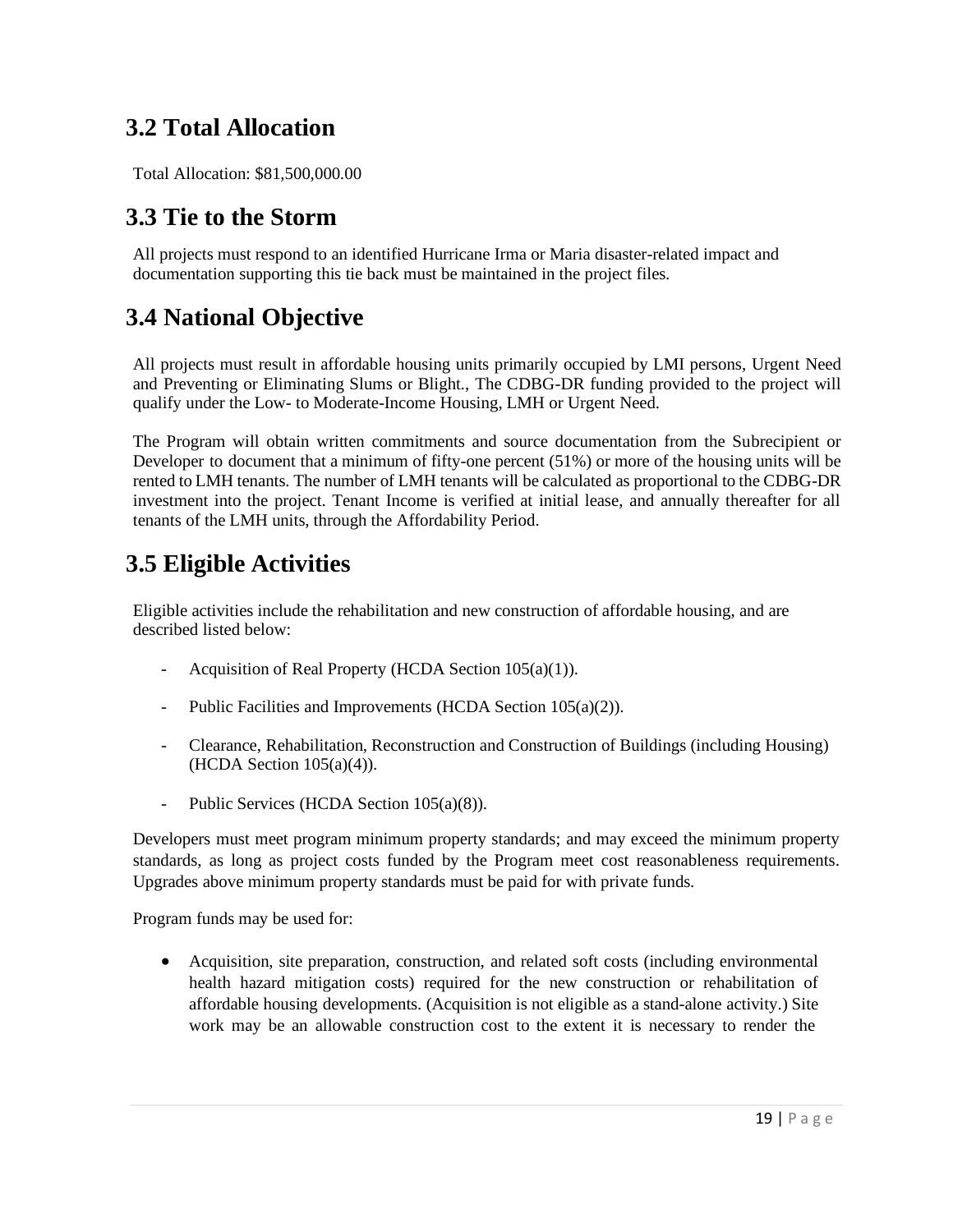residential units decent, safe, and sanitary. Site work includes grading and excavation, as well as installation of the septic and infiltration systems, utilities, and other ancillary residential structures and improvements.

- In projects combining residential and non-residential uses, Program funds may only be used for eligible costs attributable to the residential component of the project.
- Reimbursement of eligible repair/replacement costs, acquisition, capital costs and related soft costs (including environmental health hazard mitigation costs), associated with the new construction or rehabilitation of affordable housing developments related to the repair of disaster-impacted property.
- When practical and warranted, reimbursement for cost of mitigating future damage (including elevation when practicable and cost effective) for properties located within a 100 year floodplain.
- "Gap financing" for Low Income Housing Tax Credit projects to reduce debt service and increase long term viability.
- Assistance for cost-effective mitigation activities including but not limited to:
	- o The replacement of disaster-impacted non-luxury residential appliances.
	- o Elevation of substantially damaged properties located within the 100-year floodplain: If elevating, the structure must be elevated to at least two (2) feet above the Base Flood Elevation or to a level dictated by the local building authority, whichever is higher.
	- o Elevation of electrical systems and components.
	- o Securing of fuel tanks.
	- o Use of flood resistant building materials below base flood elevation.
	- o Installation of flood vents.
	- o Installation of backflow valves (only if structure is elevated).
	- o Installation of roof strapping (only if structure is elevated).

### <span id="page-19-0"></span>**3.7 Ineligible Activities**

Activities are ineligible for CDBG-DR funding if the activity:

- Does not respond to an identified Hurricane Irma or Maria disaster-related impact.
- Is restricted in the Public Laws appropriating the CDBG-DR funds (Public Laws 115-56 and 115-123) or in the Housing and Urban Development Block Grant Disaster Recovery Federal Register Notices (Docket numbers FR-6066-N-01, FR-6109-N-01 and FR-6136-N-01).
- Is a prohibited activity in the Public Laws or Federal Register notice(s) authorizing CDBG-DR.
- Is ineligible according to CDBG Program requirements (and a waiver has not been granted).
- Fails to meet an appropriate national objective.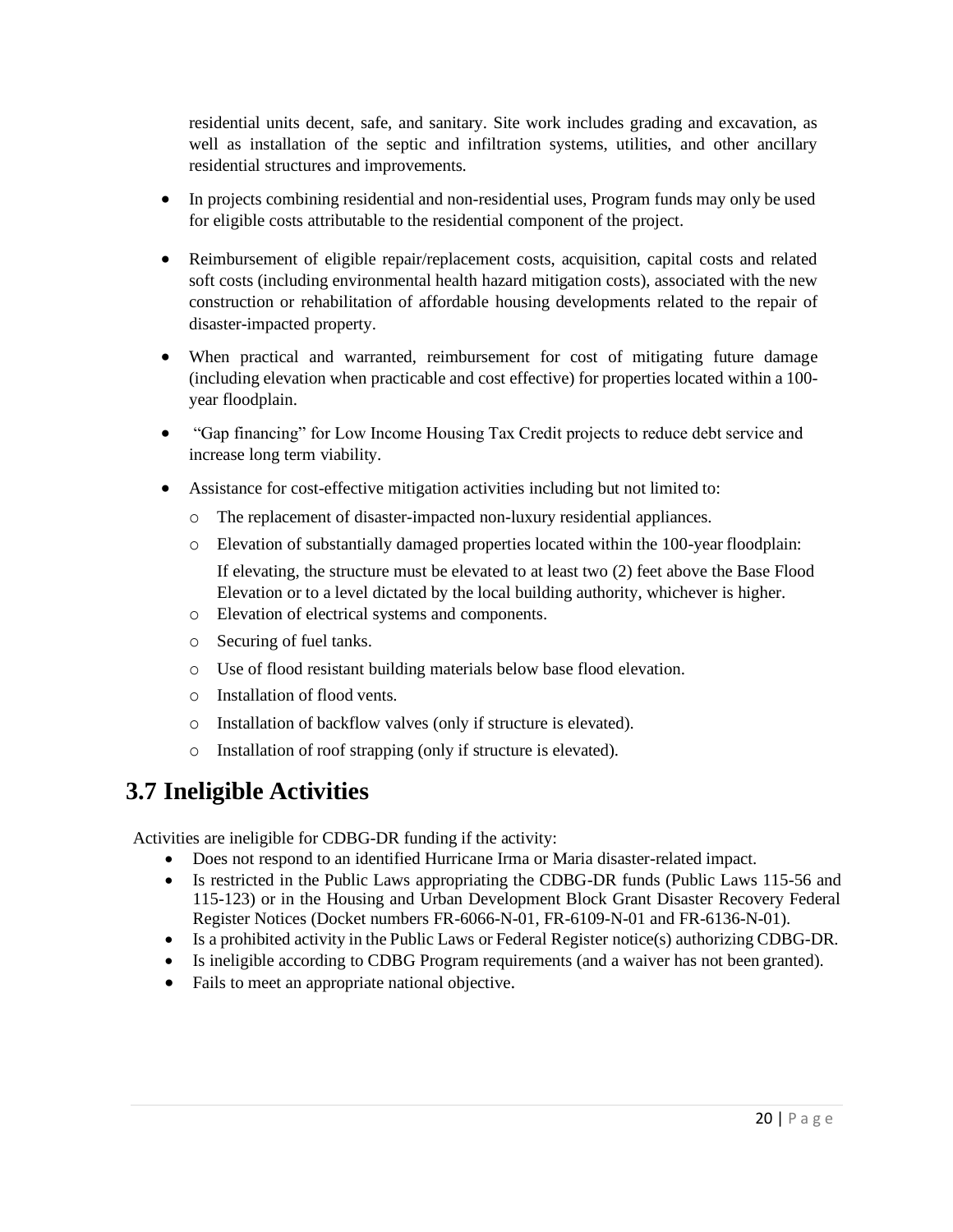## <span id="page-20-0"></span>**3.8 Eligible Applicants**

Eligible applicants include governmental and non- governmental entities and owners of multi-family housing rental development dedicated for low-and moderate-income households.

Owners shall be any individual, joint venture, partnership, limited partnership, trust, corporation, limited liability company, other legal entity, or any combination thereof which meets the requirements below:

- a) Be organized on a for-profit, including limited profit, or nonprofit basis, and
- b) Must demonstrate experience relevant to owning and developing affordable rental housing through evidencing current capacity (including financial resources, an office and payroll), and one or both of the following:
	- (1) Successful prior ownership and development of affordable rental housing, or
	- (2) Employment of a staff with demonstrated experience owning and developing affordable rental housing.
- c) If the Owner entity is a joint venture and qualifies as an eligible Applicant Owner under a) and b) above based on the experience of only one joint venture partner, that partner must have a controlling interest in the joint venture and a substantial and continued role in the Project's ongoing operations, as evidenced in the documents governing the joint venture.

#### <span id="page-20-1"></span>**3.7 Estimated Start and End Dates**

Construction and/or rehabilitation will occur between 2020 through 2023, and and/or as detailed in the CDBG-DR Action Plan and Amendments.

### <span id="page-20-2"></span>**3.8 Geographic Area(s) Served**

The geographic areas served will be within the Territory of the U.S. Virgin Islands.

### <span id="page-20-3"></span>**3.9 Maximum Award**

A per unit cap of up to \$400,000.00 has been identified; however, there may be circumstances where additional costs may be incurred and will be reviewed against cost reasonableness and resiliency measures on a case-by-case basis. Awards will be in the form of a loan; however, in some instances a loan will be the required structure for financing rental development. If this is the case, the terms of the loan may be forgivable.

To direct sufficient levels of assistance to those most in need, especially low- to moderate-income and minority households, a higher overall dollar cap amount may be applied to those properties that provide a significant number of units designated for Very Low Income (VLI) households (whose incomes do not exceed 30% AMI), special needs, and other vulnerable populations, or include Low Income Housing Tax Credits which do not allow households above 80% AMI, in instances where income averaging as permitted under the rules of the LIHTC program is part of the plan of finance for the project.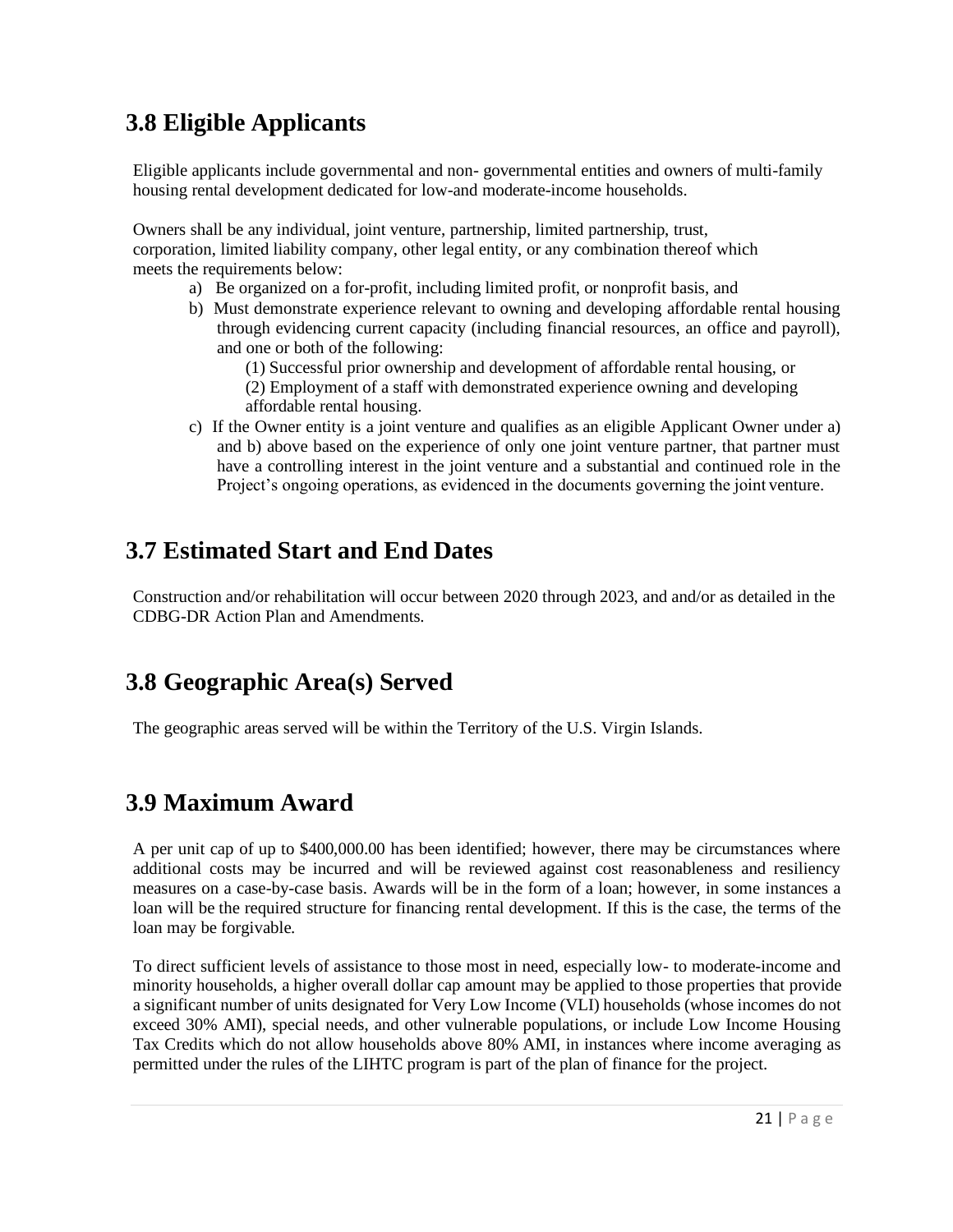Projects that combine other sources of financing (local, federal, and private) will be evaluated to ensure that no more CDBG-DR funding than is necessary to ensure successful development of the affordable housing units. Documentation demonstrating that other available financing sources have been maximized, resulting in the lowest amount of CDBG-DR funding necessary to assure project feasibility.

To incentivize the development of this stock, the Territory will provide financing appropriate to the project. Multi-family rental development of eight (8) units or more will be required to adhere to Davis Bacon requirements. Assistance will be provided as one of the following structures:

#### <span id="page-21-0"></span>**Amortized Loans**

- Requires repayment (annually).
- Interest rate will range from zero percent (0%) to rates that will typically be lower than market lending rates (interest rates will be determined by cash flow projections and will be negotiated with the implementing agency), plus allowable fees.
- A Mortgage will be secured for the length of the Affordability Period, or the term of the loan, whichever is longer.

#### <span id="page-21-1"></span>**Deferred Payment Loans**

- Loan terms can be from ten  $(10)$  twenty  $(20)$  years, or at the sale or transfer of the property.
- Interest rate will range from zero percent  $(0%)$  to rates that will typically be lower than market lending rates (interest rates will be determined by cash flow projections and will be negotiated with the implementing agency, plus allowable fees.
- A Mortgage will be secured for the length of the Affordability Period, or the term of the loan, whichever is longer.

#### <span id="page-21-2"></span>**Forgivable Loans**

- Loan forgiveness may occur at one point in time (at the end of the affordability) or forgiven incrementally over time.
- A Mortgage will be secured for the length of the Affordability Period, or the term of the loan, whichever is longer.

#### <span id="page-21-3"></span>**Non-Interest-Bearing Loans**

- Loan terms vary and will be negotiated with the Grantee.
- Interest rate is zero percent  $(0\%)$ .
- The principal is paid back on a regular basis (annually), but no interest is charged.
- A Mortgage will be secured for the length of the Affordability Period, or the term of the loan, whichever is longer.

**Surplus Cash Loans** – If full amortization is not feasible due to limited cash flow, funds shall be repaid from an agreed upon percentage split of surplus cash on an annual or bi-annual basis. Borrowers must provide an Annual Cash Flow Analysis Report that demonstrates the calculation and accrual of applicable surplus cash funds.

#### <span id="page-21-4"></span>**Grants**

- Provided with no requirement or expectation for repayment.
- Most commonly used for projects with special needs populations.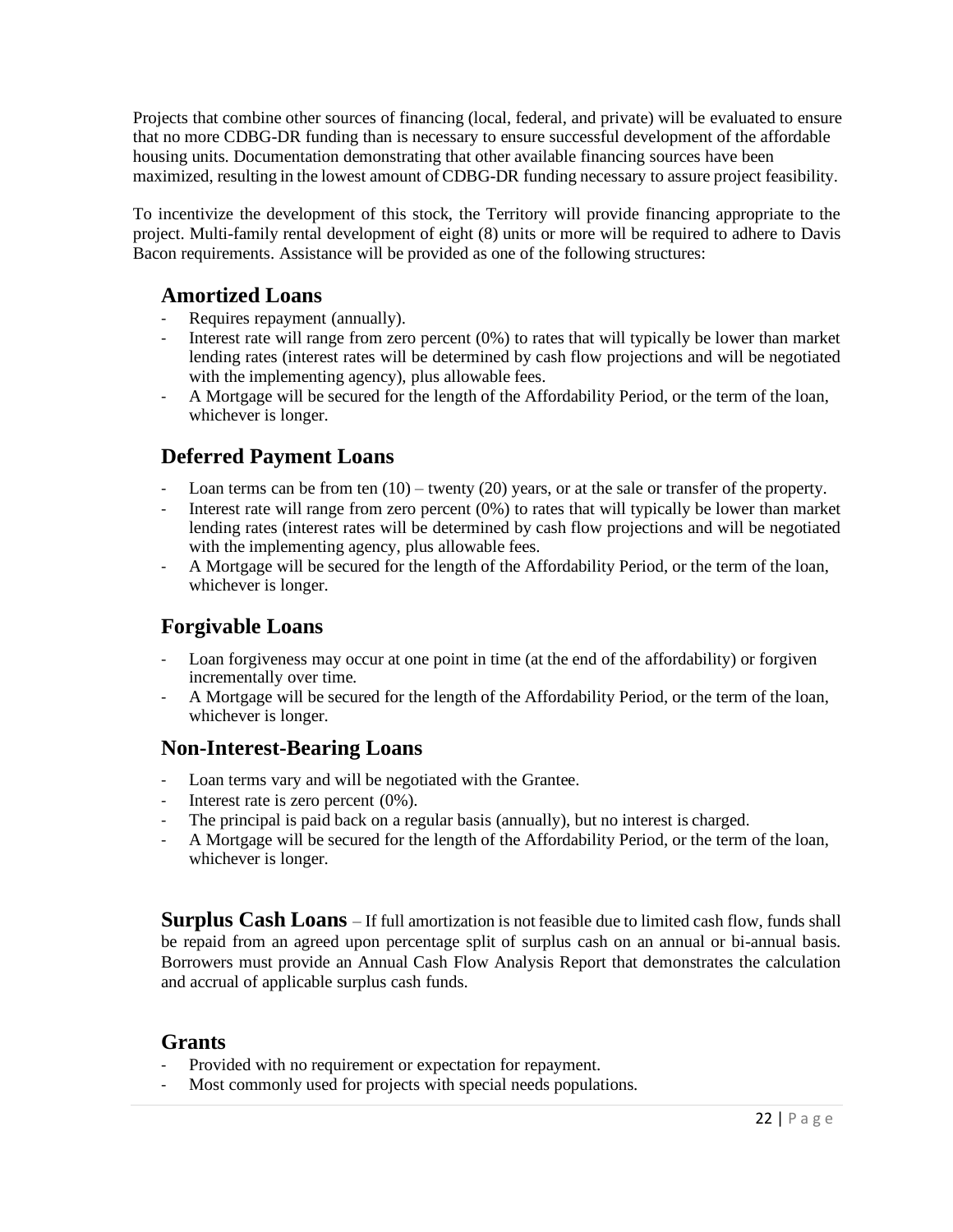- A Mortgage will be secured for the length of the Affordability Period, or the term of the grant, whichever is longer.

## <span id="page-22-0"></span>**3.10 Federal Labor Standards**

Every CDBG-DR project with a construction contract, regardless if it is for construction or rehabilitation of **eight (8) or more** CDBG-DR-assisted units is required to comply with all of the following federal labor standards: the Davis Bacon and Related Acts (DBRA), the Copeland "Anti-Kickback" Act (the Anti-Kickback Act), the Contract Work Hours and Safety Standards Act, as amended (CWHSSA), and the Fair Labor Standards Act of 1938, as amended (FLSA). The term "CDBG-DR Assisted Unit**"** means the housing units developed with the assistance of CDBG-DR funds, including non-construction related assistance such as land acquisition or down payment assistance.

The Davis-Bacon and Related Acts, published in Chapter 3, section 276(a) 7 et seq. of U.S.C. Title 40 ensures that mechanics and labors employed in construction work under federally assisted contracts are paid wages and fringe benefits equal to those that prevail in the locality where the work is performed. According to the Department of Labor (DOL) regulations, the term mechanics and laborers "includes at least those workers whose duties are manual or physical in nature (including those workers who use tools or who are performing the work of a trade), as distinguished from mental or managerial…" The term does not apply to workers whose duties are primarily administrative, executive, or clerical, rather than manual.

Federal prevailing wages must be paid on CDBG-DR projects involving site development, construction, and rehabilitation where there are 8 or more CDGR-DR assisted units.

#### <span id="page-22-1"></span>**3.11 Project Selection Process**

The Territory will ensure that there is no Duplication of Benefits and will follow the guidance for proper documentation. There will be an application process for project selection based on the priorities identified and Subrecipient Agreements used as deemed necessary.

VIHFA CDBG-DR Division will work with all subrecipients and developers to develop Project Scope and Budget Proposals for each of the entities' projects. Developers will be selected through a competitive process that involves free and open completion. If selected through competition for LIHTC, the developer will be considered to have been procured through competitive process and the LIHTC application will form the basis for evaluation and subsidy layering analysis. VIHFA will review the projects according to Program priorities and criteria for funding. Eligible and feasible projects submitted through this process are reviewed by VIHFA CDBG-DR Division for available funding. Should there be additional funding for additional phases, as described in the Action Plan or Amendments, the priorities may beexpanded.

Projects will be selected from the VIHFA project lists and no competitive criteria is required. Should there be additional funding available, competitive criteria for future phases will be developed based on the Territory's needs at the time.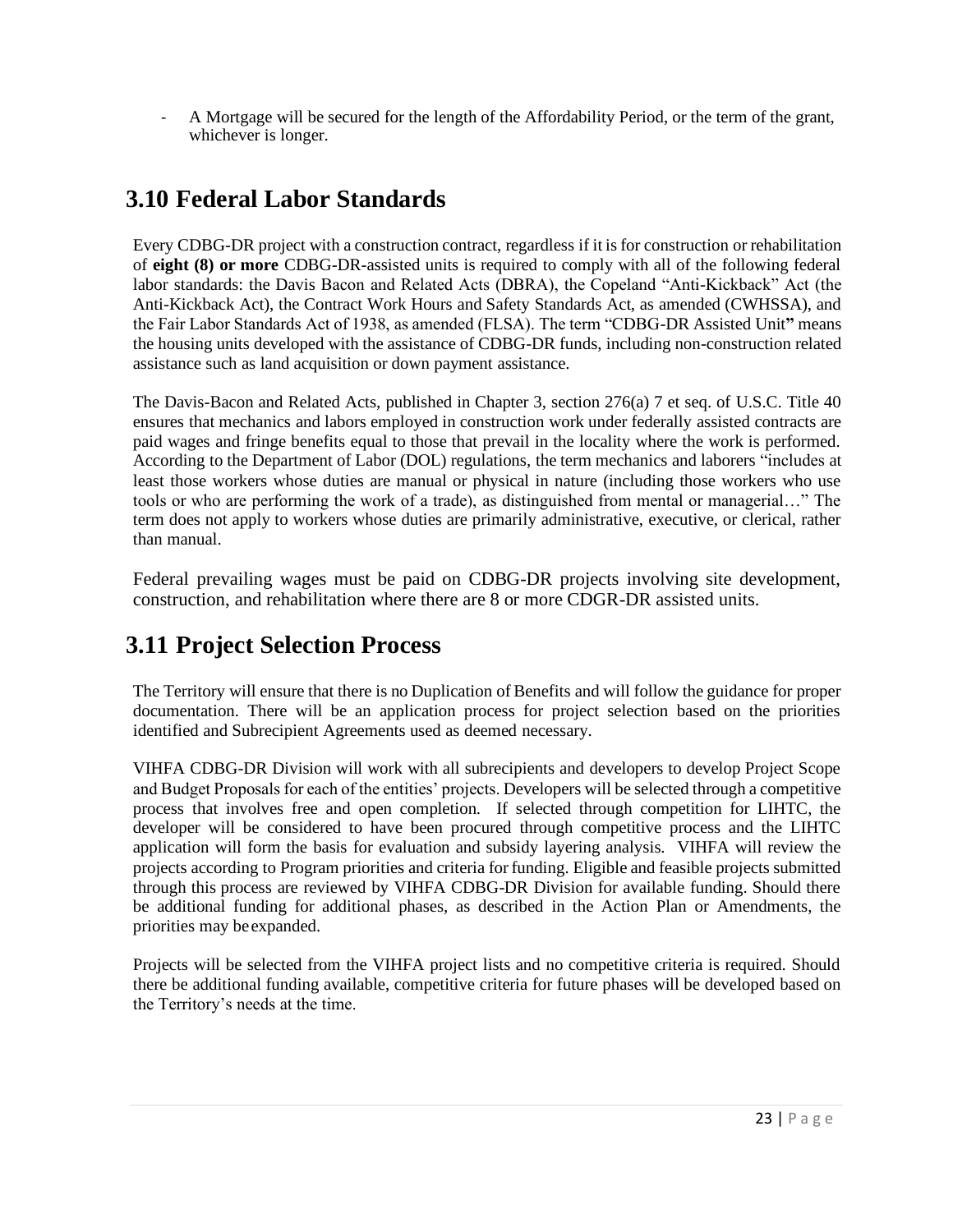# <span id="page-23-0"></span>**4.0 PROGRAM COMMITMENTS**

The minimum Affordability Period for rehabilitation projects is fifteen (15) years; new construction projects require a minimum of twenty (20) years Affordability. These reviews will occur at different stages, depending on the project's development funding.

Affordability Period restrictions will be enforced through recorded deed restrictions, covenants, or other similar mechanisms. Other financing sources may impose long-term affordability restrictions, enforceable by Regulatory Agreement or similar binding agreement. The CDBG-DR Affordability Period may run concurrent to other funding source affordability periods. The Program retains responsibility for monitoring compliance with occupancy requirement throughout the regulatory period.

Non-LIHTC projects will be reviewed and assessed prior to commitment of CDBG-DR funds, and again at the time of permanent loan closing occurs.

For LIHTC projects that include VI CDBG-DR commitments, the program will require proof that the reviews have been conducted, as required by Section 42 of the Internal Revenue Code. These supporting documents include:

- 1) LIHTC Application
- 2) Reservation Certificate
- 3) Cost reasonableness analysis
- 4) Conforming proformas for development and operations consistent with underwriting guidelines
- 5) Carry Over Allocation
- 6) Ten percent cost (10%) Certification, and
- 7) Final cost certification
- 8) Form 8609

The CDBG-DR program offers subrecipients/developers the opportunity to obtain gap financing to construct LIHTC developments. This program strives to utilize prudent underwriting guidelines that reflect analysis of the following credit factors:

- Capacity of the income from the business to service the debt.
- Value and quality of the collateral

#### **I. Capacity of the income from the business to service the debt**

Capacity of the income from the business to adequately service the debt is defined as the debt service coverage ratio. The **debt service coverage ratio** (DSCR), also known as "debt coverage ratio," (DCR) is the ratio of the cash available for debt servicing to interest, principal, and lease payments.

*Net operating income*: total income minus vacancy and all operating expenses

*Debt Service*: total amount of interest and principal paid on loans throughout the year.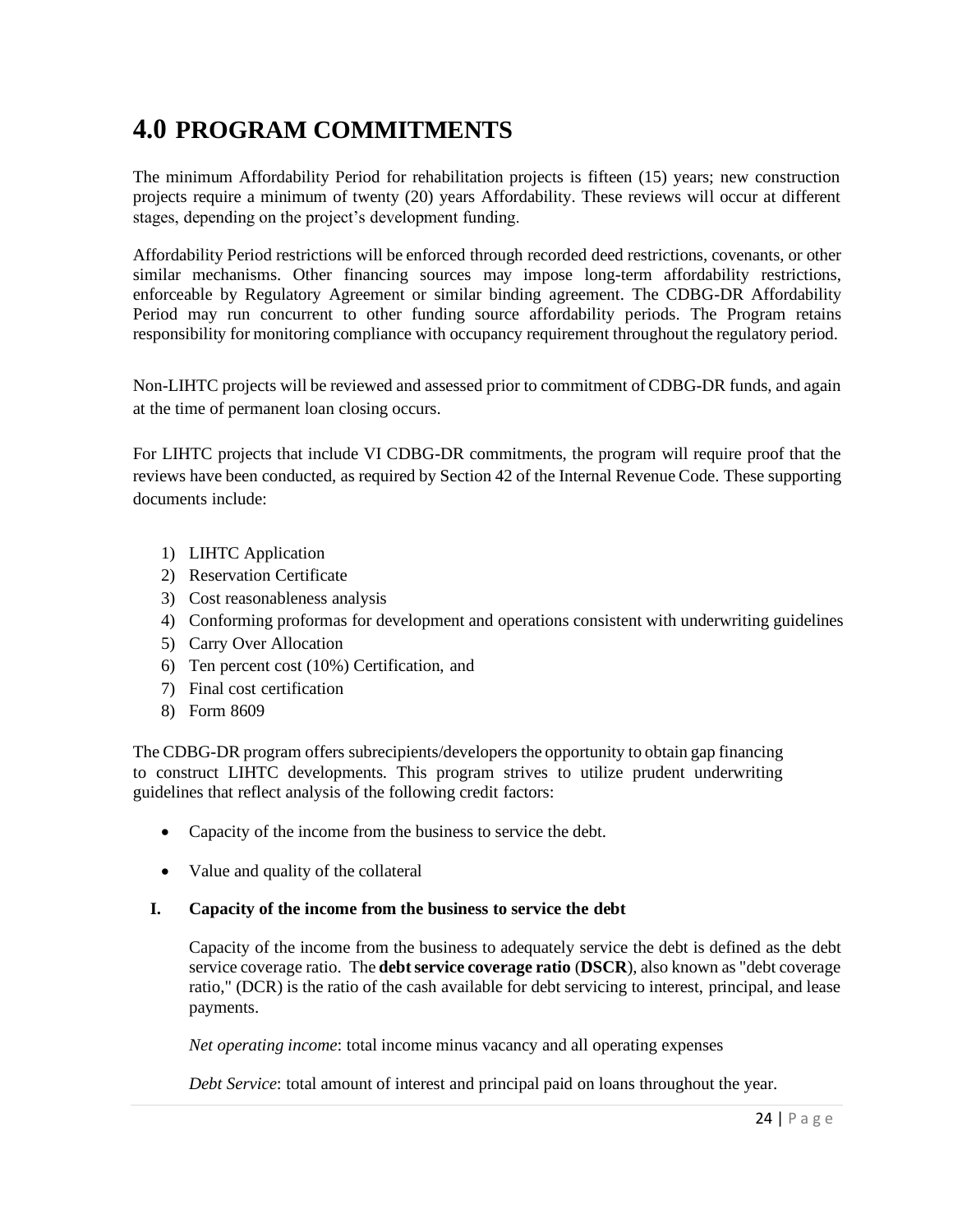*Debt service coverage ratio*: Net operating income divided by the annual debt service.

The primary source of repayment on the loan is documented by a review of the 15-year operating proforma. These reflect expectations for the borrower's performance over a reasonable range of future conditions, rather than overly optimistic or pessimistic projections.

The VIHFA will require a DSCR of 1.15 for the first two years of operation. All projects must be underwritten to a minimum debt service coverage ratio (DSCR) of  $1.0 - 1.20$  in the first year of stabilized operations. Upon review of the economic circumstances, VIHFA may consider the funding of a longterm feasibility reserve capitalized out of limited partner equity proceeds to as a means to meet the DSCR requirement. The DSCR will be calculated including allnon-discretionary debt service payments. Project must reflect a 1.0 Debt Coverage Ratio (DCR) for the period of debt service or affordability period (rehabilitation requires fifteen (15) years; reconstruction requires twenty (20) years), whichever is longer.

#### **2. Submission Requirements**

In accordance with VIHFA's Disaster Recovery Action Plan incorporating Amendment 1, approved by HUD and effective March 1, 2019, qualified Subrecipients and Developers can receive funds from the Community Development Block Grant - Disaster Recovery ("CDBG-DR") program.

In order to obtain such funding, Subrecipients and Developers are required to submit an application to CDBG-DR, along with written responses to any deficiency letter issued by CDBG-DR, all written attachments, addenda, and amendments pertaining to the application. Upon the approval of the application, CDBG-DR issues a Project Specific Award Agreement to the Subrecipient or Developer; subject to certain Special conditions, to wit, a metes and bounds Survey and any easements, and General Conditions such as Project financing, evidence of site control, and compliance with certain continuing commitments contained in the CDBG-DR Regulatory Agreement.

CDBG-DR shall provide Gap Financing loans to Developers, and Gap Financing grants to Subrecipients. To secure the financing provided by CDBG-DR (the "Gap Financing Loan" or "Gap Financing Grant"), the Subrecipient or Developer shall execute and deliver to the VIHFA certain documents to the CDBG-DR program.

A. At Closing, Subrecipients shall deliver the following documents to CDBG-DR:

i. CDBG-DR Leasehold Mortgage (Construction Security Interest) Assignment of Leases and Rents and Security Agreement and any Addenda thereto (the "Leasehold Mortgage").

The Leasehold Mortgage will be recorded against the Property in the Office of the Recorder of Deeds and shall be subordinate to a construction loan for the construction of improvements on the Property and a permanent loan obtained by the Subrecipient to finance such improvements after completion.

ii. CDBG-DR Gap Financing Loan Agreement.

The CDBG-DR reserves the right to assign interest rates when required for financing and shall be enforceable for a term of 15 years for rehab and 20 years for new construction (the "CDBG-DR Loan");

iii. CDBG-DR Multi Family Gap Financing Note.

25 | P a g e All Grants will be assigned an interest rate of 0%. The Repayment of the Grant shall be made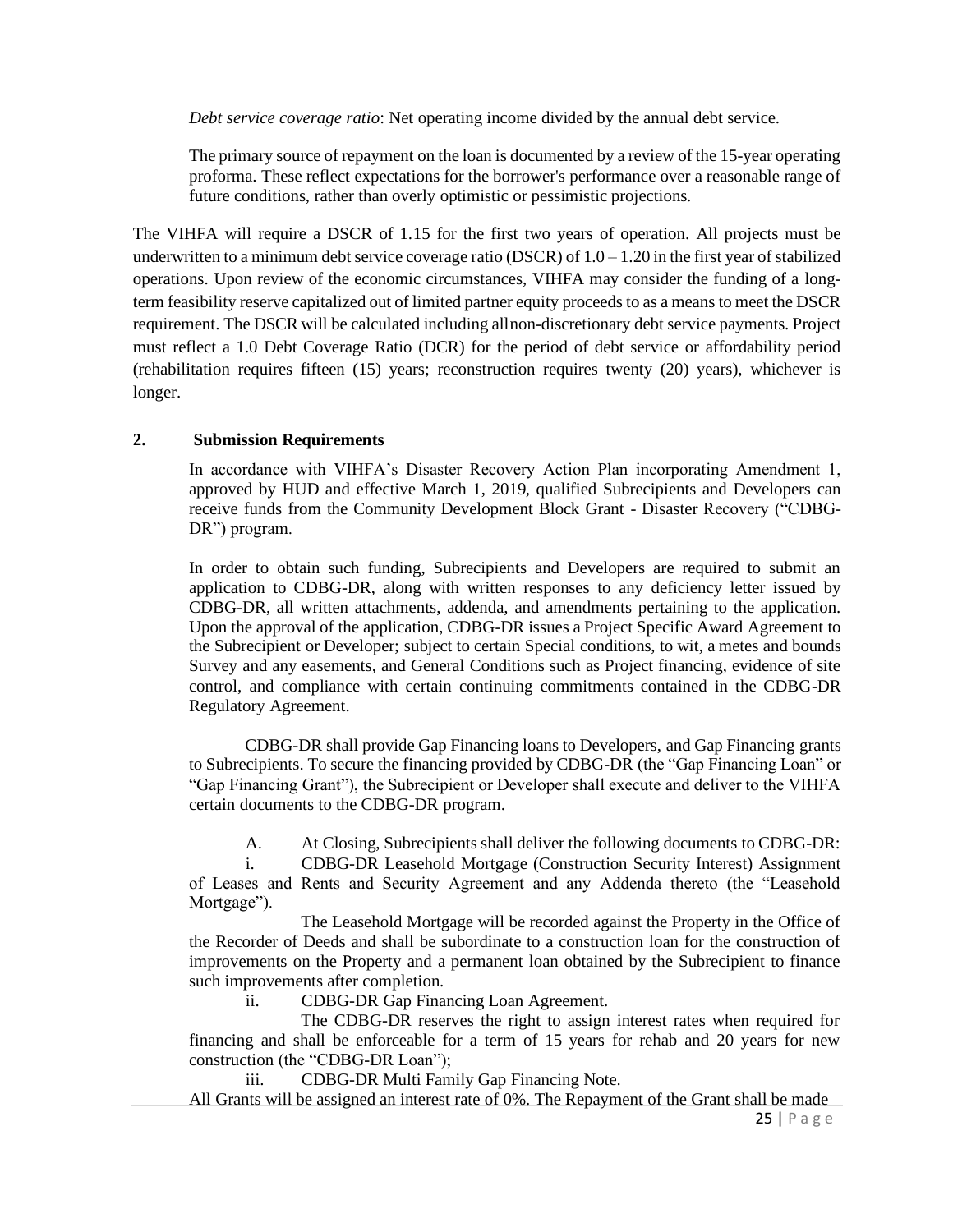in the event of the sale or refinancing of the Property;

- iv. CDBG-DR Agreement of Proposed Guarantor;
- v. CDBG-DR Guarantor Certificate Regarding Financial Statements;
- vi. CDBG-DR Regulatory Agreement (15 or 20 years minimum);
- vii. CDBG-DR Performance and Completion Guaranty;
- B. At Closing, Developers shall deliver the following documents to CDBG-DR:

i CDBG-DR Leasehold Mortgage (Construction Security Interest) Assignment of Leases and Rents and Security Agreement and any Addenda thereto (the "Leasehold Mortgage").

The Leasehold Mortgage will be recorded against the Property in the Office of the Recorder of Deeds and shall be subordinate to a construction loan for the construction of improvements on the Property and a permanent loan obtained by the Developer to finance such improvements after completion.

ii. CDBG-DR Gap Financing Loan Agreement.

The CDBG-DR reserves the right to assign interest rates when required for financing and shall be enforceable for a term of Ten (10) years (the "CDBG-DR Loan");

iii. CDBG-DR Multi Family Gap Financing Note.

All Grants will be assigned an interest rate of 0%. The Repayment of the Grant shall be made in the event of the sale or refinancing of the Property.

### <span id="page-25-0"></span>**4.1 Evaluation of Project Development Costs**

VIHFA has established minimum underwriting standards for evaluation of project development costs for all applicants. The purpose of the underwriting standard is to ensure that:

- Project costs are reasonable;
- All sources of project financing are committed;
- To the extent practicable, CDBG-DR funds are not substituted for non-Federal financial support;
- The project is financially feasible;
- To the extent practicable, the return on the Developer's equity investment will not be unreasonably high; and
- To the extent practicable, CDBG-DR funds are disbursed on a pro-rata basis with other finances obligated to the project.

Where required, VIHFA will also consider more stringent underwriting requirements imposed by other lenders, equity providers, or the credit enhancer. Requests for use of alternative standards other than those established by VIHFA must be supported by written explanation and appropriate documentation. The use of the VIHFA maximum cost limits or any alternate standards for determining reasonableness of the development costs of the proposed project is at the sole discretion of VIHFA.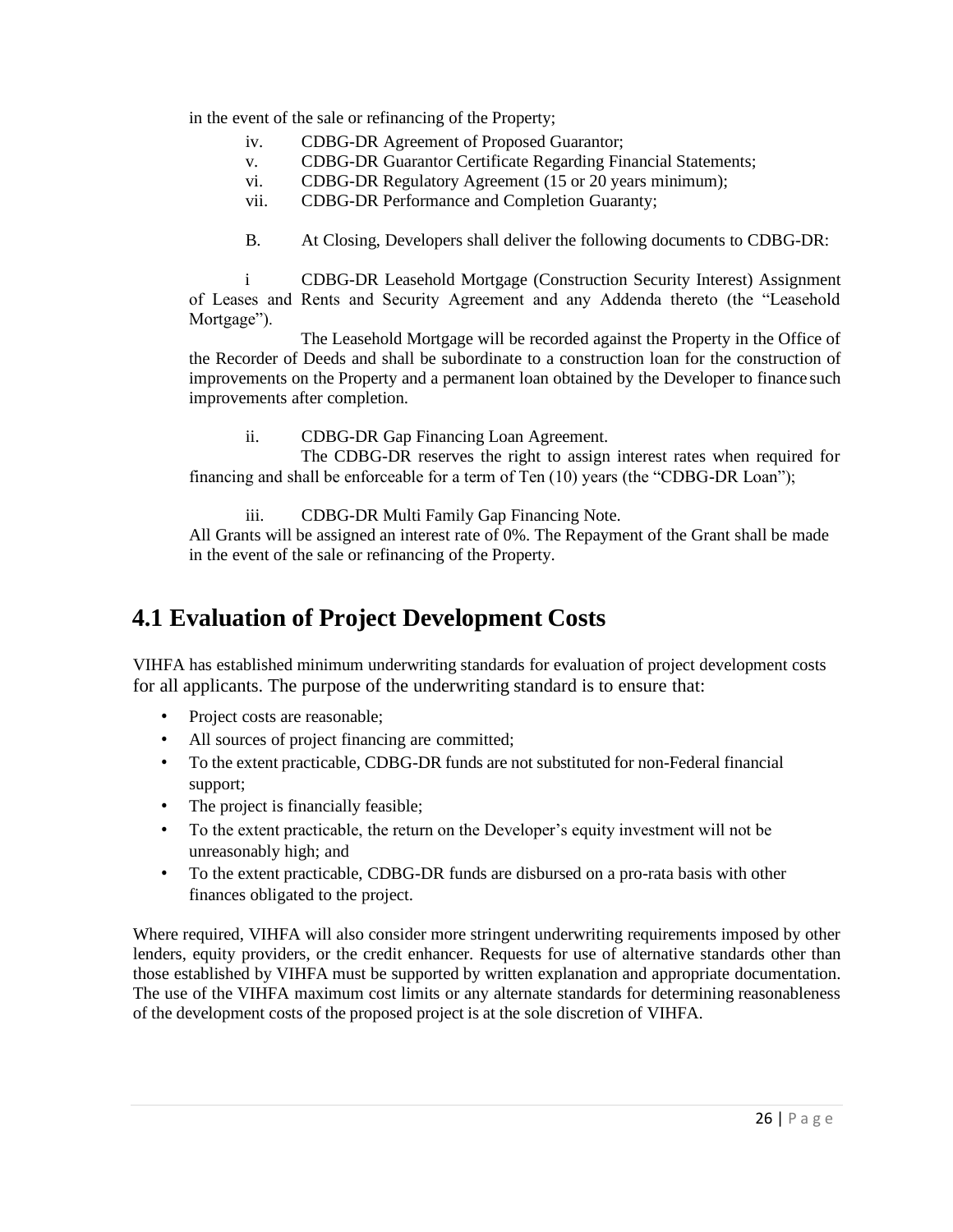If VIHFA determines that the cost of the project as presented is not reasonable using VIHFA's cost standards or the alternative standards at the time of initial application review, the CDBG- DR award will be reduced by the amount determined unreasonable.

The following standards will be applied to specific cost items. Even if the specific line item is not being paid with LIHTC equity or VIHFA CDBG-DR funds, any excessive cost, regardless of the source of financing, increases the gap and affects the public subsidy needed by a transaction. As a result, VIHFA reserves the right to require any applicant to provide a justification of any development cost line item.

## <span id="page-26-0"></span>**4.2 Acquisition**

In all cases and regardless of which proposed funding source will pay for the acquisition price, an appraisal will be used to assess the reasonableness of the acquisition price in the project budget. The applicant shall pay all appraisal cost associated with the project and obtain an appraisal from a certified appraisal company. However, VIHFA, in its sole discretion, may accept an appraisal that is required by another lender and prepared by an independent professional appraiser for that lender. For transactions involving acquisition costs, VIHFA may, as a condition of a reservation, the intended purchaser must confirm that the planned acquisition conforms with acquisition and implementing regulations at 49 CFR part 24, except where waivers or alternative requirements are provided for in this Notice. The acquisition price is defined as the consideration offered for the transfer of title and legal ownership.

For purposes of this section, the acquisition price does not include: Reasonable and necessary soft costs related to the acquisition, such as legal expenses associated with zoning, title expenses, relocation costs, and engineering fees; or off-site improvements, such as extensions of infrastructure necessary to prepare the site for its intended use, provided that the absence of such improvements is clearly noted and accounted for within the appraisal's estimate of "asis" value.

For purposes of this section, an Arms-Length Transaction is one between parties made freely and independently of each other, and without a special relationship such as family relationship, other business relationship, or the existence of a controlling interest between the parties. In contrast, a Related Party Transaction includes one between parties where familial, business, controlling interests, or other close ties exist prior to the transaction.

In general, the acquisition price must meet the following requirements:

In the case of an Arms-Length Transaction, the acquisition price must be less than or equal to the "as is" appraised value of the property.

In the case of a transaction involving a change of use, the acquisition price must not exceedthe lesser of the "asis" appraised value orthe "as completed" appraised value based on the project's projected end use.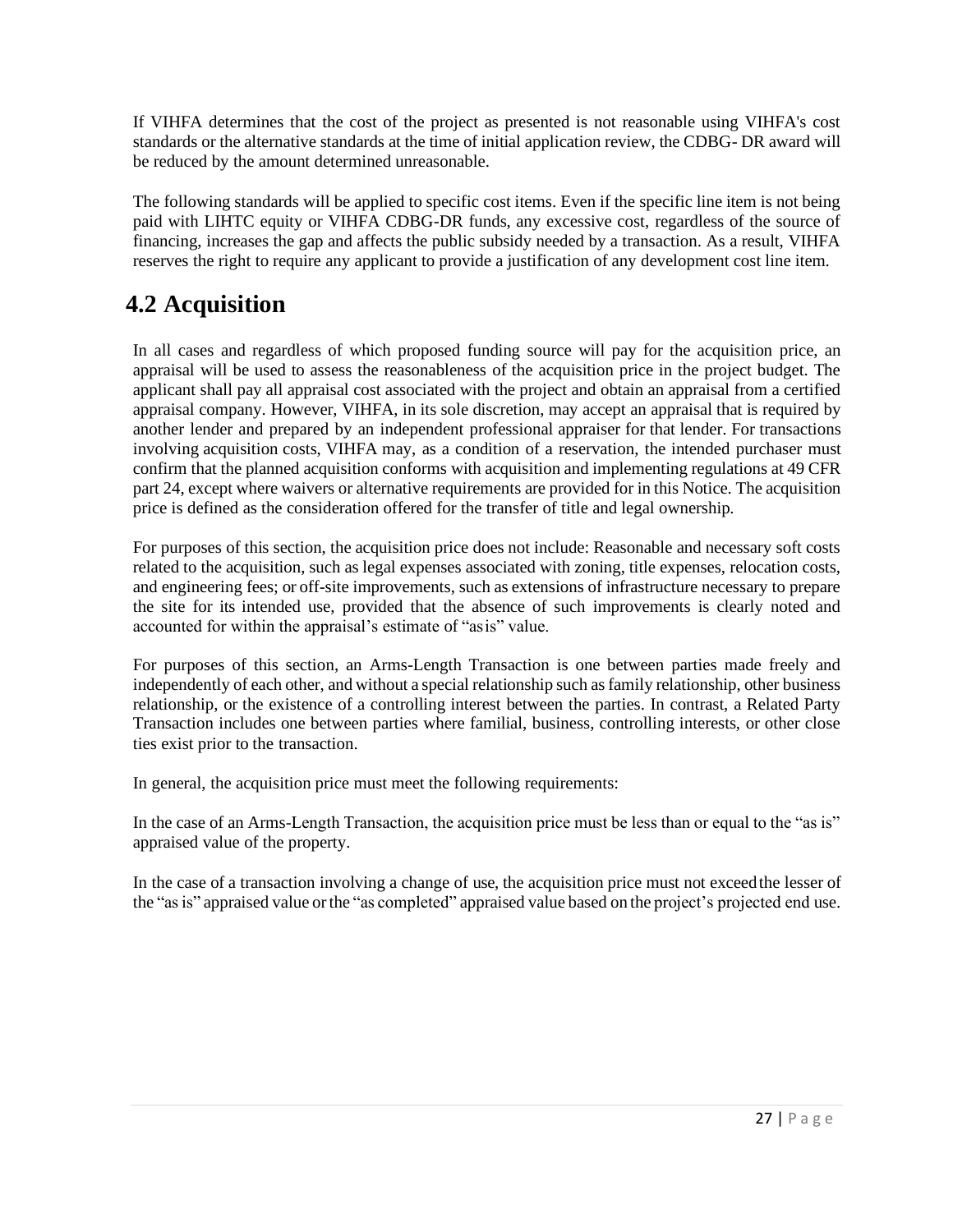In the case of a Related Party Transaction where the property was acquired less than two (2) years before the application date, the acquisition price must not exceed the lesser of the "as is" appraised value or the applicant's original acquisition price plus carrying costs acceptable to VIHFA.

In the case of a Related Party Transaction where the property was acquired two or more years before the application date, the acquisition price does not exceed the "as is" appraised value of the property.

Any portion of the acquisition price in excess of the "as is" value may not be financed or reimbursed by CDBG-DR or other project sources, may not be used in calculating the developer fee, and may not be reimbursed from cost savings at final closing. The excess must be paid with non-project sources such as proceeds of the developer fee.

Exceptions to the acquisition price standards may be submitted to VIHFA on a case-by-case basis. Waivers to the acquisition price limitations will be in VIHFA's sole discretion, and VIHFA expects the approval of such excess acquisition prices to be extremely limited.

### <span id="page-27-0"></span>**4.3 Construction Hard Costs**

VIHFA must be given the opportunity to review the development plans and to comment onthe project design.

Construction hard costs are the actual costs of constructing or rehabilitating housing. These costs include the following:

- (1) For new construction projects, costs to meet the new construction standards set forth by VIHFA, to incorporate principles of sustainability, including water and energy efficiency, resilience, which will mitigate the impact of future disasters;
- (2) For rehabilitation, costs to meet the property standards for rehabilitation standardsset forth by VIHFA; as required by HUD, to incorporate principles of sustainability, including water and energy efficiency, resilience, which will mitigate the impact of future disasters, and
- (3) For both new construction and rehabilitation projects, costs:
	- (i) To demolish existing structures;
	- (ii) To make utility connections including off-site connections from the property line to the adjacent street; and
	- (iii)To make improvements to the project site that are in keeping with improvements of surrounding, standard projects. Site improvements may include on-site roads and sewer and water lines necessary to the development of the project. The project site is the property, owned by the project owner, upon which the project is located.
	- (iv) Under 83 FR 5844, all new construction or substantial rehabilitation projects must include installation of broadband infrastructure.
- (4) For both new construction and rehabilitation of multifamily rental housing projects, costs to construct or rehabilitate laundry and community facilities that are located within the same building as the housing and which are for the use of the project residents and their guests.
- (5) Costs to make utility connections or to make improvements to the project site may be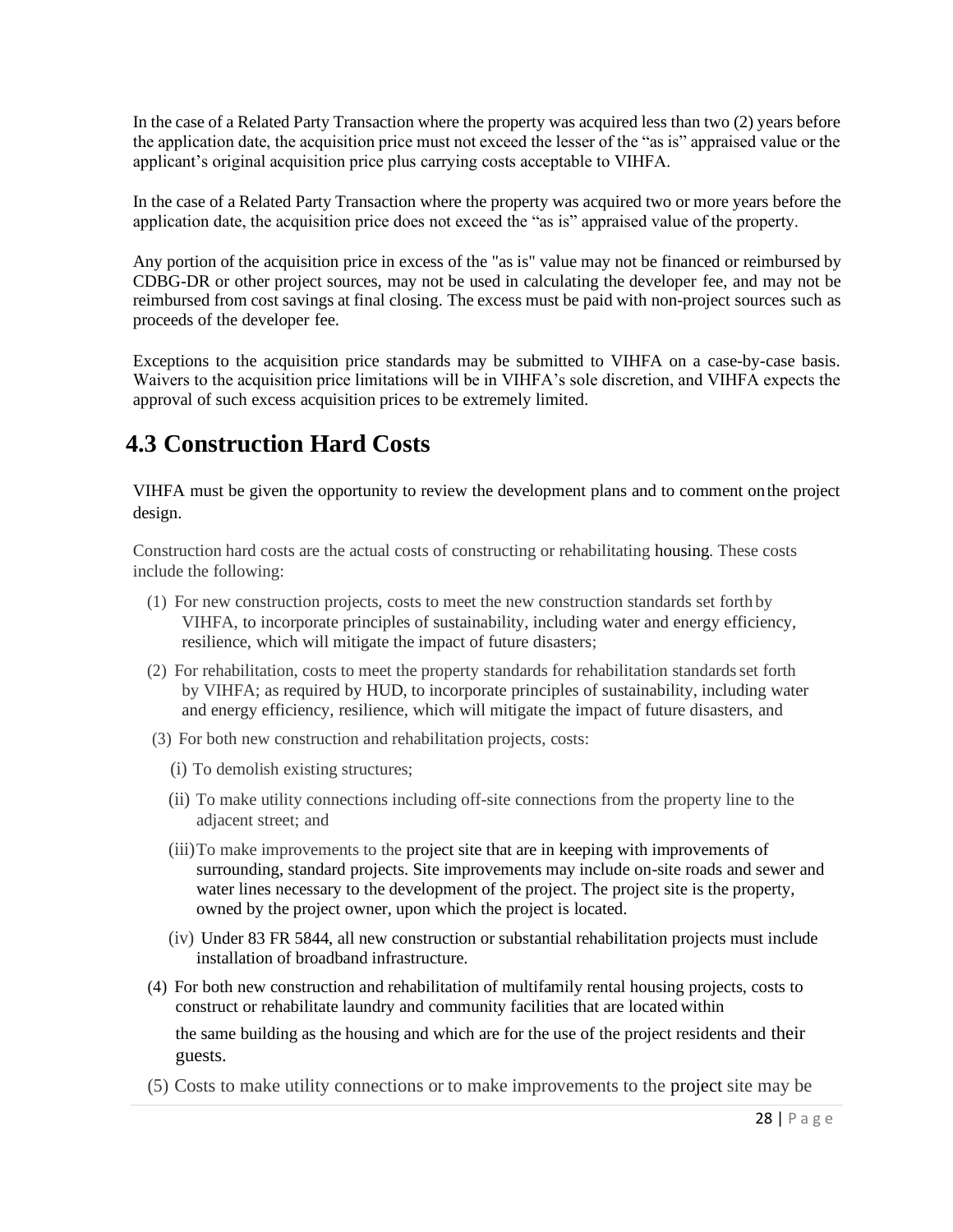eligible in connection with acquisition of standard [housing.](https://www.law.cornell.edu/cfr/text/24/92.206)

### <span id="page-28-0"></span>**4.4 Construction Hard Cost Contingency**

Construction hard cost contingencies will be limited to the following:

- All new construction projects shall have a construction hard cost contingency line item of **no more than five percent (5%)** of total construction hard costs, including general requirements, builder profit and overhead.
- Rehabilitation and adaptive reuse projects may include a hard cost contingency line item **not to exceed ten percent (10%**) of total hard costs with the proper justification.

Rehabilitation and adaptive reuse project applicants with a proposed contingency **in excess of eight percent (8%) must request for a waiver**; the waiver request shall include a detailed explanation of the reasons for the increased contingency. VIHFA will evaluate waiver requests for reasonableness on a case-by-case basis to determine compliance with the threshold requirements. Waiver requests must include documentation supporting cost reasonableness of items leading to the increased contingency needs.

#### <span id="page-28-1"></span>**4.5 Maximum Rents**

Rents for units designated as affordable may not exceed the limits of the most restrictive funding source. Applications that anticipate the use of project-based rental assistance must show a breakdown of the actual rent to be paid by tenants and the estimated rental subsidy that will be received by the project owner. Rents must allow for a reasonable affordability window so that tenants below the maximum income for targeted units are not paying a disproportionate percentage of their income for rent (i.e., in excess of thirty percent (30%) for general occupancy projects or thirty percent (35%) for elderly projects). For purposes of the CDBG-DR, maximum unit rents (inclusive of tenant paid utilities) may not exceed thirty percent (30%) of the imputed gross income limit applicable to each unit based on an assumption of one and one-half (1.5) persons per bedroom for units with one or more bedrooms and one (1) person per bedroom for efficiency or Single Room Occupancy (SRO) units. For example, the maximum rent calculation for a two-bedroom unit targeted to households at forty percent (40%) the area median income would be calculated by dividing forty percent (40%) of the area median income for a three (3) person household by twelve (12) and multiplying by thirty percent (30%). For units restricted to elderly households, the imputed household size may not exceed three (3) persons regardless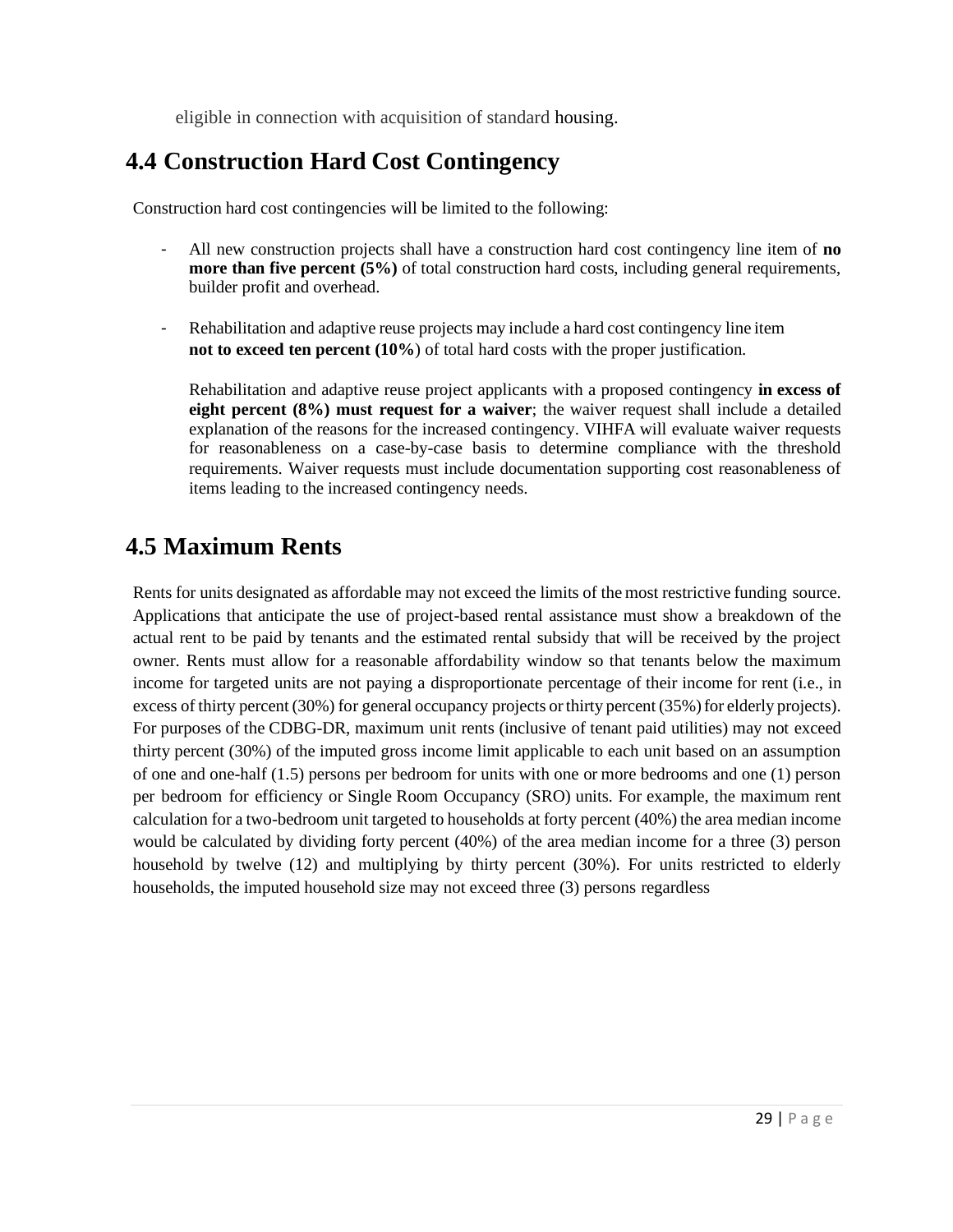of the number of bedrooms. For example, in a non-age restricted unit, the rent for a three- bedroom unit would be based on an assumption of a four and one-half (4.5)-person household, but if designated as an elderly unit the maximum rent must be calculated based on a household of three (3) people. Area Median Income charts, including adjustments for household size, are published annually by HUD, and posted by VIHFA. The current charts can be accessed on VIHFA's website at: [www.huduser.gov.](http://www.huduser.gov/)

## <span id="page-29-0"></span>**4.6 Vacancy Rate**

All projects will be underwritten with a minimum vacancy rate of five percent (5%).

# **4.7 Operating Expenses**

Annual operating expenses, including all real estate taxes and replacement reserves, shall be not less than an amount determined to be reasonable and necessary by VIHFA. For projects with funds from the U.S. Department of Agriculture Rural Development (USDARD), the operating expenses will be based upon the current USDARD approved operating budget.

In evaluating the long-term viability of the project, VIHFA requires that operating expenses (including property taxes) must be projected to increase by not less than three percent (3%) annually.

The proposed management agent (or management staff if there is an identity of interest) must sign a statement (to be submitted with the full application) agreeing that the operating expense projections are reasonable.

#### <span id="page-29-1"></span>**4.8 Reserves**

#### 4.8.1 Rent-up Reserves

All project budgets must include provision for deposit of a reasonable amount per unit for rent- up reserve. The amount must be established based on the projected rent-up time considering the market and target population, but in no event shall be less than \$300 per unit. These funds must be available to the management agent to pay rent-up expenses incurred in excess of rent-up expenses budgeted and approved. The funds are to be deposited in a separate bank account and evidence of such transaction provided to the Agency ninety (90) days prior to the expected placed in-service date. All fundsremaining in the rent-up reserve at the time the project reaches ninety-three (93%) occupancy must be transferred to the project replacement reserve account.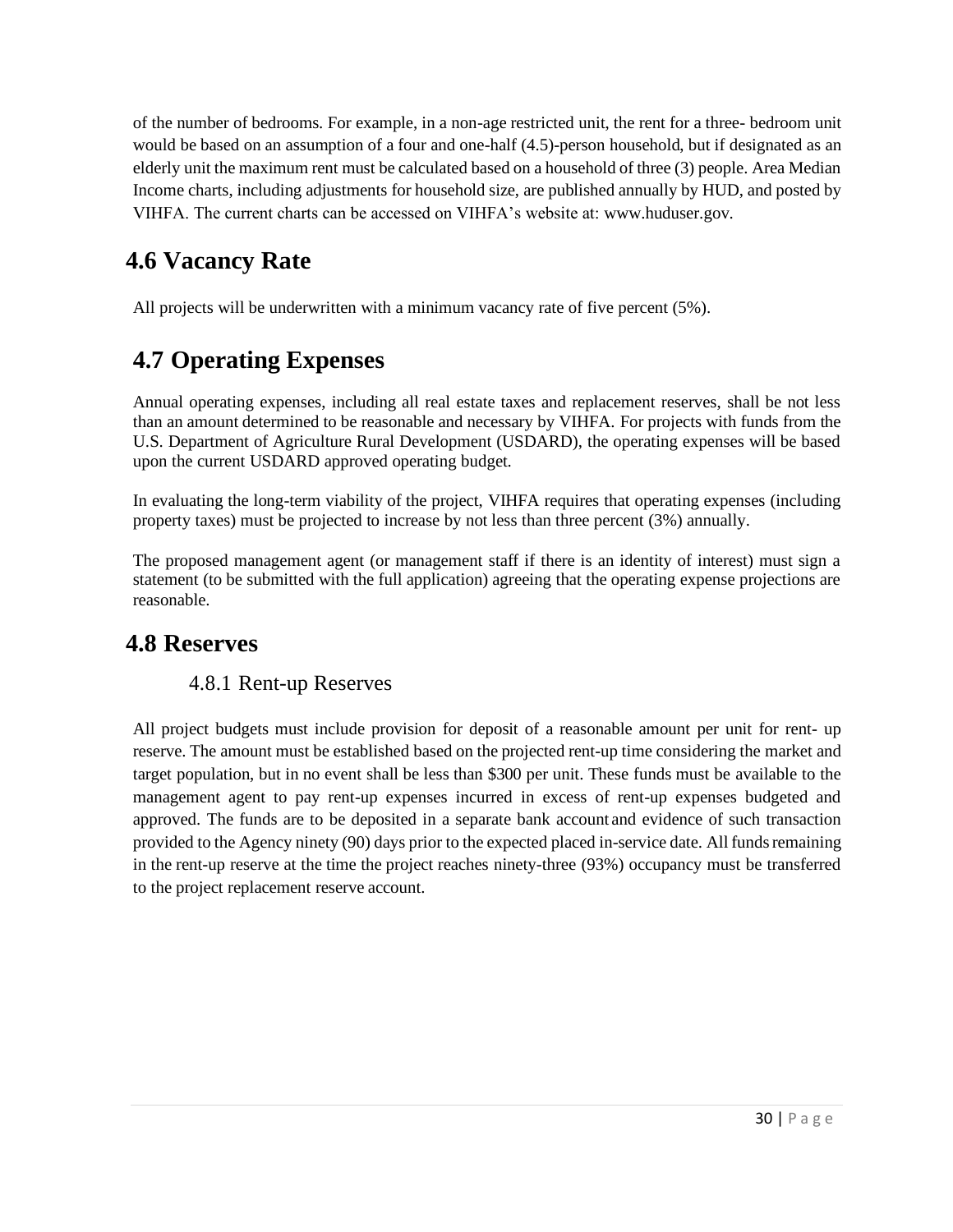Tax-exempt bond projects may apply for a waiver from this requirement. For those projects receiving RD loan funds, the two percent (2%) initial operating and maintenance capital established by RD will be considered the required rent-up reserve deposit.

#### **4.8.2Replacement Reserves**

All project budgets must include provision for deposit of a certain minimum amount per unit per year in the replacement reserves deposits. All new construction projects must budget replacement reserves of a minimum of \$300 per unit per year. Rehabilitation and adaptive reuse projects must budget replacement reserves of \$450 per unit per year. The replacement reserve must be capitalized from the project's operations, escalating by three percent (3%). annually.

In both types of renovation projects mentioned above, the Agency reserves the right to increase the required amount of annual replacement reserves if the Agency determines such an increase is warranted after a detailed review of the project's physical needs assessment. For those projects receiving RD loan funds, the required funding of the replacement reserve will be established, administered, and approved by RD.

VIHFA reserves the right, in its sole discretion, to require a capital needs assessment (CNA) prepared by a qualified third party from applicants. Replacement reserve deposits must be adequate to support the project as determined by the CNA. Additionally, VIHFA reserves the right, in its sole discretion, to require a new CNA every five to ten years and adjust the replacement reserves deposits based upon such new assessment, if necessary.

### **4.8.3Operating Reserves**

As part of the development budget, each project (except those receiving loan funds from RD) must establish an operating reserve equal to the greater of a \$1,500 per unit or six months of underwritten operating expenses, debt service payments, and required deposits to reserves. At a minimum, capitalized operating reserves must remain in place at this level until the project has achieved a minimum 1.15 debt service coverage ratio, economic break-even operations for one complete fiscal year as confirmed by the project's annual audit, and reached and sustained ninety percent (90%) occupancy for twelve (12) consecutive months. In the discretion of VIHFA, the operating reserve may be reduced overthe next three (3) years to not less than three months of underwritten operating expenses, debt service payments, and required deposits to reserves provided the project continues to achieve economic break-even operations and sustains ninety percent (90%) occupancy. Upon release, operating reserves generally may be used to pay any outstanding deferred developer'sfee, reduce any CDBG-DR loan, fund other reserves, fund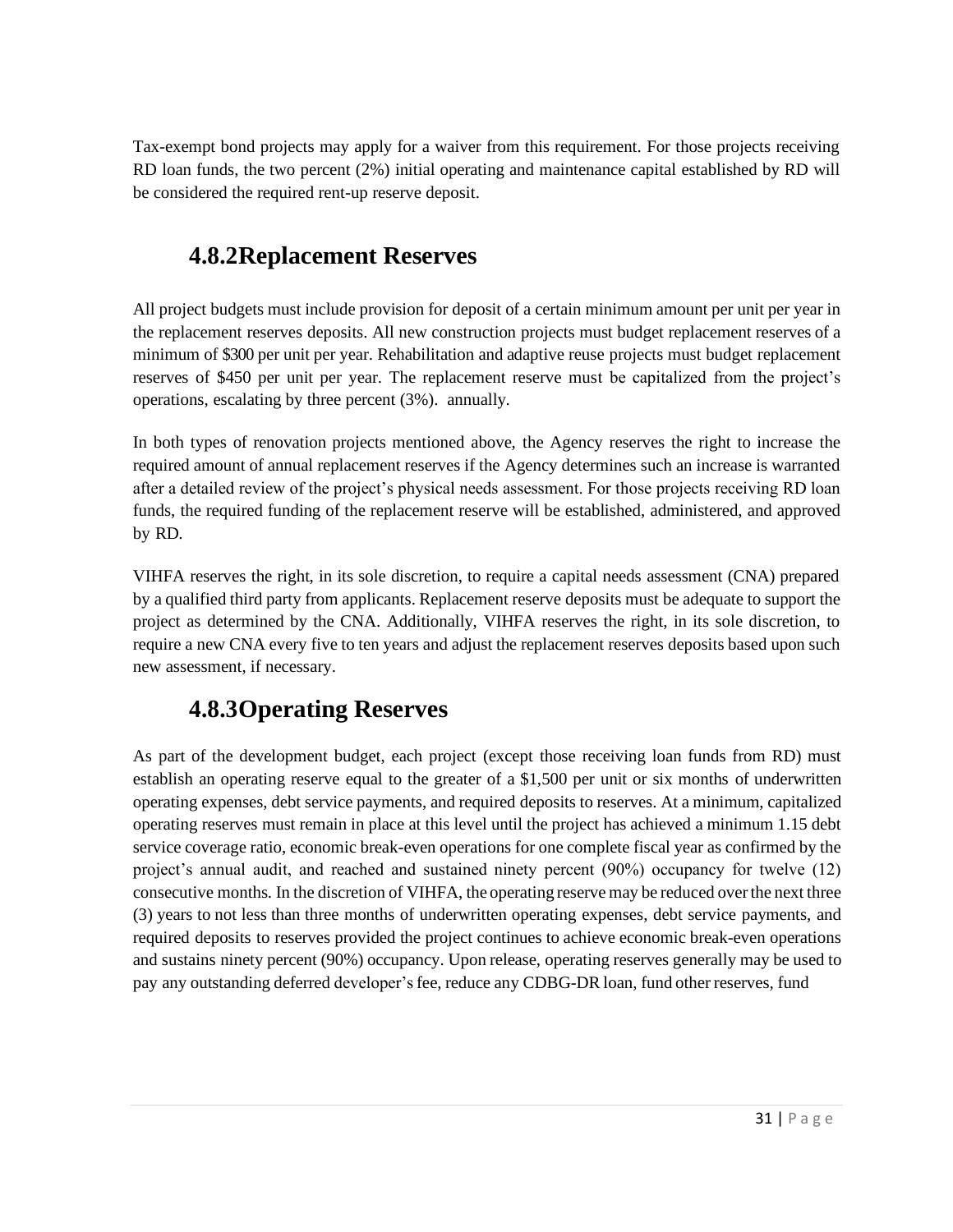project betterments, or otherwise be applied as approved by VIHFA. The operating reserve must be maintained for the duration of the extended use period.

The operating reserve can be funded by deferring the developer fees of the project. If this method is utilized, the deferred amounts owed to the developer can only be repaid from cash flow if all required replacement reserve deposits have been made.

#### <span id="page-31-0"></span>**4.9 Investor Services Fees**

Investor services fees must be paid from net cash flow and not be calculated into the minimum debt coverage ratio.

#### <span id="page-31-1"></span>**5.0 PROGRAMADMINISTRATION**

VIHFA will administer and oversee all activities and expenditures in connection with the CDBG-DR funds. VIHFA employees, along with contractors procured to aid VIHFA staff, will ensure that the activities undertaken meet all program requirements, including: the disaster threshold, eligibility, national objective, compliance, fair housing, labor standards, nondiscrimination, environmental regulations, and procurement regulations.

VIHFA will monitor the activities in accordance with HUD, CDBG-DR and VIHFA monitoring and compliance requirements so that each activity funded will meet the disaster threshold and one of HUD's national objectives, with emphasis on eligible activities achieving the rehabilitation or reconstruction of affordable housing units primarily benefiting low- and moderate-income persons.

### <span id="page-31-2"></span>**5.1 Virgin Islands Housing Finance Authority Role as Grantee**

VIHFA, as the HUD CDBG-DR grantee, will retain administrative management and compliance oversight responsibilities of all CDBG-DR activities and will establish and maintain financial accountability for CDBG-DR funds, compliance with CDBG-DR requirements and establish and maintain project files and records. VIHFA CDBG-DR will also provide technical assistance to developers when applicable, conduct eligibility and feasibility reviews, and conduct project underwriting.

VIHFA is responsible for ensuring compliance with CDBG-DR statutory, regulatory, and programmatic requirements including but not limited to the following:

- Compliance with National Objectives and eligible activates,
- Duplication of Benefits (DOB) review,
- Davis-Bacon compliance and monitoring,
- National Environmental Protection Act (NEPA) compliance,
- HUD Section 3 compliance,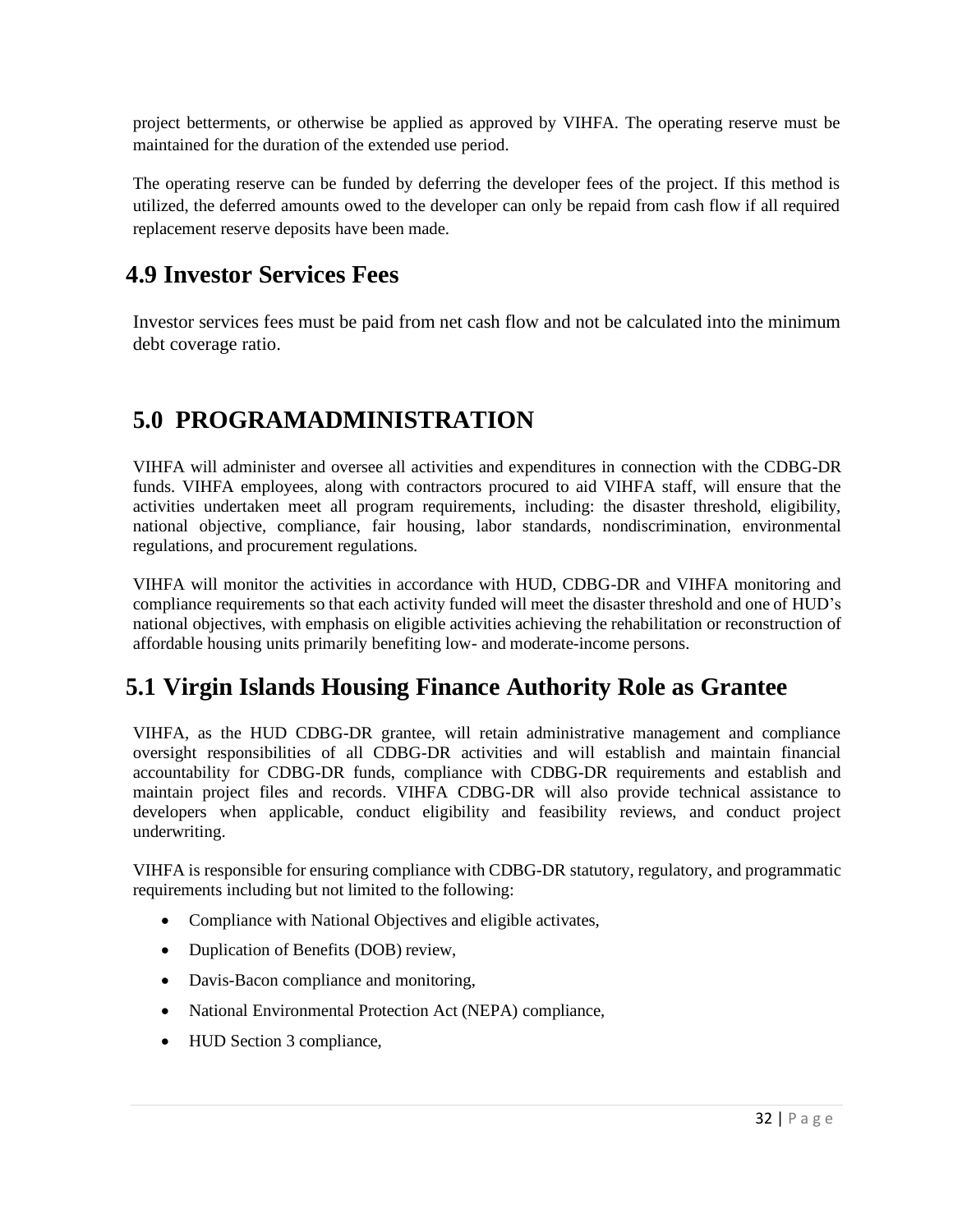- Uniform Relocation Act Compliance,
- Federal Fair Housing / EEO,
- Program income, and
- Americans with Disabilities (ADA) compliance, as applicable and Section 504 compliance.

#### <span id="page-32-0"></span>**5.2 Program Marketing**

VIHFA CDBG-DR Division will fund VIHFA, subrecipients, management agencies developer projects after reviewing for eligibility and feasibility. If additional funding becomes available, a Notice of Funding Availability would be published in local printed media and VIHFA's websites.

### <span id="page-32-1"></span>**5.3 Project Eligibility**

To be eligible for assistance, projects must:

- Be located in the USVI;
- Demonstrate a tangible connection to addressing a recovery need arising from the disaster. Evidence such as FEMA report on damage to housing stock in the project's market area, indications that the storm exacerbated a shortage of housing in the area served by the project, local government statements that the project meets a housing or economic recovery need arising from the storm and similar documentation demonstrate tie-back to the storm(s); and
- Provide housing primarily for Low- and Moderate-Income persons.

### <span id="page-32-2"></span>**5.4 Relocation**

A CDBG-DR assisted project that includes acquisition of real property must include the costs of relocation in the project scope and budget. See the requirements in section 3.18.4 Cross- Cutting Federal Requirements Tenant Protection Under Uniform Relocation Act (URA) below.

### <span id="page-32-3"></span>**5.5 Technical Assistance and Review of Project Scope and Budget**

Subrecipients and developers will be provided Technical Assistance throughout the implementation process, including through project initial rent-up. Technical Assistance sessions may include:

- Review of the project description, recovery rationale, budget including source and use of funds and operating budget for review.
- Discussion of VIHFA staff review project readiness and alignment with program policies and priorities.
- CDBG-DR program eligibility requirements, including "tie-back" to the storm and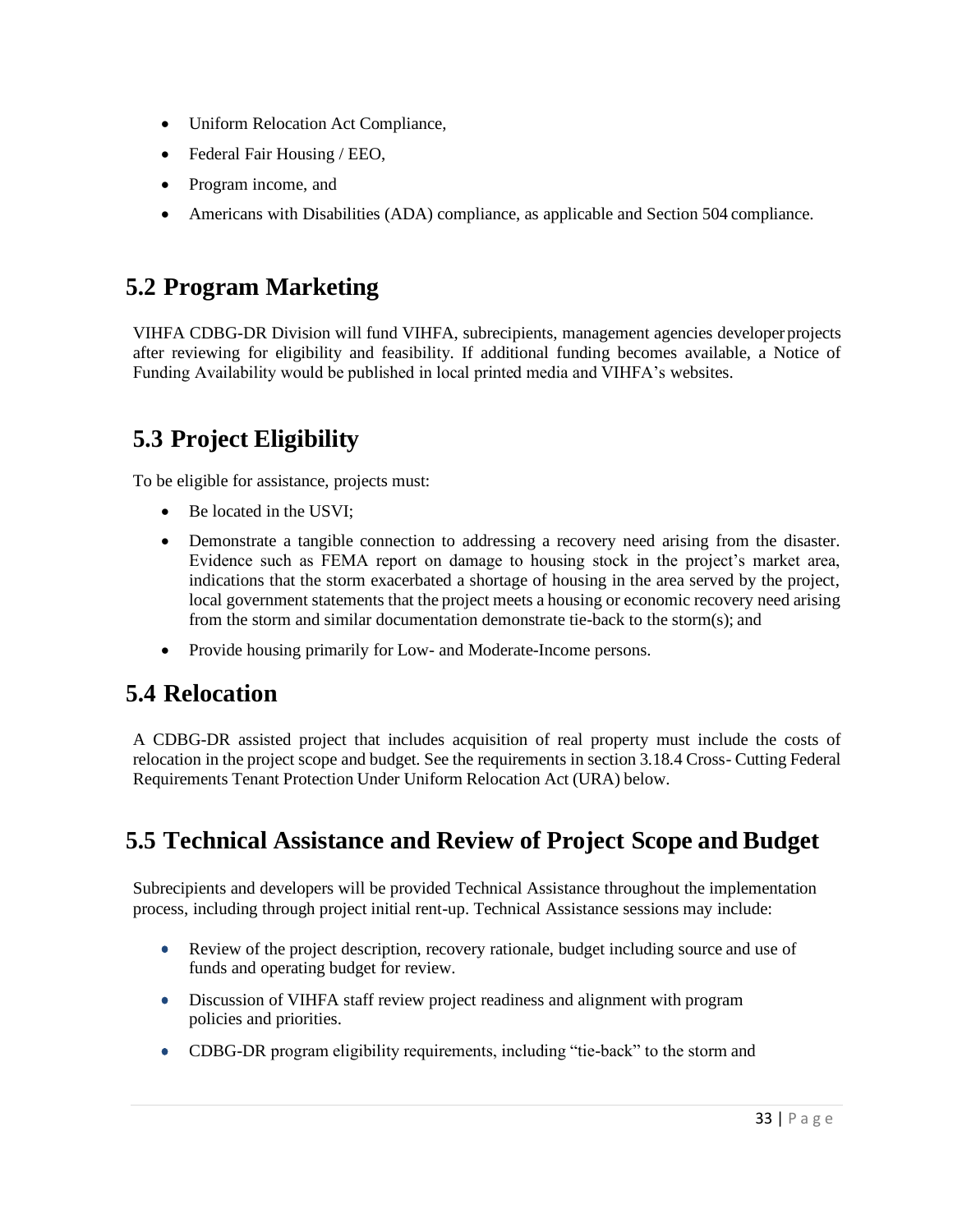green building requirements

• Cross-cutting federal requirements for compliance with Davis-Bacon, Uniform Relocation Act (URA), Section 3, Fair Housing. These requirements are described in further detail later in this policy manual.

#### <span id="page-33-0"></span>**5.6 Pre-Award Verifications**

Applicants are responsible for providing truthful, accurate and complete applications to the Program. However, prior to making an award, the Program is responsible for reviewing each project file to verify all information is complete, applicant eligibility is verified, and all benefit calculations are completed correctly.

#### <span id="page-33-1"></span>**5.7 Award Calculation for Project Scope and Budget Proposals**

CDBG-DR is the funding of last resort and cannot be used to replace other available funding. As such, CDBG-DR is considered as "gap-filler" financing and awards will be the minimum amount of financing necessary to reduce the project's debt service and to ensure long term project viability.

This process assures that CDBG-DR funds are only used to fund the projects' unmet need after all other sources of financing are committed. Each project Scope and Budget Proposal will be reviewed, along with source documentation, evidencing total project financing. This strategy leverages a significant number of other sources of capital subsidy to support and promote high quality, construction-ready projects that may advance one of the specific housing priorities of the Territory.

A per unit cap of up to \$400,000.00 has been identified; however, there may be circumstances where additional costs may be incurred and will be reviewed against cost reasonableness and resiliency measures on a case-by-case basis. The unmet need is the financing gap identified in the project underwriting, less any assistance classified as duplicative in the Duplication of Benefits review.

Project Scope and Budget Proposals must demonstrate that the rent proceeds or other funding sources will allow for adequate resources to meet capital needs for the length of the affordability period.

## <span id="page-33-2"></span>**5.8 Evaluation of Projects**

VIHFA will review the projects for:

- Tie to the storm
- CDBG-DR eligibility
- Meet LMI National Objective
- Duplication of Benefits
- Cost Reasonableness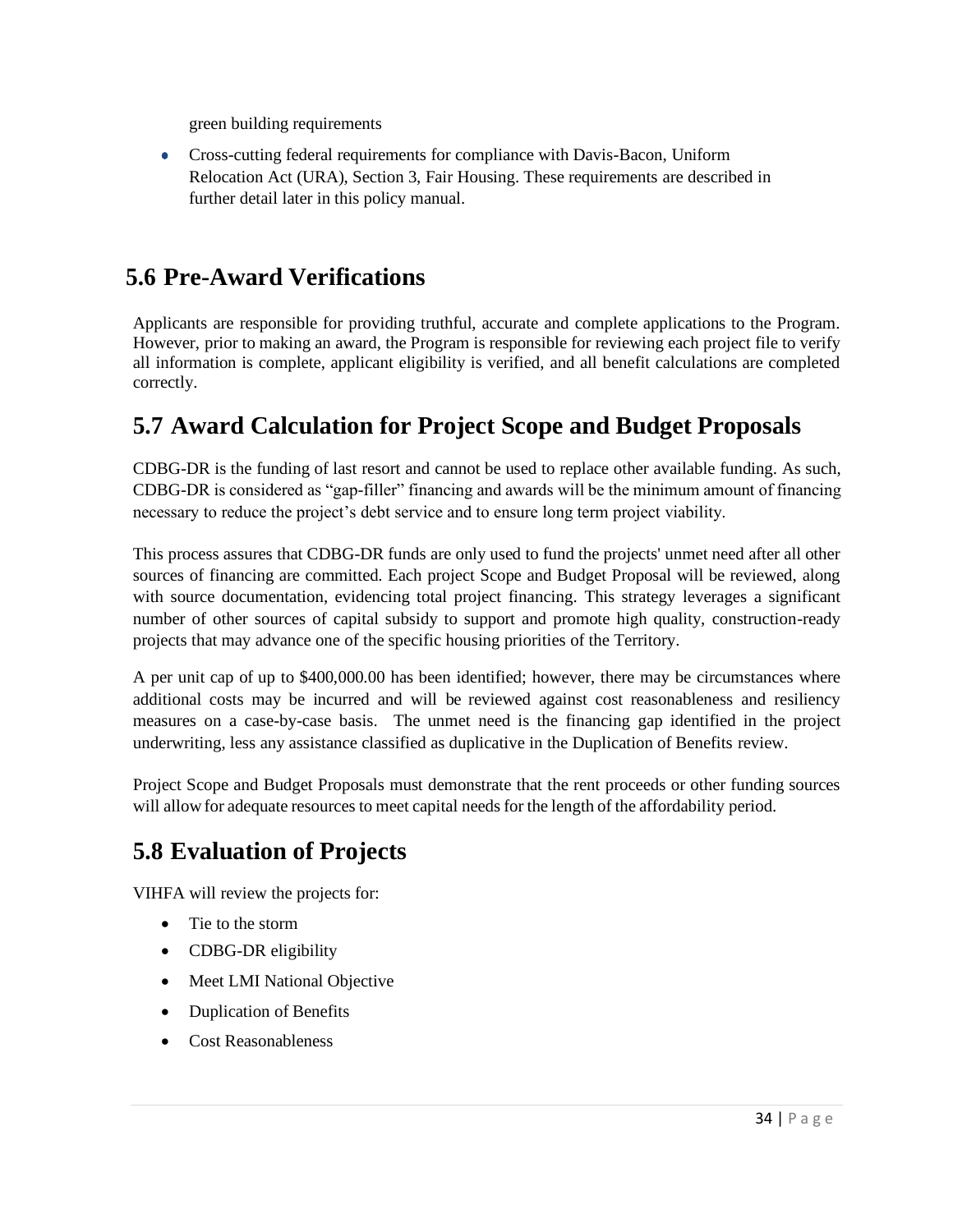## <span id="page-34-0"></span>**5.9 Duplication of Benefits (DOB)**

Section 312 of the Robert T. Stafford Disaster Assistance and Emergency Relief Act (42 U.S.C.§5155) prohibits any person, business concern, or other entity from receiving financial assistance with respect to any part of a loss resulting from a major disaster for which he has received financial assistance under any other program or from insurance or any other source. In accordance with the Stafford Act, Disaster Recovery funds issued through the Department of Housing and Urban Development's CDBG-DR program may not be used for any costs for which other disaster recovery assistance was previously provided for the same purpose.

As mandated by law, all projects receiving CDBG-DR funding must undergo an analysis of duplication of benefits to ensure no funds have been or will be received for the same purpose asthe intended CDBG-DR grant. This Program provides "gap financing" to qualified affordable housing Development Partners to finance construction of new affordable housing in storm- impacted communities or rehabilitate existing properties. All projects will be underwritten to these Program standards. Developers must disclose all sources of funding for project finance in accordance with the following list of potential sources of funding that may result in a duplication of benefits.

Generally, financial assistance received from any other source that is provided **for the same purpose** as the CBDG-DR funds is considered a Duplication of Benefit (DOB). The Territory's policy is in accordance with HUD's guidance on duplication of benefits; details for preventing Duplication of Benefits can be found in the VIHFA General Administrative Policy.

The Program must consider the total assistance available to the Developer for the project. This includes all benefits, including cash, insurance proceeds, grants from FEMA, SBA loans, as well as any other assistance received by the applicant from other local, Territory or federal programs, or private or nonprofit charities. Developers should pay special attention to the following potential sources of benefits:

- **National Flood Insurance Program (NFIP):** Insurance proceeds received must be disclosed by the project owner and/or Subrecipient.
- **Private Insurance:** All insurance proceeds received must be disclosed by the Developer. Where necessary, the Program will look for "undeclared" insurance benefits as well as confirming those disclosed by the project owner and/or Subrecipient.
- **FEMA:** FEMA proceeds received must be disclosed by the project owner and/or Subrecipient.
- **Other:** Funds received from other sources must be disclosed by the project owner and/or Subrecipient and verified by the Program. Examples include nonprofits, other governmental agencies, and social groups.

CDBG-DR funds cannot supplant other funding; project budget, sources and uses documents will be reviewed to ensure an appropriate amount of CDBG-DR assistance. All Applicants are required to report all assistance reasonably anticipated. Reasonably anticipated funds include assistance that has been awarded, but has not yet been received, as well as funding the Developer anticipates will be making an application. If excessive funds are reported or identified, the CDG-DR funds will be the funding source reduced.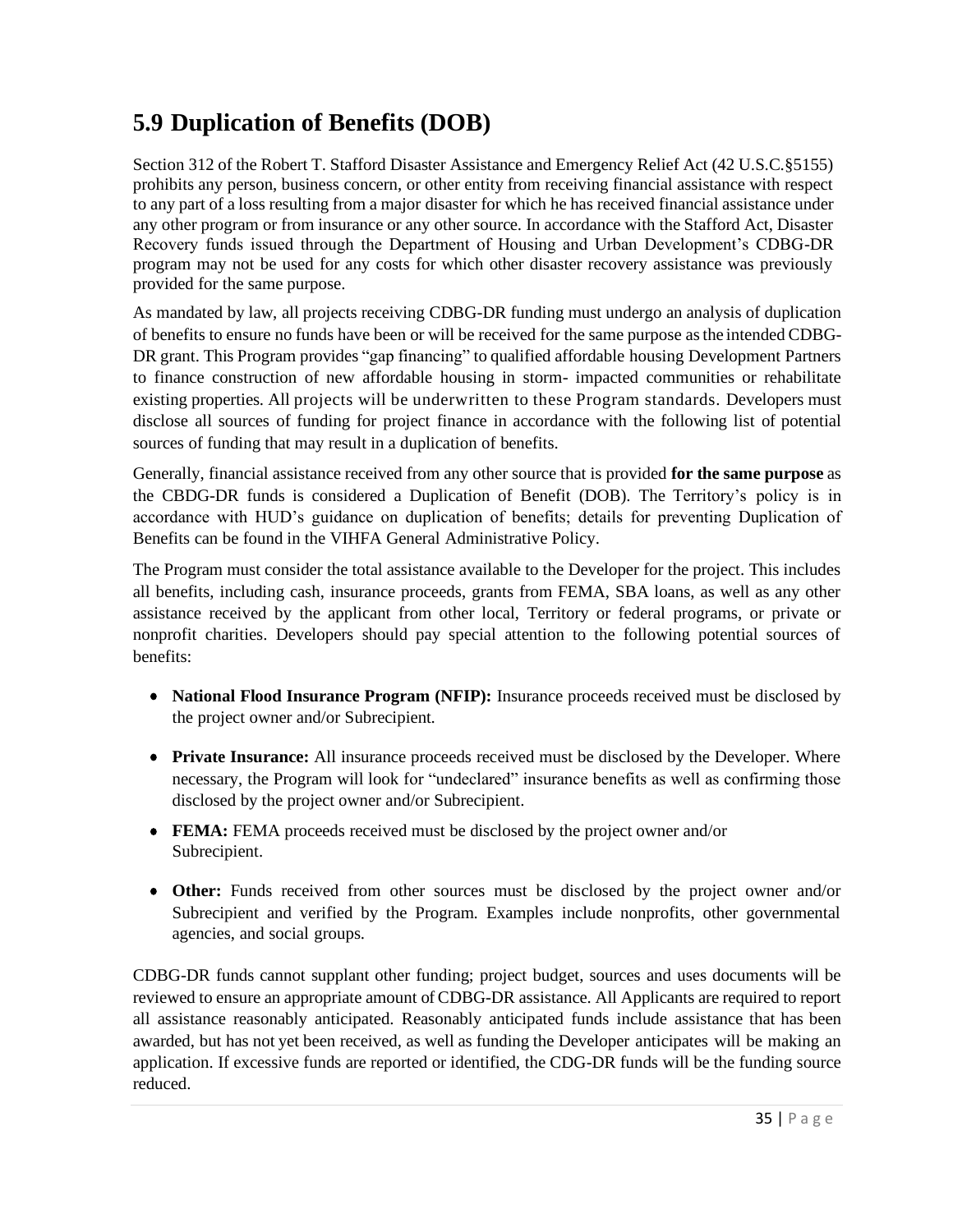All applicants requesting CDBG-DR funding will be required, as a condition of funding to sign a Subrogation Agreement with HFA.

#### <span id="page-35-0"></span>**5.10 Program Income**

Any and all collection of payments for CDBG-DR funds disbursed as interim loans shall be considered Program Income and maintained by VIHFA CDBG-DR under the direction of VIHFA. These are to include loan payments – inclusive of principal and interest – from the Developer, as well as any loan or grant repayments as a result of program noncompliance. To the maximum extent feasible, program income shall be used or distributed before additional withdrawals from the U.S. Treasury are made, in accordance with 83 FR 5844. VIHFA CDBG- DR will establish an independent, no-interest bearing account for program income received from the Program. Program income activity shall be reported VIHFA CDBG-DR Financial Division. Program income does not include any operating income generated by the project after any loans funded through CDBG-DR funds are repaid, and the Project is occupied.

### <span id="page-35-1"></span>**5.11 Project Funding and Disbursement**

CDBG-DR funds may be available at either Grant or Permanent Loan closing, in which not only CDBG-DR, but all funds needed to complete the project will be documented as available. Closing may not take place until title clearance has been obtained. Any required flood and other applicable insurance will be confirmed at the closing.

Each development project will be registered as a separate activity inHUD's Disaster Recovery Grant Reporting System (DRGR) and CDBG-DR funds will be drawn down accordingly. All expenses for which reimbursement is being sought must be provided, as required by VIHFA's financial management policies. Acceptable documentation includes but is not limited to invoices, receipts, evidence of payment (if appropriate), engineer/architect cost certification, as well as other items, such as inspection reports, based on the expense.

### <span id="page-35-2"></span>**5.12 Subrecipient Agreements**

VIHFA will enter a Subrecipient Agreement with subrecipients which will include the following federal requirements including, but not limited to those listed below:

- Administrative, contractual, or legal remedies in instances where contractors violate or breach contract terms and provide for such sanctions and penalties as may be appropriate. (Contracts more than the simplified acquisition threshold);
- Termination for cause and for convenience by the grantee or subrecipient including the manner by which it will be affected and the basis for settlement. (All contracts that exceed \$10,000);
- Compliance with Executive Order 11246 of September 24, 1965, entitled "Equal Employment" Opportunity,'' as amended by Executive Order 11375 of October 13, 1967, and as supplemented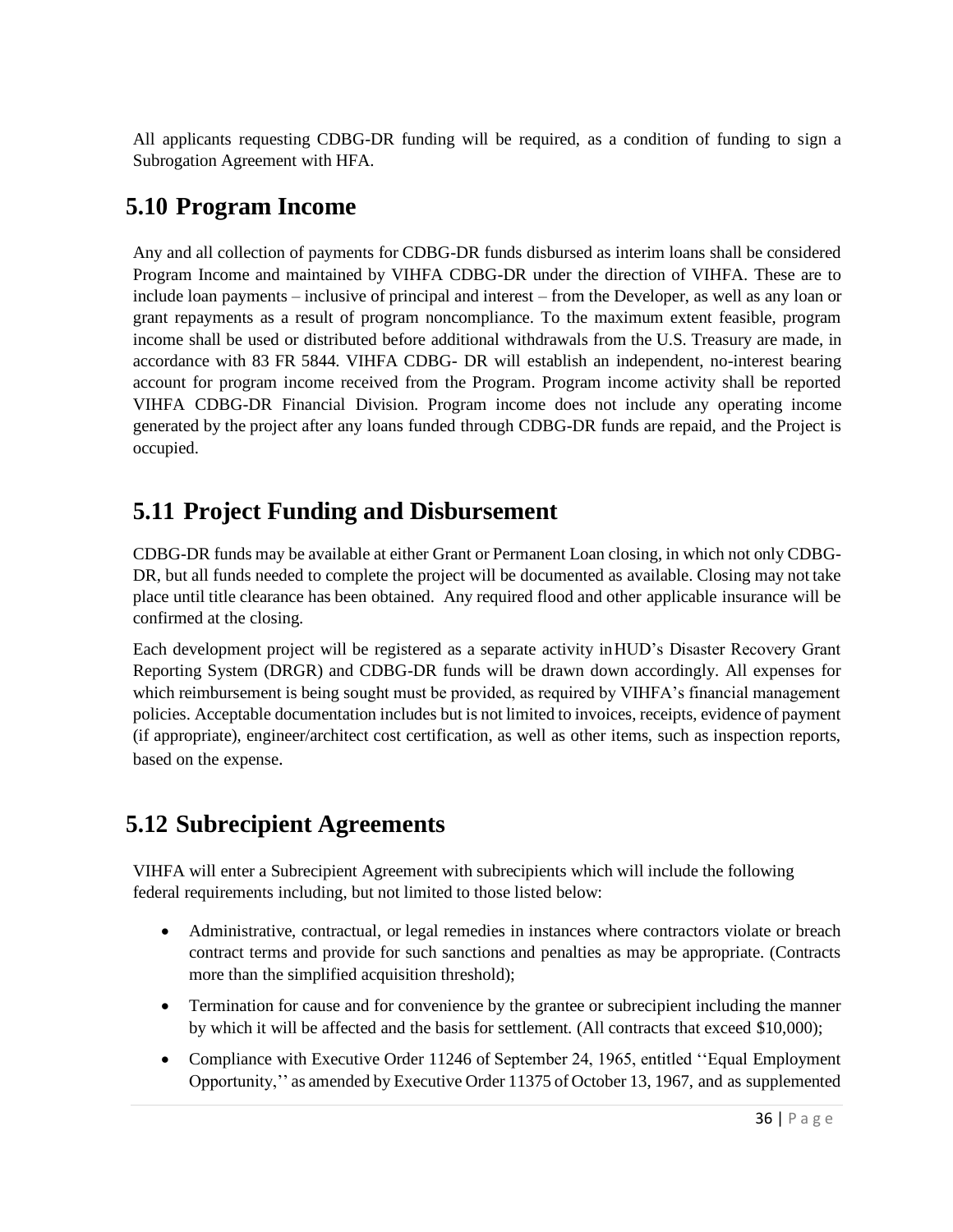in Department of Labor regulations (41 CFR chapter 60). (All construction contracts that exceed \$10,000 by grantees and their contractors or subrecipients);

- Compliance with the Copeland ''Anti-Kickback'' Act (18 U.S.C. 874) as supplemented in Department of Labor regulations (29 CFR part 3). (All contracts and subgrants for construction or repair);
- Compliance with the Davis-Bacon Act (40 U.S.C. 276a to 276a–7) as supplemented by Department of Labor regulations (29 CFR part 5). (Construction contracts exceeding \$2,000 awarded by subrecipients, grantees and subrecipients when required by Federal grant program legislation);
- Compliance with Sections 103 and 107 of the Contract Work Hours and Safety Standards Act (40 U.S.C. 327–330) as supplemented by Department of Labor regulations (29 CFR part 5). (Construction contracts awarded by grantees and subrecipients exceeding of \$2,000, and in excess of \$2,500 for other contracts which involve the employment of mechanics or laborers);
- Compliance with Sections 503 and 504 of The Rehabilitation Act of 1973 (29 U.S.C 794) as supplemented by Department of Labor regulations (41 CFR Part 60-741 and 24 CFR 8);
- Compliance with Uniform Relocation Act;
- Notice of awarding agency requirements and regulations pertaining to reporting;
- Access by the grantee, the subrecipient, the Federal grantor agency, the Comptroller General of the United States, or any of their duly authorized representatives to any books, documents, papers, and records of the contractor which are directly pertinent to that specific contract for the purpose of making audit, examination, excerpts, and transcriptions;
- Retention of all required records for three years after grantees or subrecipients make final payments and all other pending matters are closed;
- Compliance with all applicable standards, orders, or requirements issued under section 306 of the Clean Air Act (42 U.S.C. 1857(h)), section 508 of the Clean Water Act (33) U.S.C. 1368), Executive Order 11738, and Environmental Protection Agency regulations (40 CFR part 15). (Contracts, subcontracts, and subgrants of amounts in excess of \$100,000);
- Mandatory standards and policies relating to energy efficiency which are contained in the territorial energy conservation plan issued in compliance with the Energy Policy and Conservation Act (U.S.C. 6201).
- Subrogation agreement, subrogation is the process by which duplicative assistance received by the Development Partner after receiving CDBG-DR funding is remitted to the Program to avoid a duplication of benefit.

#### **Developer/Loan Agreement Provisions**

The agreements and legal documents with the developer or contractor, will include all the performance and compliance requirements for each project, including but not limited to:

• Project budget,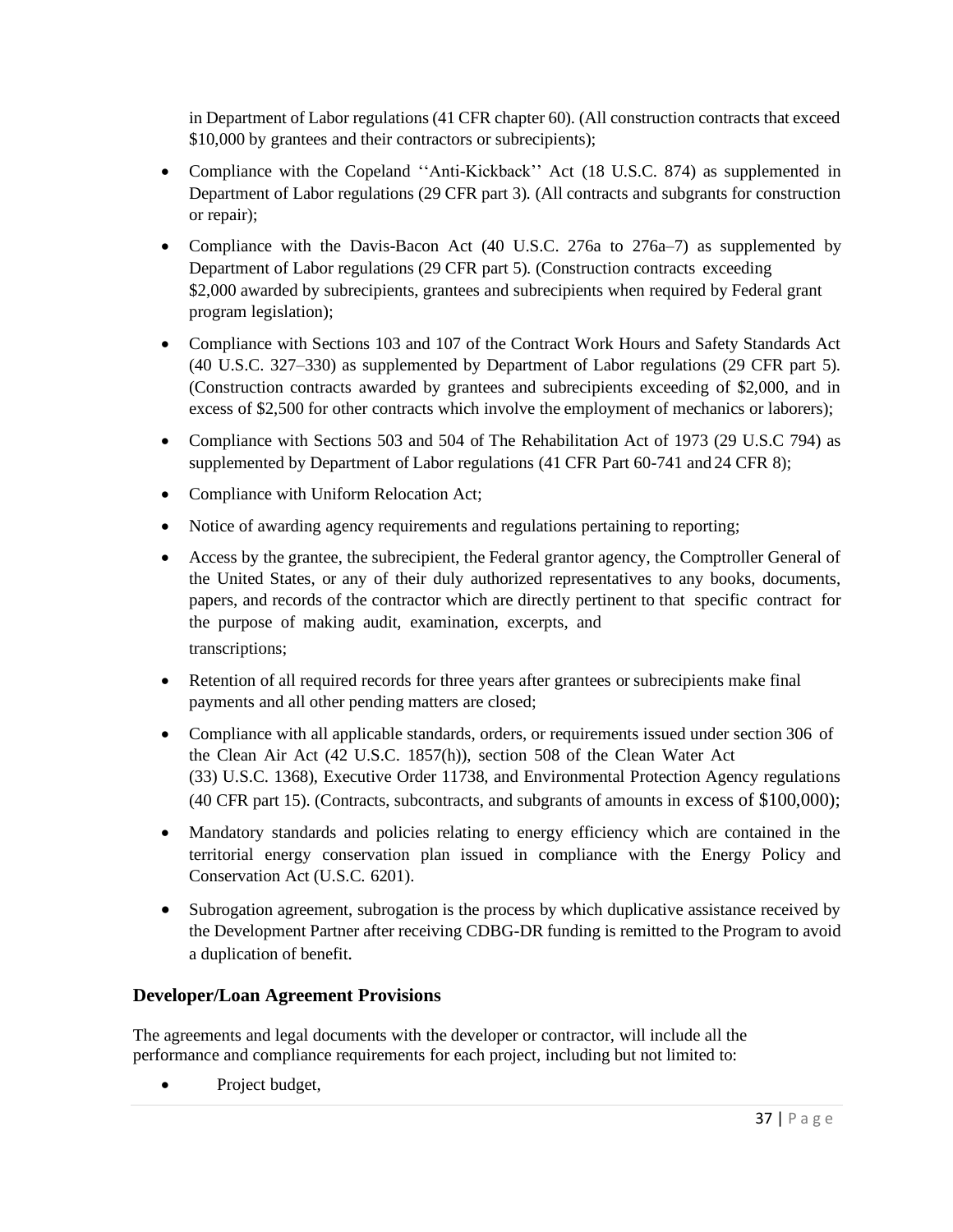- Development and operating pro forma covering the affordability period (fifteen (15) years for rehabilitation; twenty (20) years for new construction),
- Project description, number of units, unit type, design, construction standards,
- Unit breakdown,
- Rent schedule.
- Affordability requirements,
- Lease requirements,
- Tenant selection criteria.
- Compliance with Territory and local tenant-landlord laws,
- Conditions for faith-based organizations,
- Lead-Based Paint requirements,
- Fair housing and equal opportunity provisions,
- Fund disbursement,
- Record keeping and reporting provisions,
- Enforcement provisions,
- Procedures for securing rent increases,
- Debarment checks.
- Federal Financial Accountability and Transparency Act reporting
- Procedures for requesting withdrawal from reserves, and
- Compliance requirements, including the monitoring checklist that will be used, and building procured.

#### **5.13 Construction Monitoring**

Applicants shall be responsible for the selection of their project construction contractors financed under the Program. Monitoring project construction and occupancy will also be the responsibility of the applicant.

VIHFA CDBG-DR will monitor all projects for compliance under this program, which includes:

- Overall management systems,
- All required contract provisions (i.e., period of performance, specific milestones/deliverables, and liquidated damages provisions)
- Financial management,
- Eligible costs,
- Cost allowability,
- Cost allocation,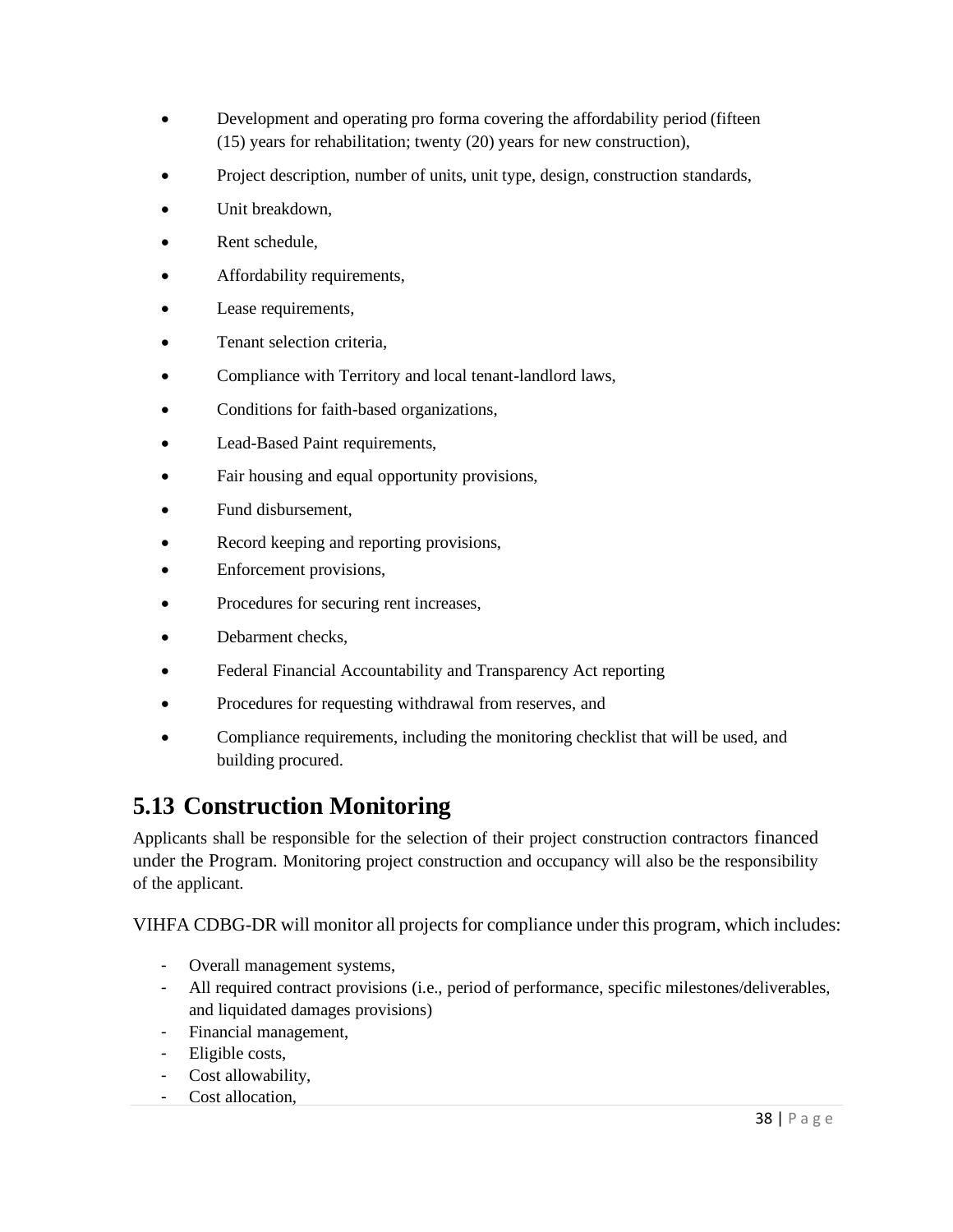- Construction management,
- Bond requirements,
- Written agreements deadlines, milestones, or other requirements,
- Property standards,
- Relocation,
- Labor standards,
- Production outcomes,
- Construction contracts,
- Reporting,
- Initial and ongoing occupancy,
- Requirements for properties located in a special flood hazard area and
- Requirements as outlined in Subrecipient Agreement.

Specifically, VIHFA will provide oversight to the construction through progressinspectionsfor payments as well as periodic quality reviews.

Throughout the duration of the construction, the subrecipients and developer shall comply with all restrictions, covenants, and easements affecting the Premises, Developer's Interest in the Premises, or the Improvements and cause the satisfaction of all material conditions of the agreement.

In order to monitor construction progress, VIHFA CDBG-DR, and its representatives, shall be granted access during normal business hours, to enter the construction site to perform the following activities, as deemed necessary:

- Inspect improvements and all materials to be used in the construction;
	- o Examine all available detailed Plans;
- Compliance with all applicable cross-cutting regulations and program guidelines; and
- Any other activities VIHFA CDBG-DR deems necessary to the success of the Project.

Until the Date of Conversion to permanent financing, the Developer shall submit monthly reports to VIHFA CDBG-DR indicating the status of completion of the Improvements compared to estimates, and such other information as VIHFA CDBG-DR may reasonably request. The reports shall be delivered in an acceptable form and substance to VIHFA CDBG- DR.

#### <span id="page-38-0"></span>**5.13.1 Developer Loan Closing Requirements**

This section sets forth the responsibilities and obligations that the Developer must meet in order to enter into a binding CDBG-DR Agreement with VIHFA CDBG-DR. All existing LIHTC projects under this Program may be required to submit an addendum to their CDBG-DR application that identifies changes (as applicable) since the date of submission. The addendum may include, but is not limited to, a revised development funding plan and proforma accounting for the costs and timeline of implementing the CDBG-DR requirements, an updated design and plan specifications (as applicable), and other documentation as requested by VIHFA CDBG-DR. At the discretion of VIHFA CDBG-DR, CDBG-DR funding will be made available to pay for the eligible costs related to the update of the design to meet the CDBG-DR design requirements. In addition, the following certificates must be submitted for the CDBG-DR Agreement to be considered complete:

• Certificate of Filing of the Developer's Income Tax Returns for the past two (2) years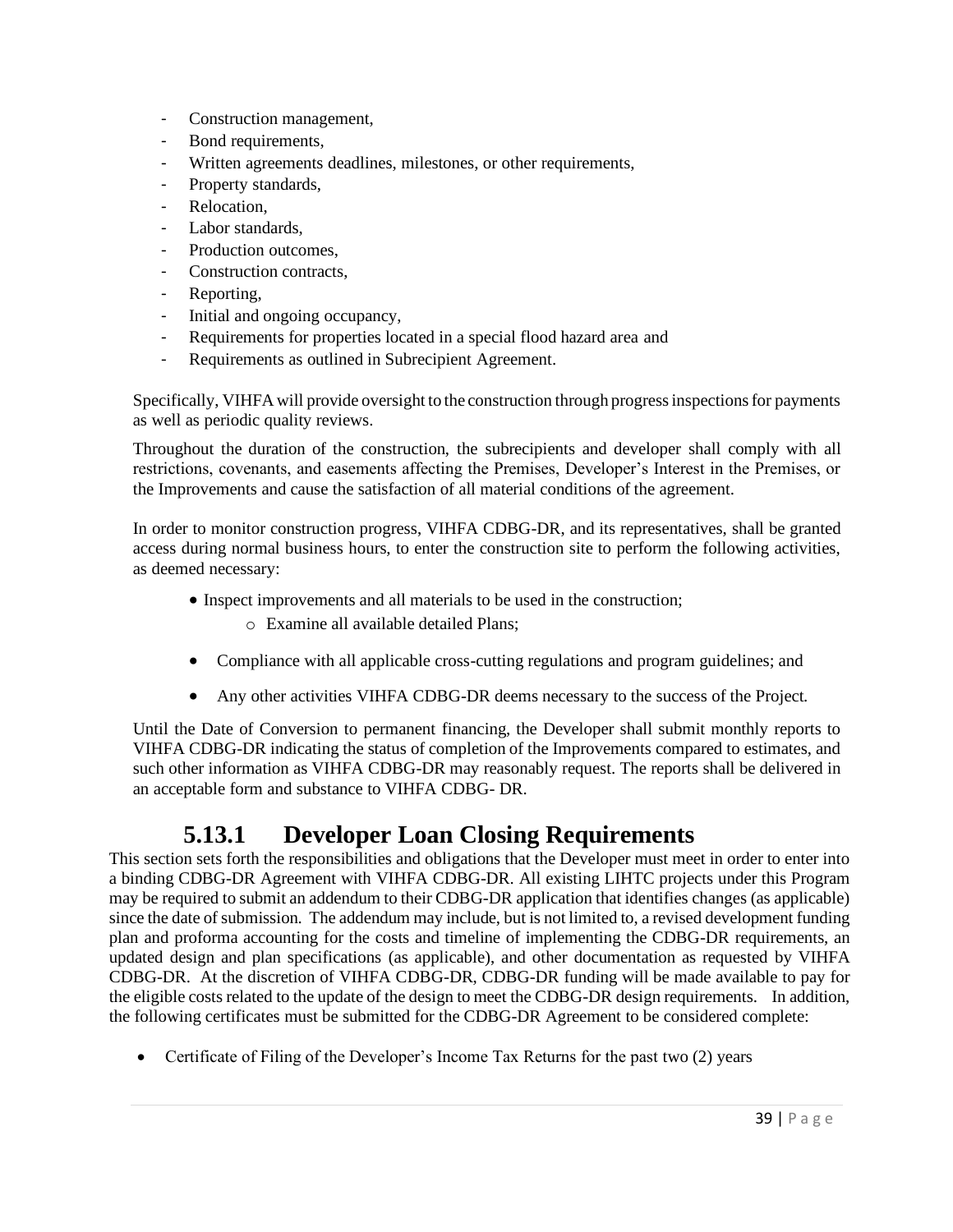• Certificate of Filing of the Debt stating its tax status with Virgin Islands Internal Revenue Bureau of Good Standing or Authorization to Do Business in the Virgin Islands.

If any of the above certifications are incorrect for any cause attributable to the Developer, VIHFA CDBG-DR shall have just cause for terminating the CDBG-DR Agreement immediately. The following documentation must be received and accepted by VIHFA CDBG-DR prior to the execution of the CDBG-DR Agreement:

- a) As it pertains to construction, the following will have been received: Approved Plans by all pertinent Governmental Authorities with the improvements as shown by the Plans in compliance with all applicable zoning and construction laws, ordinances, and regulations.
- b) A Construction Contract that satisfactorily provides for the construction of the Improvements;
- c) Evidence that all roads and utilities necessary for the full utilization of the Improvements for their intended purposes have been completed or are contemplated within the Improvements or the presently installed and proposed roads and utilities are sufficient for the full utilization of the Improvements for their intended purpose; and
- d) That the construction of the Improvements theretofore performed, if any, was performed in accordance with the Plans and will be finished along with all necessary roads and utilities on or before the Construction Completion Date.
- Financial Statements for the prior two years of the Developer, and/or Owner, and any other financial documents and/or data deemed reasonably required by VIHFA CDBG-DR;
- Evidence of payment and performance bonds and labor and materials payment bonds, each for penal sums equal to the amount of the Construction Contract, each naming VIHFA CDBG-DR and VIHFA as co-obligees, with a company having a rating of A or better and a financial size of V or better with Best Rating Service and acceptable to VIHFA CDBG-DR, the Workmen's Compensation Fund and other insurance policies (together with evidence of the payment of premiums) required hereunder and/or under any other Loan Document:
- Copy of the Construction Contract and a copy of the Developer's agreement with the Developer's Architect certified by the Developer;
- The Project Cost Statement / Development Proforma;
- The terms and conditions of such agreements must be acceptable to VIHFA CDBG-DR.
- A copy of the public instrument (deed, lease agreement, sales contract, option agreement, among others) relating to the Developer's acquisition of the Developer's Interest in the Premises and all documents related therewith;
- The Developer must provide evidence that it has met all conditions defined in its LIHTC-Operating Agreement as of the date of the Initial Advance with respect to ensuring that the Capital Contributions have been compiled with to the extent possible;
- Environmental Review, which includes the Approved Request for Release of Funds (RROF) and Finding of No Significant Impact (FONSI), if applicable.
- Copies of any inspection and/or test records and reports made by or for the Developer's Architects;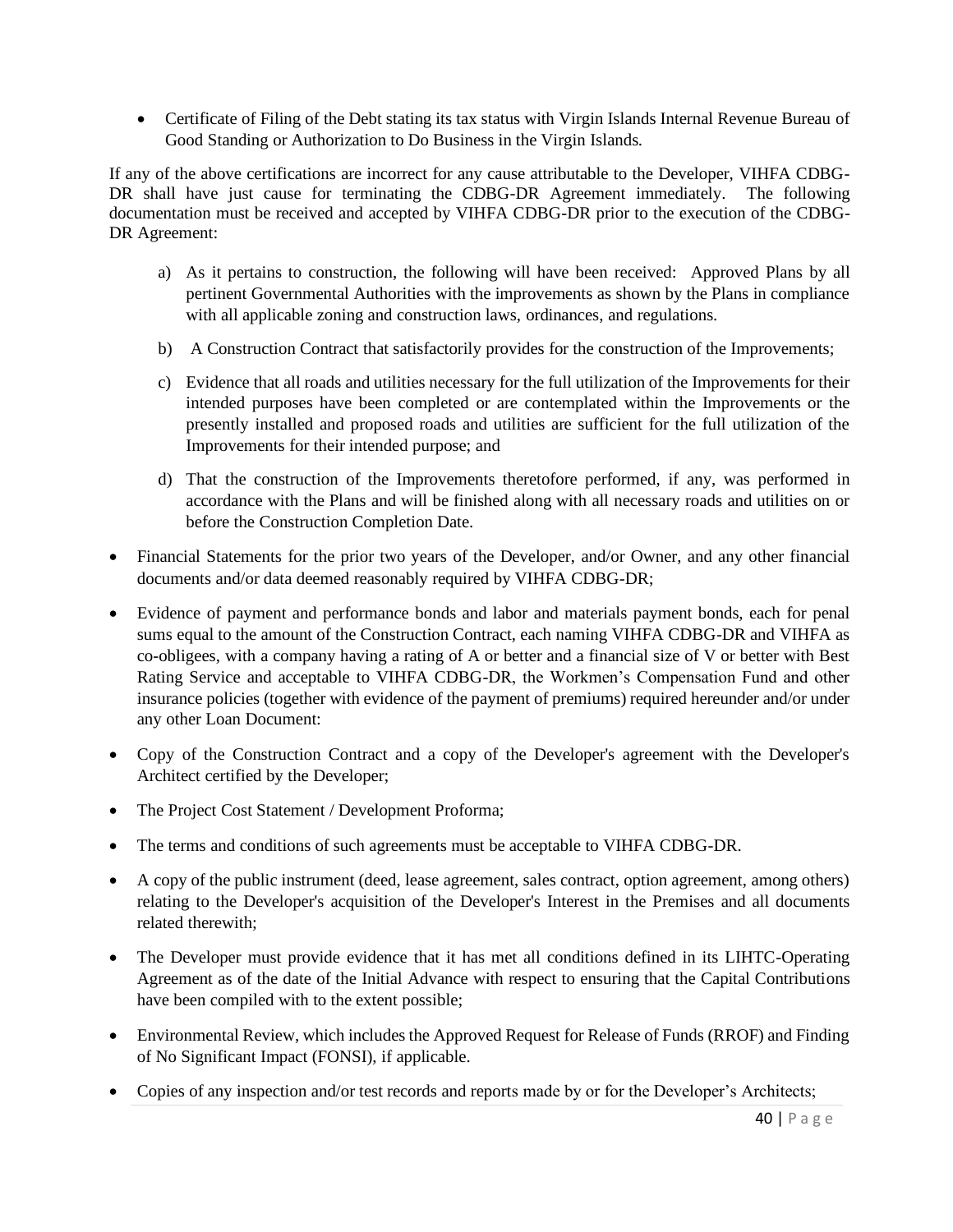- A construction schedule for the Improvements;
- A progress schedule showing the interval of time over which each item of Direct Cost and Indirect Cost is projected to be incurred and paid, as well as a breakdown of all Direct Costs to be incurred for the construction of the Improvements; and
- Evidence of compliance with CDBG-DR funding requirements, including but not limited to, adherence to, at least, one Green Building Standard, and the inclusion of Broadband Infrastructure requirements.
- The following items must be received and reviewed by VIHFA CDBG-DR's Legal Counsel prior to the execution of the CDBG-DR Agreement:
- The Loan Documents and any other document reasonably required by VIHFA CDBG-DR;
- Evidence of payment for a Title Insurance policy;
- Evidence that all taxes and other levies imposed upon the Premises or on the Developer's Interest in the Premises and/or improvements are fully paid and current;
- Copies of all applicable authorizations as determined by VIHFA CDBG-DR or VIHFA CDBG-DR's Counsel (on behalf of VI HFA CDBG-DR):
	- a) Plot plan and subdivision approvals;
	- b) Zoning variances;
	- c) Sewer, building, flood, and all permits required for construction, use, occupancy, and operation of Premises;
- Agreements from Developer's Architects and the Contractors, including but not limited to, design agreement(s), construction contract agreement(s);
- A survey of the Premises certified by a civil engineer or surveyor acceptable to VIHFA CDBG-DR and the Title Insurer showing:

The paid title insurance policy must be equal to the Mortgage and issued by the Title Insurer. The Title Insurer shall insure the Mortgage to be a valid First or Second lien on the Mortgaged Property free and clear of all defects, liens, claims and encumbrances and shall contain reference to a survey.

- a) The location of the perimeter of the Premises by courses and distances;
- b) All easements, rights-of-way, and utility lines referred to in the title policy required by the agreement or which actually service or cross the Premises;
- c) The lines of the streets abutting the Premises and the width thereof, and any established building lines;
- d) Encroachments and the extent thereof upon the Premises;
- e) The Improvements to the extent constructed, and the relationship of the Improvements by distances to the perimeter of the Premises, established building lines and street lines; and
- f) If the Premises are described as being on a filed map, a legend relating the survey to said map;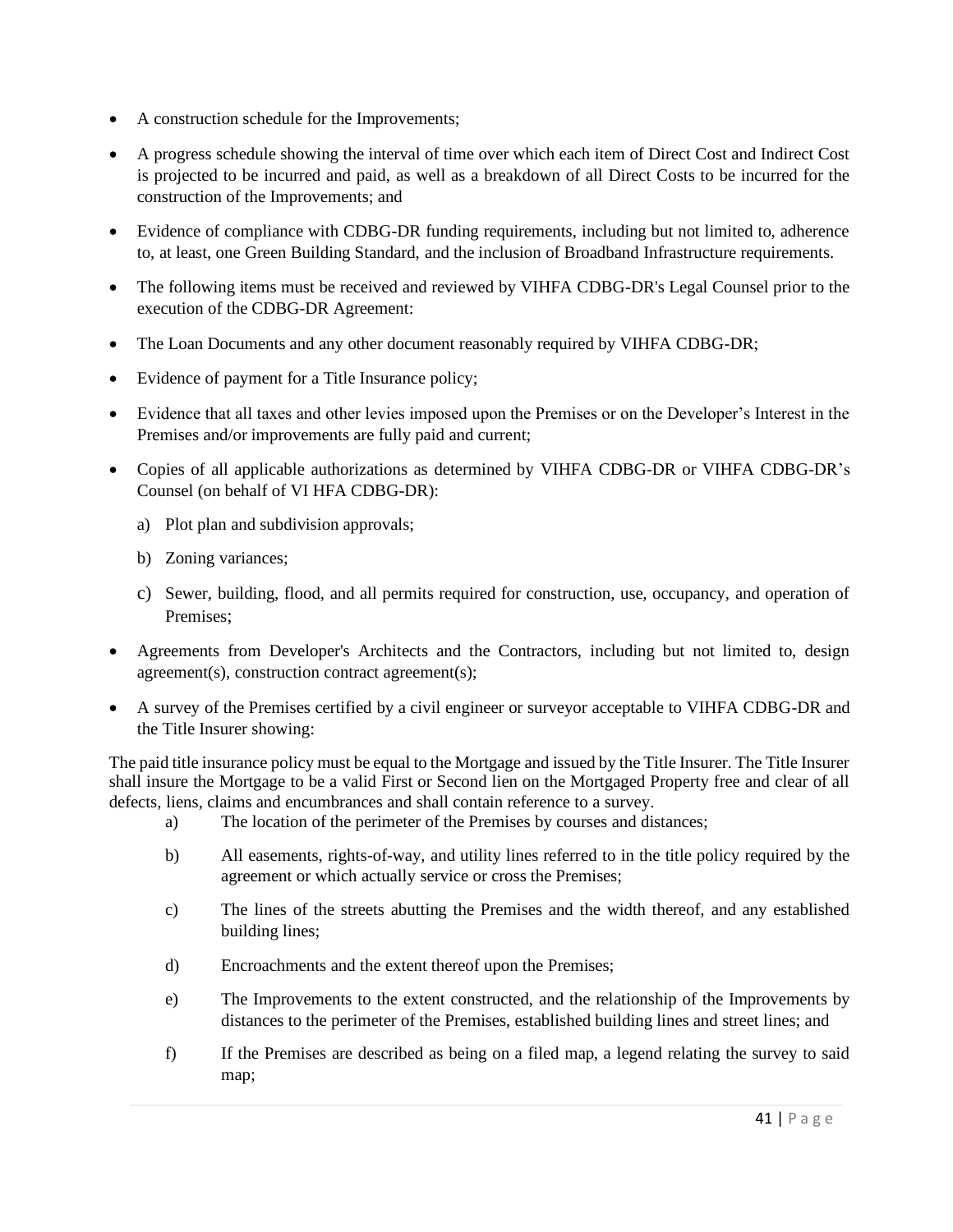- Copy of the operating agreement of the Developer, as amended, and a copy of the organization documents of the Managing Member of the Developer, and the appropriate legal authorizations of Developer issued by the Virgin Islands Government and/or the state of incorporation (to the extent required); and
- An opinion of Developer's counsel covering, among other matters, the organization and existence of the Developer, the power of the Developer to enter into the Loan Documents and to perform all transactions contemplated by the agreements referred to therein, and the due execution, validity, and enforceability of the Loan Documents, Note(s), Security Agreement and all other documents and instruments pertaining to the Loan.

It is the responsibility of the Developer to ensure that the applicable Building Codes are applied and permits obtained through the Department of Planning and Natural Resources.

### <span id="page-41-0"></span>**5.13.2 Construction Management**

The Developer should include the following provisions as part of the Construction Contract with the Contractor:

- the Contractor will deliver to VIHFA CDBG-DR copies of all major subcontracts, Change Orders, and any other contract, purchase order, or subcontract covering labor, materials, equipment, or furnishings to or for the Improvements; and
- the names of all persons and/or entities with whom the Contractor contracts for the construction of the Improvements or the furnishings of labor or materials.
- Lien release shall be submitted with each request for reimbursement that includes construction or rehabilitation costs.

Further, the Developer shall acknowledge that Ten percent (10%) from each construction payment will be withheld and that said retainage will be paid subject to the terms of the CDBG-DR Agreement and the Construction Contract. All such subcontractors to be utilized by the Contractor in the development and construction of the Improvements shall be reasonably acceptable to VIHFA CDBG-DR.

- Receipt of the Use Permit for the Improvements and the release from the bonding company that issued the Bonds.
- Written recommendation by the VIHFA CDBG-DR's Inspector confirming that:
	- a) construction of the Improvements has been completed;
	- b) all necessary utilities and roads have been finished and made available for use;
- receipt of satisfactory evidence of the approval and issuance of permits by all Governmental Authorities of the Improvements in their entirety for permanent occupancy; and of the contemplated uses thereof, to the extent any such approval is a condition of the lawful use and occupancy thereof;
- If requested by VIHFA CDBG-DR, a current final "as built" or "completion" survey of the Premises, certified to VIHFA CDBG-DR and the Title Insurer, showing the completed Improvements;
- Architect's certificate, confirming that the Improvements have been completed substantially in accordance with the Plans and acknowledging payment in full for the Architect's services;
- Developer's certificate, accepting the Improvements as completed;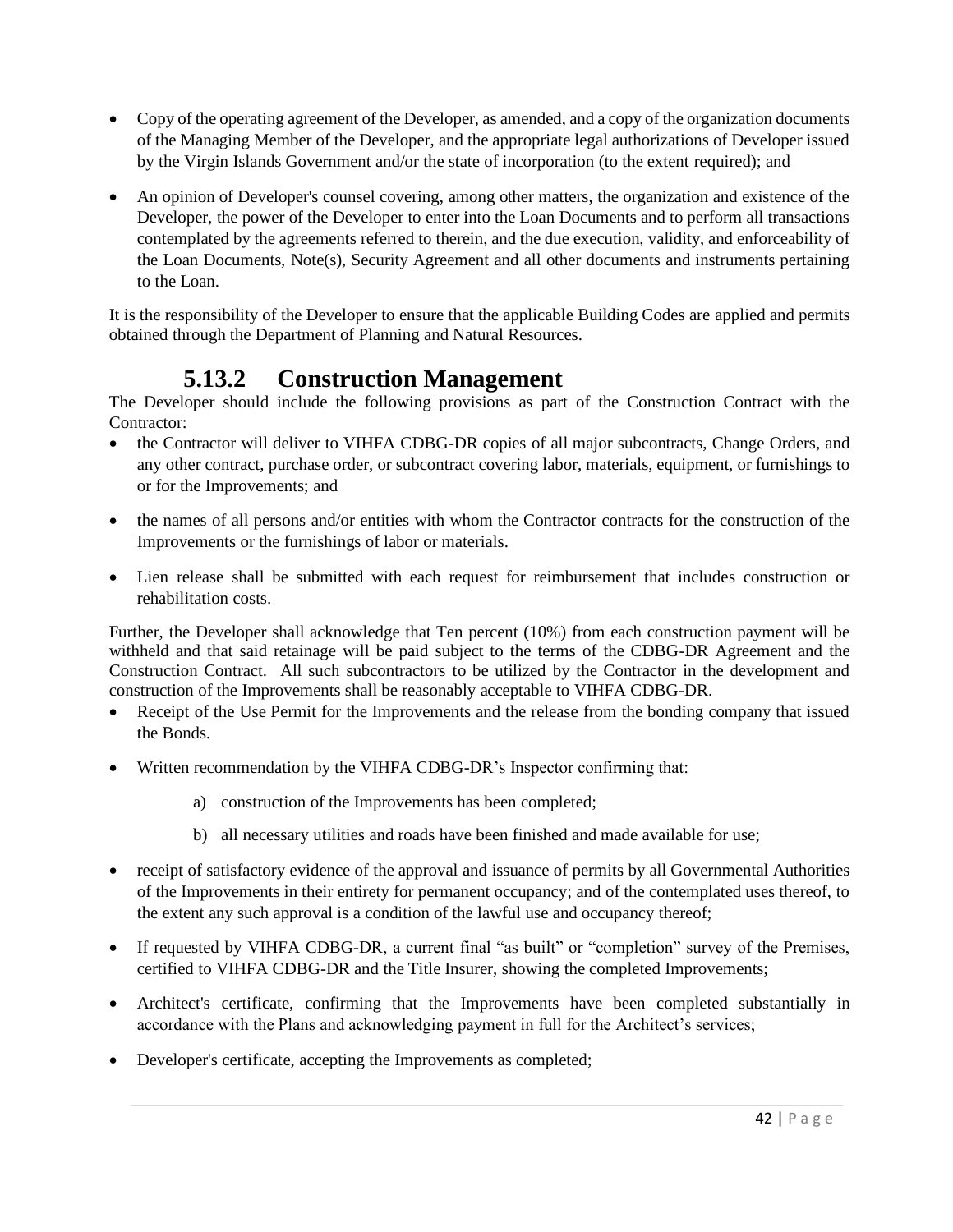- Final releases of payment from all persons who supplied material services, labor or materials for the Improvements and certificates from the Contractor and the subcontractors acknowledging such payments, including an affidavit; and
- Such other evidence or documents as VIHFA CDBG-DR may deem reasonably necessary.

### <span id="page-42-0"></span>**5.14 Documents required upon completion of construction**

Upon completion of the funded project, the Subrecipient or Developer will provide the following documents to CDBG-DR:

#### **Required Documents:**

- All required Program Eligibility Documents or any updates thereto;
- Certificate of Occupancy;
- Certificate of Completion;
- Elevation Certificate (if elevated)
	- Proof that project was completed according to the applicable Green Building Standard selected in the application and/or commitment letter; which may consist of documentation from construction monitor or project architect,
- Update title;
- Satisfactory indication that all compliance obligations including Fair Housing, Davis Bacon, Section 3, Section 504 and M/WBE are up to date,
- Copies of all Program approved change orders;
- Final cost certification
- Permits as required and applicable.

#### <span id="page-42-1"></span>**5.15 Lease-Up Compliance and Monitoring**

#### **5.15.1 Determining Tenant Eligibility**

The executed subrecipient and/or grant agreement defines the number of affordable housing units that must be included in the project. The Developer and any subsequent project owners must ensure that all tenants of the affordable housing units, both at initial lease up and throughout the project's Affordability Period, meet income and other eligibility requirements.

Property owners or management firms will report project compliance at initial lease up and on an annual basis for a minimum term of the Affordability Period. Reporting will be submitted to the agency that executed the agreement. The Subrecipient/Developer will report project compliance to VIHFA for any Public and Affordable Housing projects where they implemented the CDBG-DR activity. VIHFA Housing and Compliance and Monitoring managers will confirm that each project has leased the number of affordable housing units required in the executed grant agreement to LMI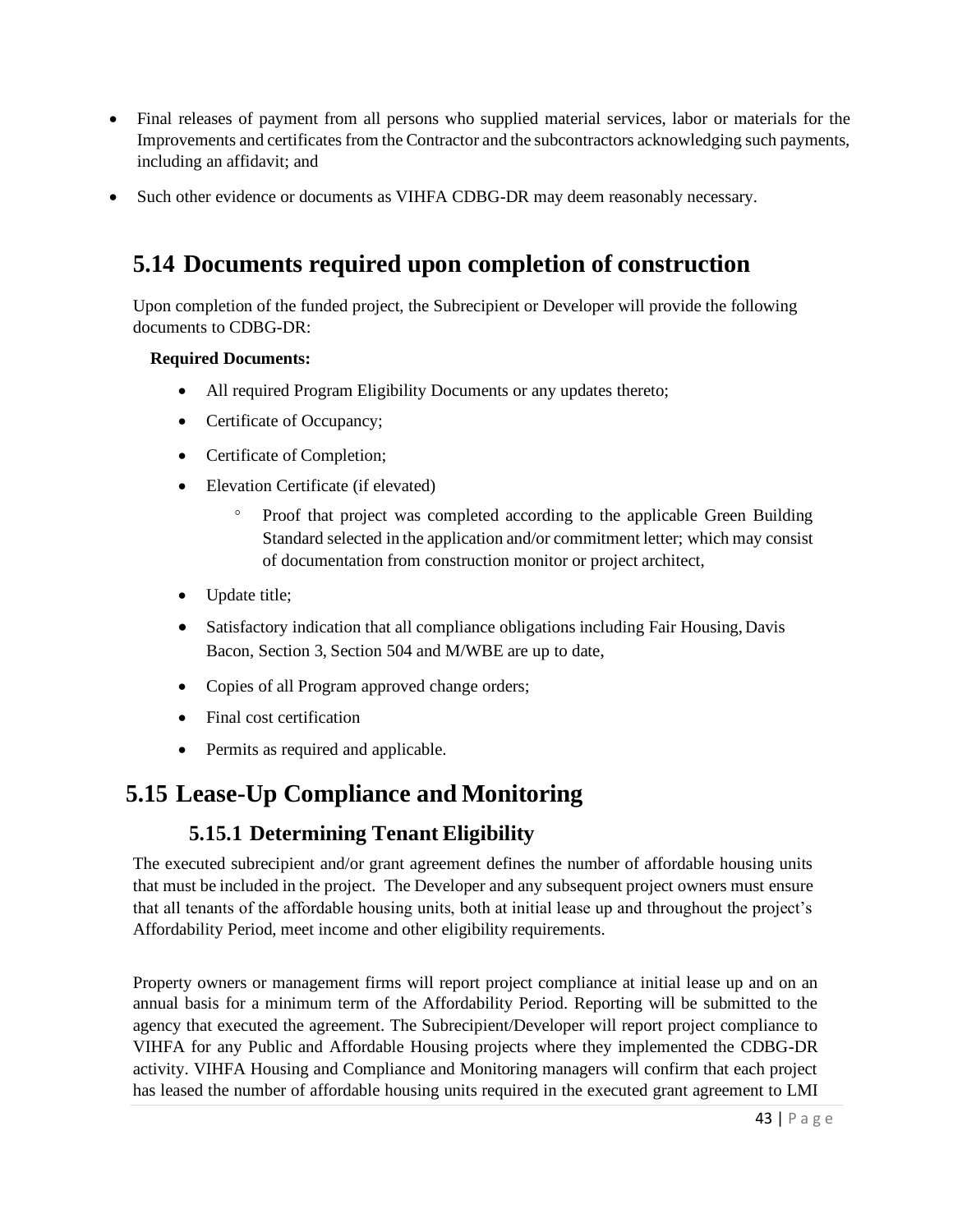households throughout the Affordability Period.

Project owners of projects where VIHFA implemented the CDBG-DR activity will be required to report project compliance at initial lease up and on an annual basis for a minimum term of the Affordability Period.

Compliance monitoring of initial project rent-up monitoring will include but is not limited to the review of tenant eligibility and income documentation, rent rolls, project budgets and financial records.

#### **5.15.2 Monitoring Plan**

VIHFA is responsible for all oversight and compliance for all activities funded with CDBG-DR, regardless of the entity undertaking the implementation of the activity.

Although the CDBG-DR funding has a six-year expenditure deadline of six (6) years (from signing of the initial grant agreement, or September 24, 2018), VIHFA has compliance responsibilities throughout the term of the HUD grant through closeout, and for long-term compliance of the Subrecipient/Developer projects throughout each project's Affordability Period.

VIHFA must ensure compliance with applicable regulations, which include but are not limited to: record keeping, overall administration, financial management, environmental compliance, citizen participation, conflict of interest, procurement, Davis-Bacon Labor Standards, housing qualify standards, affordability period compliance, production outcomes, written agreement milestones and requirements, cost allocability, cost allowability, duplication of benefit, civil rights regulations (Minority and Women's Business Enterprise, Section 3, Fair Housing, Limited English Proficiency, and American with Disabilities Act), property acquisition and management, displacement, relocation, requirements for properties located in a special flood hazard area, and unitreplacement.

The CDBG-DR Program has established a Monitoring Plan to ensure that all programs and projects comply with applicable federal, Territory, and local regulations and effectively fulfills the goals set forth in the Action Plan and the Action Plan Amendments.

The Monitoring Plan serves to identify risks, deficiencies, and remedies relating to VIHFA directly administered programs, administrative and financial management, and programs administered via VIHFA subrecipients/developers. The Monitoring Plan seeks to accomplish the following objectives:

- Determine if a subrecipient is carrying out its obligations, and its activities as described in the Action Plan for CDBG-DR assistance and its related grant or subrecipient agreement.
- Determine if a subrecipient is carrying out its activities in a timely manner, in accordance with the schedule included in the subrecipient agreement.
- Determine if a subrecipient is charging costs to the project that are eligible under applicable laws and CDBG-DR requirements, and reasonable in light of the services or products delivered.
- Determine if a subrecipient is conducting its activities with adequate control over program and financial performance, and in a way that minimizes opportunities for waste, mismanagement, fraud, and abuse.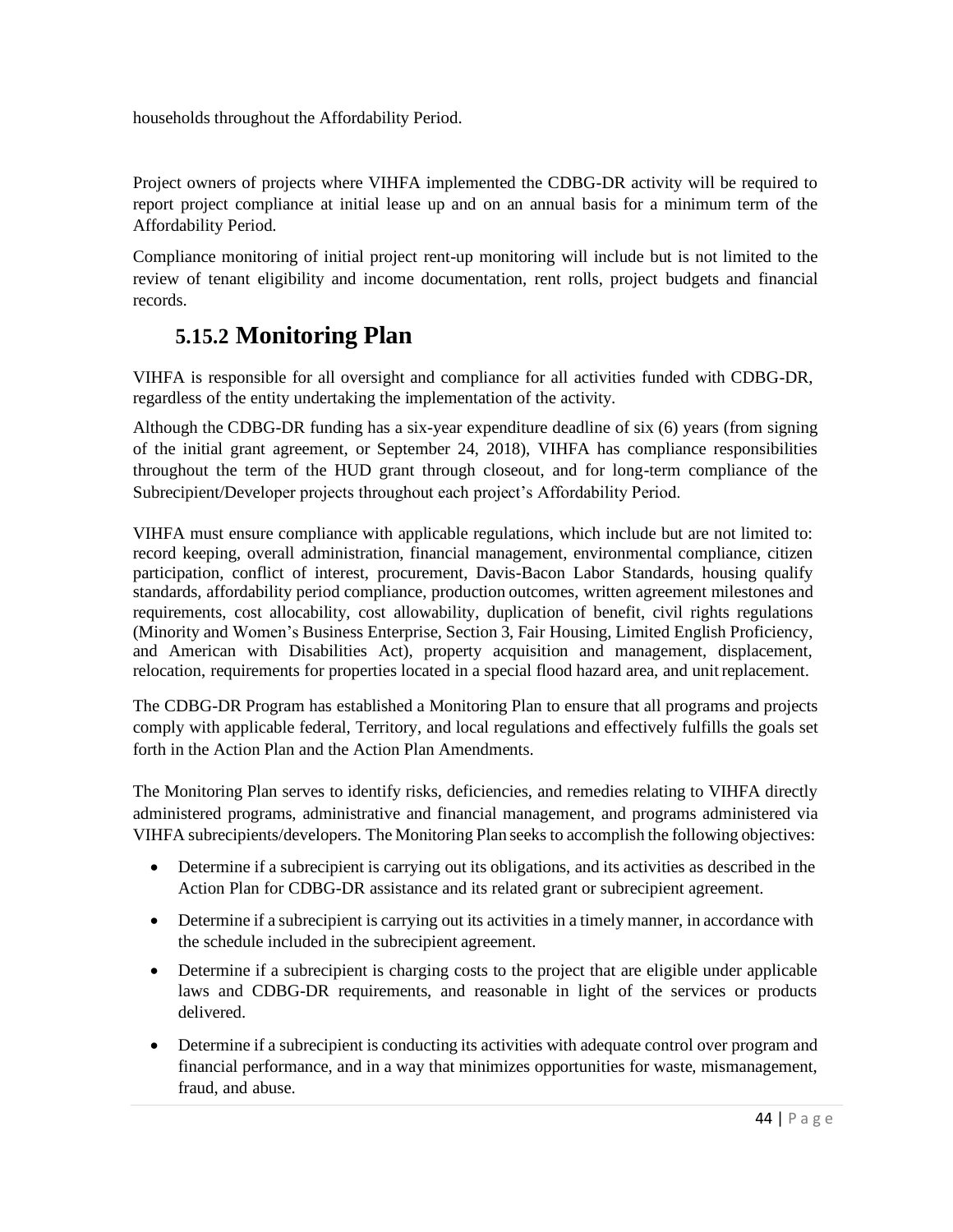- Assess if the subrecipient has a continuing capacity to carry out the approved project, as well as future grants for which it may apply.
- Identify potential problem areas and to assist the subrecipients in complying with applicable laws and regulations.
- Assist subrecipients in resolving compliance problems through discussion, negotiation, and technical assistance (TA) and training.
- Provide adequate follow-up measures to ensure that performance and compliance deficiencies are corrected by grantee/subrecipients, and not repeated.
- Comply with the federal monitoring requirements of 24 CFR 570.501(b) and with 2 CFR 200, as applicable.
- Determine if any conflicts of interest exist in the operation of the CDBG-DR program per 24 CFR 570.611.

Applicants will be required to conduct long term compliance reviews on the units with reports submitted to VIHFA CDBG-DR. These reviews will include, but not be limited to documentation covering:

- Evidence that required records are maintained to demonstrate compliance with applicable regulations.
- Annual rent rolls and income certifications for all tenants in affordable units.
- Annual inspection reports for HQS requirements of all units.

# <span id="page-44-0"></span>**6.0CROSS CUTTING FEDERAL REQUIREMENTS**

Implementation Partners are subject to the Cross-Cutting Federal Requirements described herein. These include compliance with the Uniform Relocation Act, Davis-Bacon and Related Acts, Minority- and Women-Owned Business Enterprises contracting provisions, Section 3, Fair Housing, Equal Employment Opportunity, and environmental requirements of the National Environmental Protection Act.

## **6.1 Tenant Protection Under Uniform Relocation Act (URA)**

Subrecipients must assure that the Uniform Relocation Act requirements have been followed and that both displaced occupants and any current occupants of the project are identified. These occupants are entitled to advisory services, in the form of notices and counseling, moving and/or

storage expenses, and coverage of all displacement costs for temporary or permanent relocation pursuant to formula and applicable Federal Register notices. The program will monitor displaced and current tenants and maintain records from the inception of the project. Failure to do so can lead to unexpected and substantial costs and work later. Full details for CDBG-DR URA Policy are located in the VIHFA General Administration Manual.

#### **6.2 Fair Housing**

Development Partners are subject to VIHFA's Affirmative Fair Marketing requirements and will be required to provide a marketing plan and report on compliance in accordance with the VIHFA's policy. The Affirmative Marketing Planmust be in compliance with applicable Fair Housing laws and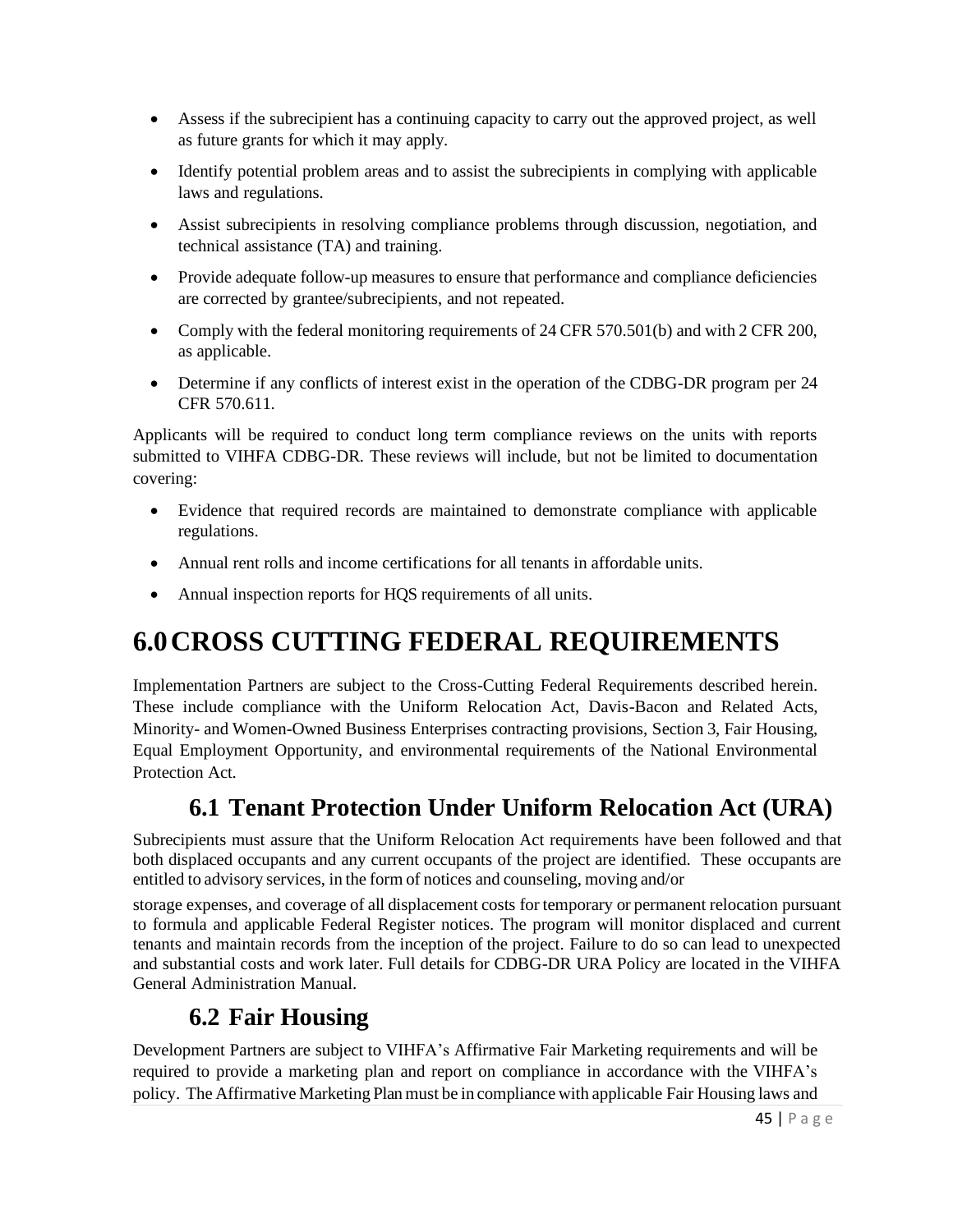demonstrate how the applicant will affirmatively further fair housing.

# **6.3 Section 504**

Section 504 of the **[Rehabilitation Act of 1973](https://en.wikipedia.org/wiki/Rehabilitation_Act_of_1973)**, Pub. L. No. 93-112, 87 Stat. 394 (Sept. 26, 1973), codified at 29 [U.S.C.](https://en.wikipedia.org/wiki/Title_29_of_the_United_States_Code) § [701](https://www.law.cornell.edu/uscode/text/29/701) et seq. prohibits discrimination. The Act requires that any alterations of multifamily (5+ units) rental projects, a minimum of 5 percent (5%) of the dwelling units in the project (but not less than one unit) must be accessible to individuals with mobility impairments. An additional two percent (2%) of the dwelling units (but at a minimum, not less than one unit) must be accessible to individuals with sensory impairments (i.e., hearing or vision impairments).

In buildings with five (5) or more dwelling units and at least one elevator, all dwelling units and all public/common use areas are subject to Section 504 requirements. In buildings with five (5) or more dwelling units and no elevator, all ground floor units and public and common use areas are subject to Section 504 requirements.

For new construction, Section 504 applies only to Projects that include 5 or more units. Projects with five (5) or more units must be designed and constructed to be readily "accessible" to and usable by persons with disabilities (including the common areas). "Accessible," when used with respect to the design, construction, or alteration of an individual dwelling unit, means that the unit is located on an accessible route and when designed, constructed, altered, or adapted can be approached, entered, and used by individuals with physical handicaps.

A fifteen (15) or more units Project, with rehabilitation costs that are seventy-five percent (75%) or more of the replacement cost of the completed facility, is considered substantial rehabilitation. In this case, a minimum of five percent (5) of the dwelling units in the Project (but not less than one unit) must be accessible to individuals with mobility impairments, and an additional two percent (2%), at a minimum (but not less than one unit), must be accessible to individuals with sensory impairments.

## **6.4 Davis-Bacon and Related Acts / Labor Standards**

Prevailing wage rates and compliance requirements will apply to all developments with eight (8) or more units where more than \$2,000 CDBG-DR funds are expended on construction. DBRA requires the payment of locally prevailing wages and fringe benefits to laborers and mechanics for on-site construction, alteration, or repair (including painting and decorating) of public buildings or public works on federally funded or assisted contracts in excess of

\$2,000. See Federal Requirements, which includes [Federal Labor Standards Provisions. A](http://www.nyshcr.org/AboutUs/training/06seminar4_HUD_4010.pdf)ll Development Partners must account for prevailing wage in their Project Proposal. Locally prevailing wages are determined for specific employee classifications by the US Department of Labor (DOL) and made available to the public as "wage decisions".

### **6.5 Minority-and Women-Owned Businesses (WMBEs)**

All Development Partners are required to comply with Article 15-A of the Executive Law, which promotes the participation of minority- and women-owned businesses (MWBEs) in contracting opportunities.

## **6.6 Section 3**

Awardee shall comply with 12 U.S.C. 1701u and its regulations ("Section 3"). In compliance with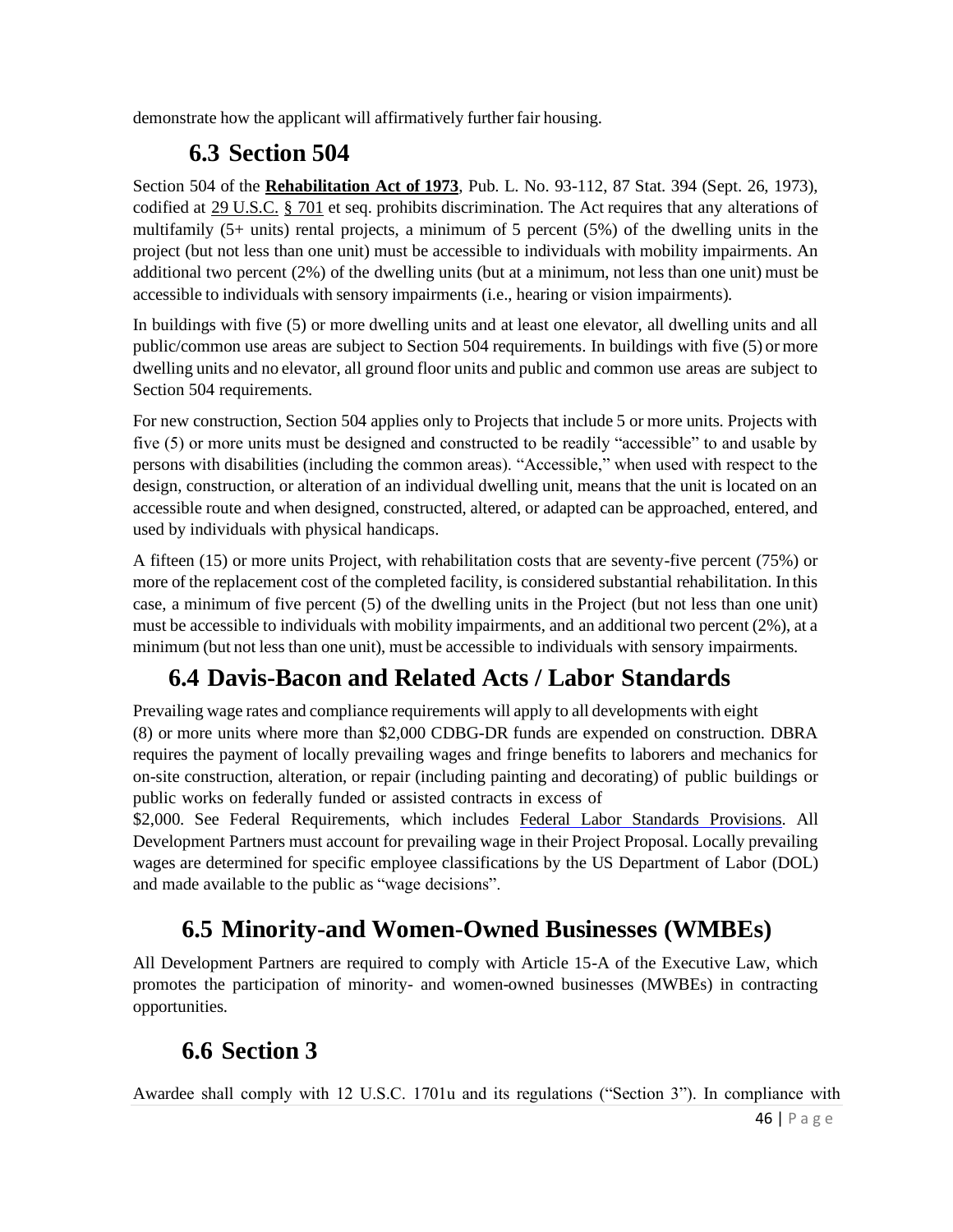Section 3, the CDBG-DR Program will require Subrecipients to establish training, employment, contracting and other economic opportunities arising from HUD funding. The requirements of Section 3 apply to recipients of HUD funding for Section 3 covered project(s) in which the amount of the assistance is in excess of \$200,000. Contractors and Subcontractors are also subject to Section 3's requirements when performing *any* type of activity on Section 3 covered projects for which the amount of funding is in excess of \$200,000 and the contract or subcontract exceeds \$100,000.

If these thresholds are met, the Section 3 requirements apply to the entire project or activity that is funded with Section 3 covered assistance, regardless of whether the Section 3 activity is fully or partially funded with Section 3 covered funds.

If a Subrecipient receives Section 3 covered housing construction or infrastructure or economic revitalization assistance in excess of \$200,000, but no individual contract exceeds \$100,000, Section 3 requirements will only apply to the recipient (e.g., hiring and training goals).

When Section 3 is triggered by the thresholds mentioned above, all parties must attempt, tothe "greatest extent feasible," to meet the minimum numerical goals as follows:

- At least thirty percent (30%) of all new hires must be Section 3 Residents; and
- At least ten percent (10%) of the total dollar amount of all Section 3 covered contracts for housing rehabilitation, construction, and other public construction should be awarded to eligible Section 3 Business Concerns; and,
- At least three percent (3%) of the total dollar amount of all Section 3 covered nonconstruction (*e.g*., professional services) contracts should be awarded to eligible Section 3 Business Concerns.

Section 3 language must be included in all construction contracts over \$100,000.

## **6.7 Environmental Review**

CDBG-DR funding from HUD is contingent on compliance with the National Environmental Policy Act (NEPA) and related environmental and historic preservation legislation and executive orders. All projects are also subject to historical review by the Office of Historic Preservation.

All projects using CDBG-DR funding must undergo some level of environmental review, depending on activity and project scope. All awards will be considered conditional and no choice limiting actions can be taken until the environmental review is complete.

#### **6.8 Green Building Standards**

All reconstruction and new construction of residential buildings and substantially damaged homes must adhere to Green Building Checklist or another Green Building standard approved by HUD. Repair of buildings must follow guidelines in the [HUD CPD Green](https://www.hudexchange.info/resource/3684/guidance-on-the-cpd-green-building-checklist/) [Building Retrofit Checklist or](https://www.hudexchange.info/resource/3684/guidance-on-the-cpd-green-building-checklist/)  [another Green Building standard approved by HUD.](https://www.hudexchange.info/resource/3684/guidance-on-the-cpd-green-building-checklist/)

## **6.9 Bonding Requirements**

For construction and facility improvement contracts exceeding \$150,000, the Contractor/Subcontractor must comply with, at minimum: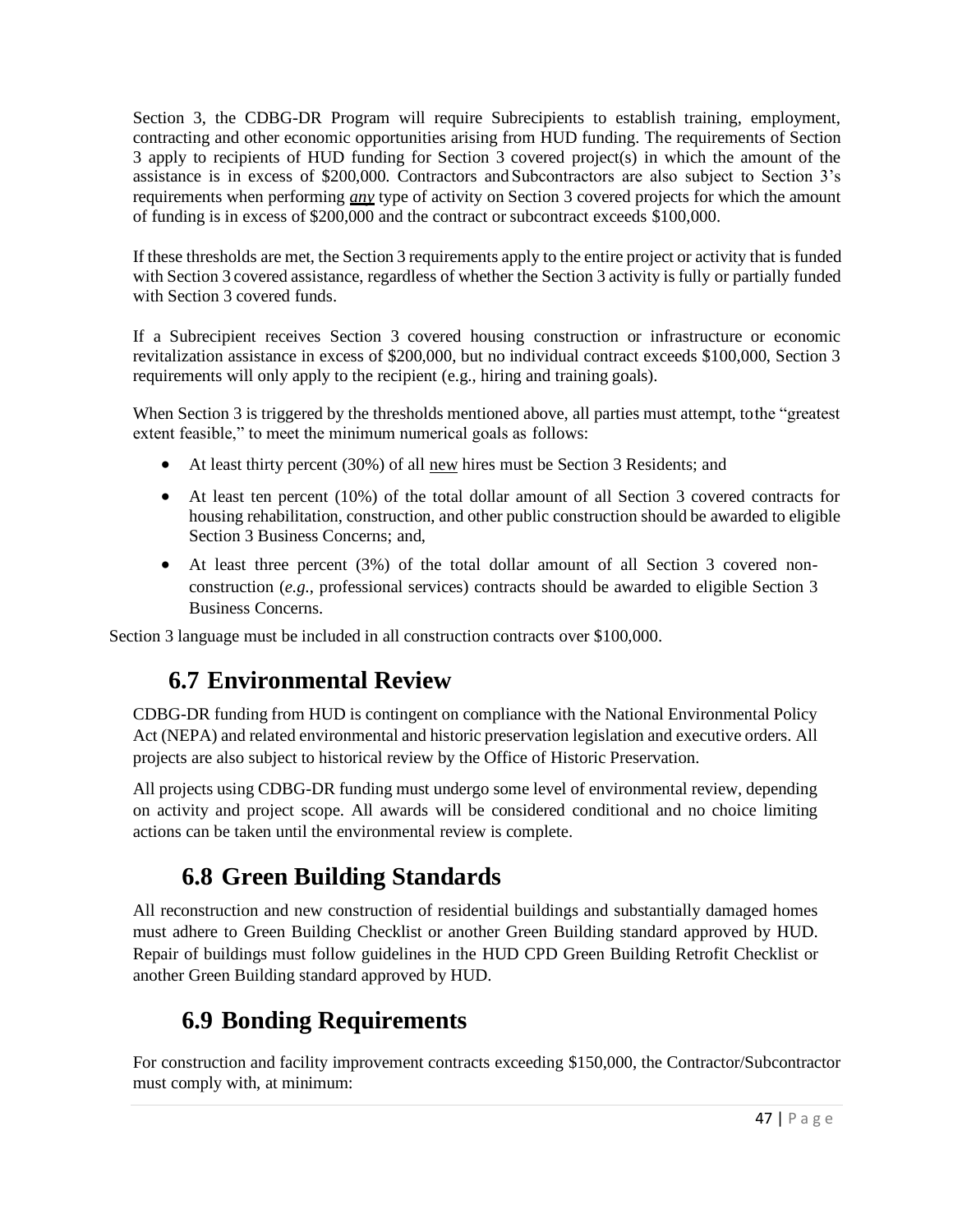(1) A bid guarantee from each bidder equivalent to five percent of the bid price. The "bid guarantee" shall consist of a firm commitment such as a bid bond, certified check, or other negotiable instrument accompanying a bid as assurance that the bidder will, upon acceptance of his bid, execute such contractual documents as may be required within the time specified.

(2) A performance bond on the part of the Contractor/Subcontractor for 100 percent of the contract price. A "performance bond" is one executed in connection with a contract to secure fulfillment of all the Contractor's/Subcontractor's obligations under such contract.

(3) A payment bond on the part of the Contractor/Subcontractor for 100 percent of the contract price. A "payment bond" is one executed in connection with a contract to assure payment as required by law of all persons supplying labor and material in the execution of the work provided for in the contract.

### **6.10 Insurance Requirements**

Contractors/Subcontractors must maintain liability insurance for protection against claims for damages because of bodily injury or death, claims for damages, to property which may arise out of or result from the Contractor's operation under a contract whether such operations be by the Contractor or by any Subcontractor or anyone directly or indirectly employed by any of them. This amount shall be in the amount as determined by the VIHFA's Procurement Policy. Contractor shall present the Agency with a certificate of such insurance. Additionally, Contractor is required to carry Workers' Compensation insurance.

Property owners are required for carrying enough physical and liability insurance coverage to fully protect the CDBG-DR program asset throughout the period of affordability or loan, whichever is longer, with VIHFA listed as a lienholder on all policies. When the project is placed into service, hazard insurance coverage for the whole property with replacement cost coverage, including all buildings, project contents and revenues during the affordability period or loan, whichever is longer. Flood insurance must be maintained in perpetuity whenever the property is located in a Special Flood Hazard Area. All property coverage must name VIHFA as a Lenders Loss Payee for projects and as an Additional Insured for all liability coverages: Bodily Injury, Property Damage and Personal and Advertising Injury. VIHFA must be specifically named on liability endorsement as Additional Insured – Designated Person or Organization, or equivalent form. Property and liability insurance policies, as well as any required separate flood insurance policy, must be with a company that has an A. M. Best Key Rating Guide financial strength rating of A- or better, and a financial size of class VII or better. The insurance carrier's A. M. Best Rating may be verified at: [http://www.ambest.com.](http://www.ambest.com/)

#### **6.11 Floodplain, Floodway and Costal High Hazard Area Policy**

[Executive Order 11988 –](http://www.fema.gov/environmental-planning-and-historic-preservation-program/executive-order-11988-floodplain-management) Floodplain Management requires Federal activities to avoid impacts to floodplains and to avoid direct and indirect support of floodplain development to the extent practicable. Furthermore, no HUD assistance may be approved for use in a floodway except in very limited cases of functionally dependent uses such as dam, marina, port facility, waterfront park and many types of bridges. All Project Subrecipients must comply with these federal regulations. For more information refer to HUD [Guidance.](https://www.hudexchange.info/environmental-review/floodplain-management)

### **6.12 Flood Insurance Policy**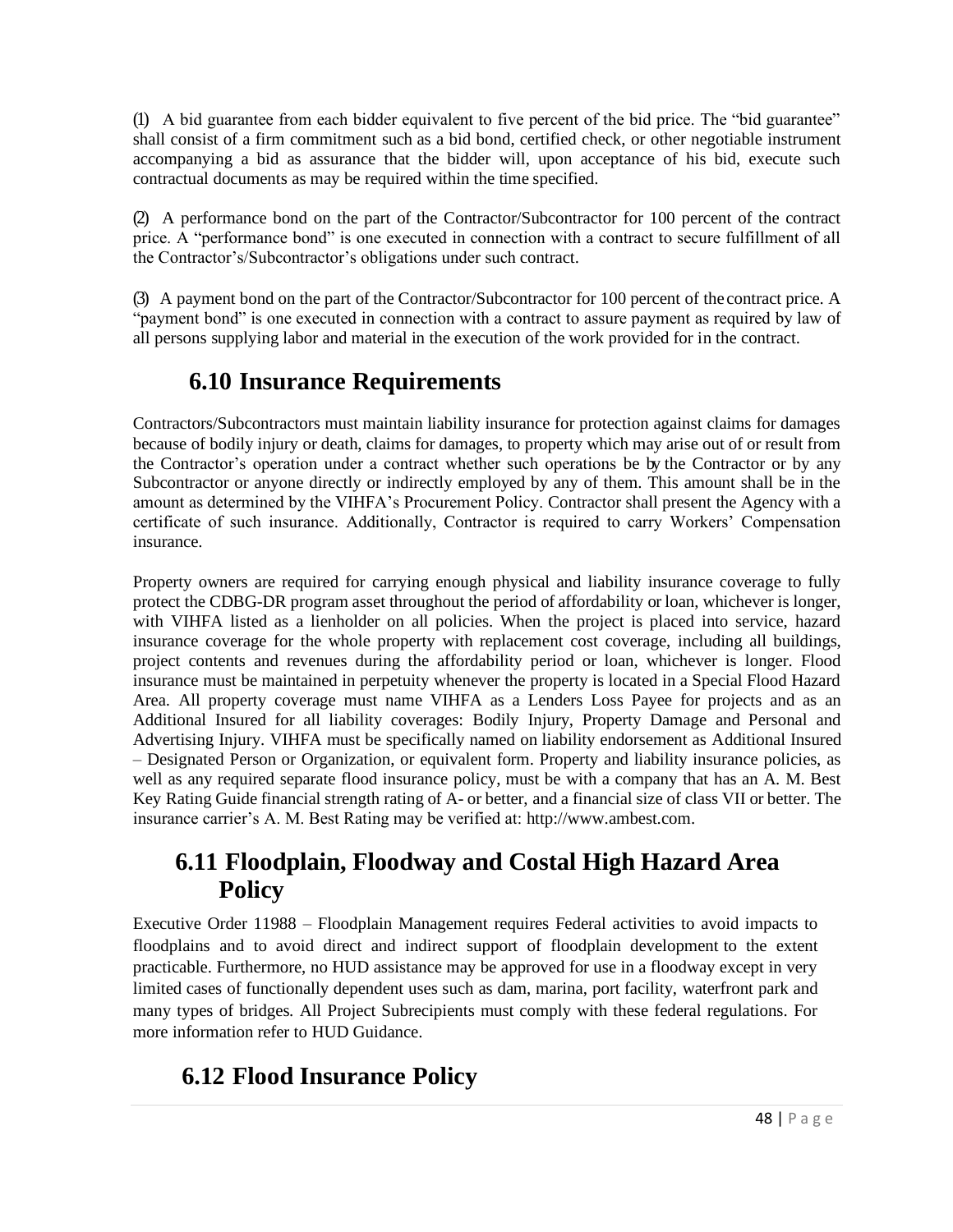Development Partners that receive any assistance from the Program and the property is located within the "100-year" floodplain then the owner is required by federal regulation to maintain flood insurance in perpetuity and, in the event of a transfer of property, the owner is required, on or before the date of transfer, to notify the transferee in writing in the documents evidencing the transfer of ownership of the property, of the requirements to obtain and maintain flood insurance in perpetuity. If a transferor fails to provide notice as described above, the transferor shall be held liable. The requirement to obtain and maintain flood insurance is included the Loan Agreement and Mortgage documents executed at closing.

As per Federal regulations, if an owner previously received Federal Assistance for the subject property – personal, commercial, or residential – and failed to obtain and maintain flood insurance then the owner is ineligible to receive assistance from CDBG-DR. For more

information refer to Section 582 of the National Flood Insurance Reform Act of 1994 (42 U.S.C.5154a).

### **6.13 Validation of Development Costs and Inspections**

Once a project is determined to be eligible and is selected for participation in the Program the VIHFA Construction Contractor and subcontractors - will work with existing plans or the A/E firm to determine/verify the cost to construct the rental unit(s).

#### **6.14 Lead-Based Paint Risk Assessment**

Based on the determination that the home was constructed prior to 1978 and in accordance with 24 CFR 35.930(a), paint on all surfaces will be presumed to be regulated. In accordance with

24 CFR 35.930(d) for residential properties receiving more than \$25,000 per unit in Rehabilitation Assistance per the HUD definition, the program will abate all lead-based paint hazards (soil-lead and dust-lead) and deteriorated paint identified during the Lead (Pb) Risk Assessment as required by the Lead Safe Housing Rules. A Lead (Pb) Risk Assessment is required to identify hazards in all target housing properties that are determined feasible for rehabilitation, including the interior/exterior surfaces of the damaged unit and in common areas that service the unit. Projects receiving reconstruction are not required to be tested for lead hazards. Lead (Pb) Risk Assessments must be done by a permitted risk assessor. Homes determined to contain lead-based paint will be subject to the clearance testing requirements of the HUD Regulations.

#### **6.15 Mold Assessment and Remediation**

Mold assessment consists of visual assessment only, performed by the Construction Manager or Inspector. Mold assessment and./or testing of the existing structure are not performed on reconstruction projects. If a visual inspection reveals the presence of mold, additional testing via collection of bulk, swab and air samples is not necessary, unless recommended by the assessor or requested by the homeowner and agreed to by the Construction Manager. Testing for mold should always be performed by a qualified person. The qualified person shall be trained industrial hygienist or an indoor air quality/environmental professional. Testing services will only be provided to homeowners who have signed their grant award and are in the Rehabilitation Program Managed Option.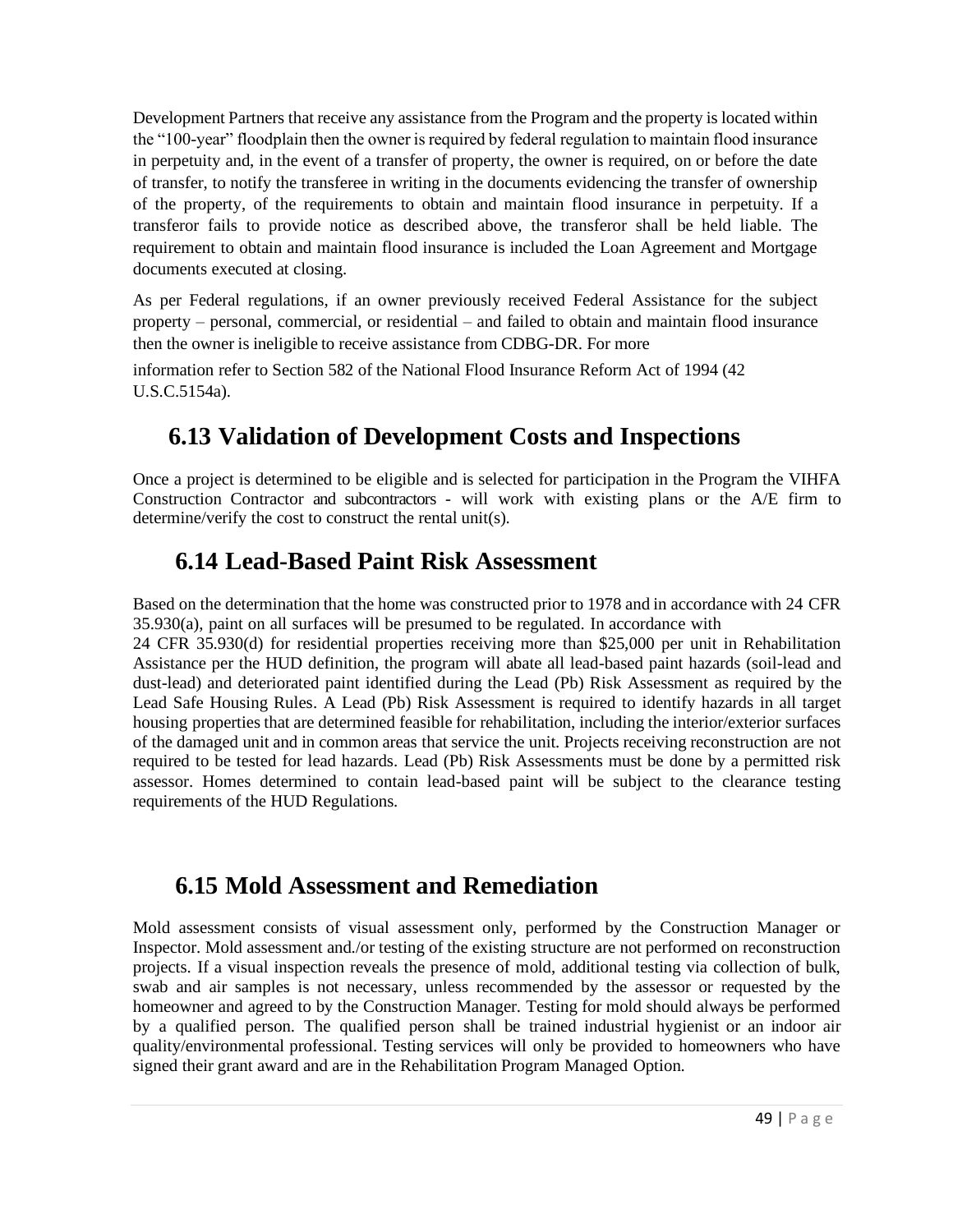Visual inspection is the most important initial step in identifying a possible mold problem and in determining remedial strategies. The extent of any water damage and mold growth should be visually assessed and the affected building materials identified. Visual inspection should also include observations of hidden areas where damages may be present, such as crawl spaces, attics, and behind wallboard to the extent feasible without destructive testing or removal of apparently undamaged building materials.

Remediation: Currently there are no governmental standards pertaining to acceptable levels of indoor airborne mold spores and structures. Mold is present everywhere in the environment.

For all projects, identified moisture sources should be eliminated prior to further remediation. Post remediation dehumidification may be necessary to dry the remaining structural framing materials prior to any rehabilitation. In cases where this occurs the Construction managers will incorporate the cost into the ECR. Areas where mold was or is identified as part of the ISI, the Walk Through or construction will be required to be remediated by the builders. Materials harboring mold will be cleaned or replace.

#### **6.16 Asbestos Survey Requirement**

In accordance with Federal and Territory laws and regulations, a qualified asbestos inspector must perform a comprehensive building asbestos survey that is based on a thorough inspection to identify the location and condition of asbestos containing materials (ACMS) throughout any structures. When present, small amounts of drywall, mud, floor time, mastic, etc. will be collected for sampling. Every effort will be made to collect the required samples in the lest destructive manner possible. Presumed asbestos containing materials (PACM) will be documented and recorded.

Proper removal and disposal of ACMs will be included in the ECR. ACMs which are friable, or which will be disturbed or removed by renovation or demolition must be removed and disposed in accordance with Federal and Territory regulations by firms and individuals properly licensed for the work. If asbestos should become apparent once construction begins, procedures align with Territory and local abatement procedures as well as HUD and the Environmental Protection Agency (EPA) will be followed. The builder will be responsible to retain a qualified asbestos inspector to assess suspected ACMs to be disturbed and identified subsequent to execution of the contract. Costs for additional assessment and/or removal will be handled as a change order to the builder. All asbestos abatement shall be done in accordance with EPA requirements for air pollution prevention and OSHA requirements for worker protection. The builder shall provide the Construction Manager with a copy of the *Asbestos Waste Disposal Manifest* for all ACMs removed from the site, as a condition precedent to final payment.

### **6.17 Environmental Inspection Request and Clearance**

Projects that involve any Choice Limiting Actions will not be eligible for CDBG-DR funding. See Environmental Policy and Procedures for details on the environmental review process, including timing for actions.

#### **6.18 Contractual Requirements**

All contracts are required to contain the following provisions, pursuant to 2 CFR Part 200:

Period of performance;